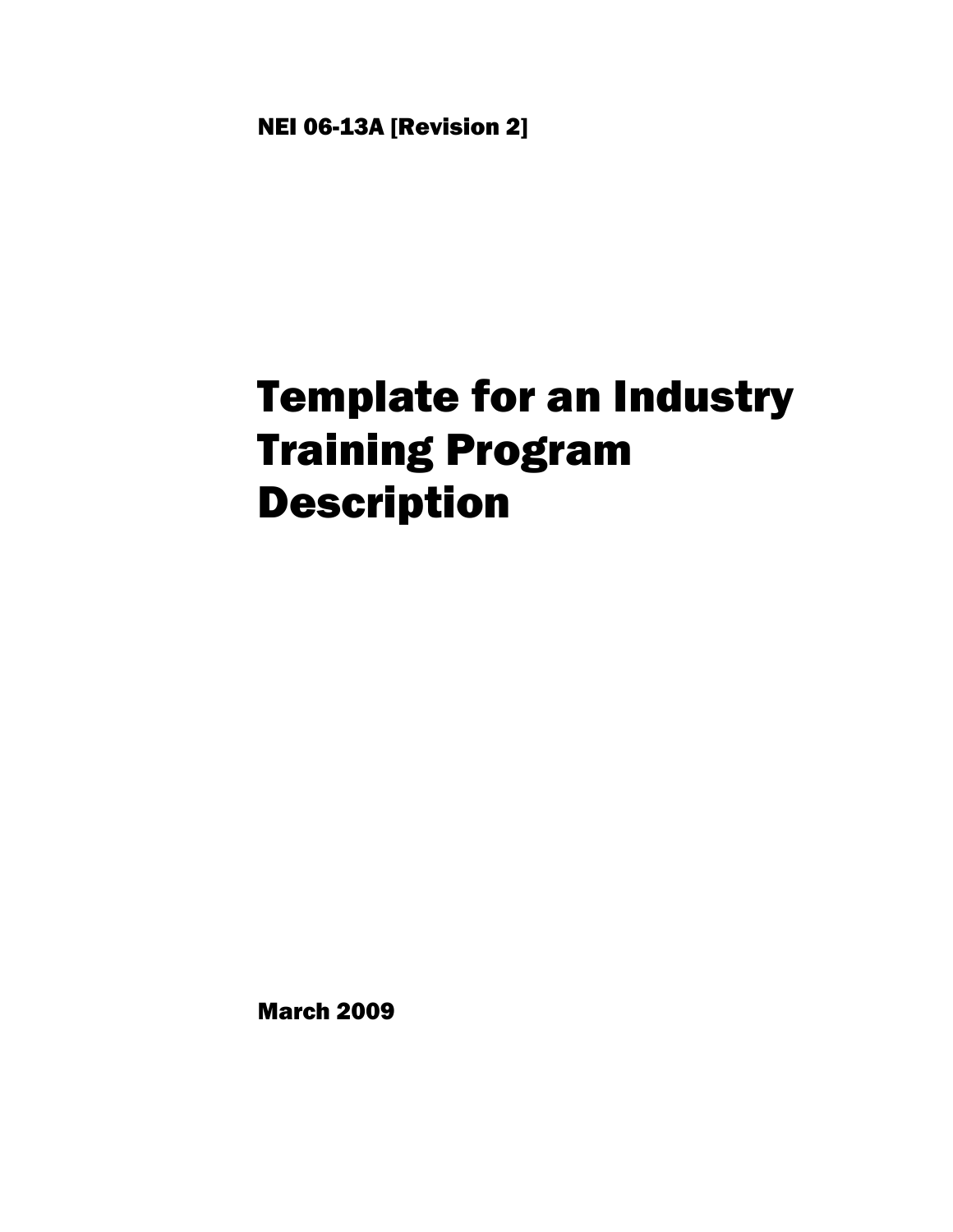NEI 06-13A [Revision 2]

Nuclear Energy Institute

## Template for an Industry Training Program Description

March 2009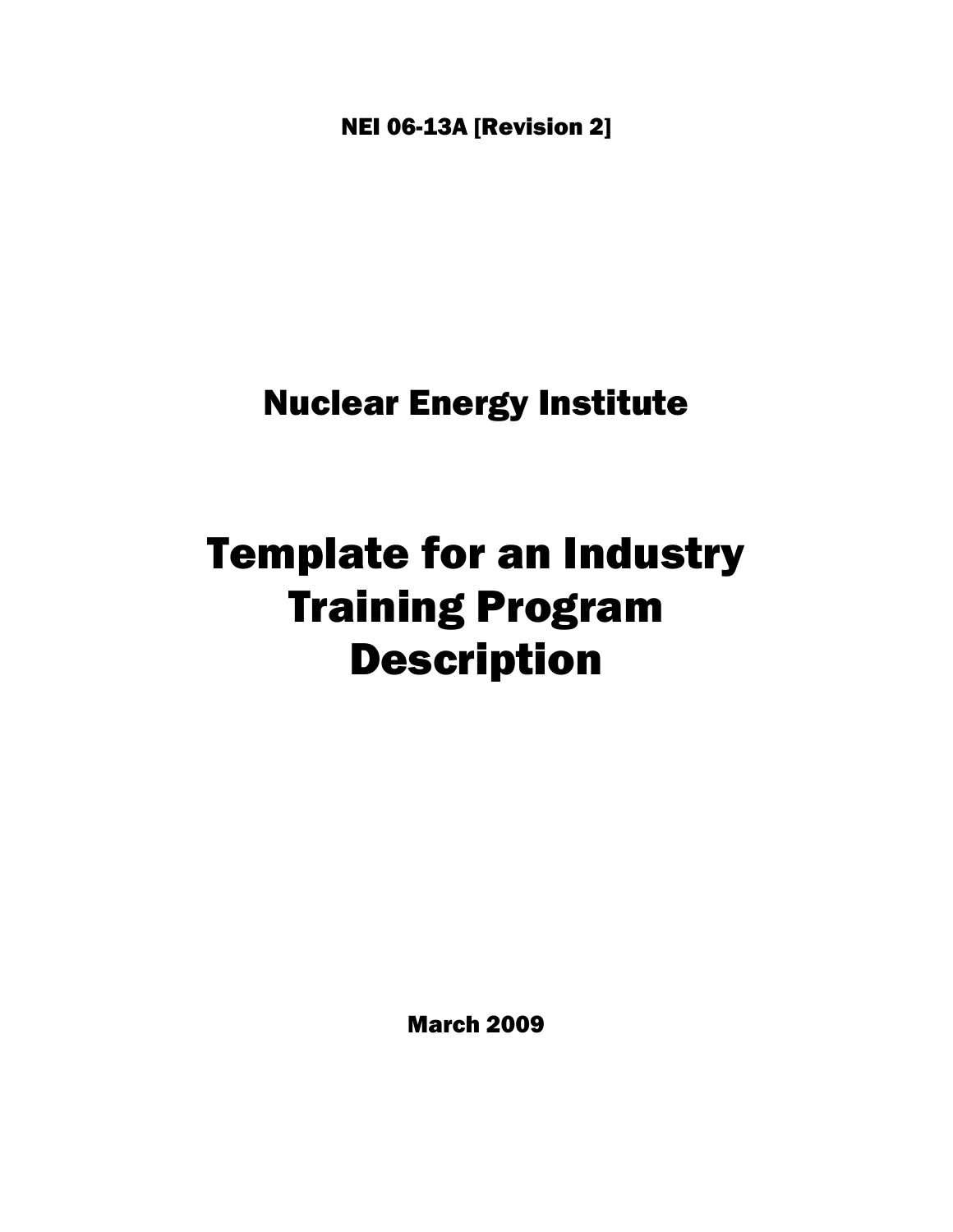## ACKNOWLEDGEMENTS

This program description document, *Template for an Industry Training Program Description,*  NEI 06-13A, Revision 2, was developed by the NEI New Plant Training Task Force. We appreciate the time, efforts and expertise of the individuals who contributed to the development of this guideline.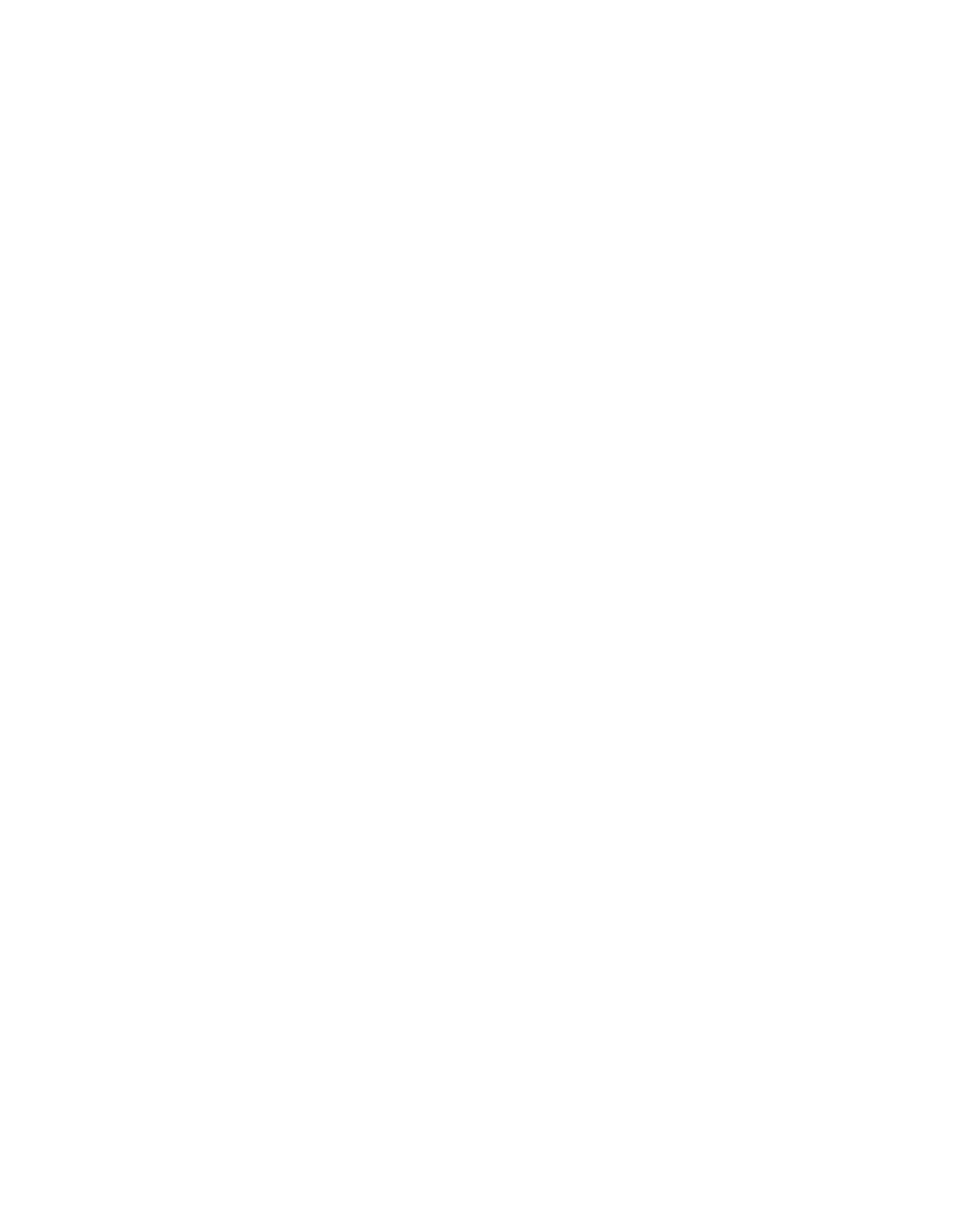## EXECUTIVE SUMMARY

NEI 06-13A, *Template for an Industry Training Program Description*, Revision 2, provides a complete generic program description for use with combined license (COL) applications. The document reflects draft guidance provided by the NRC and industry–NRC discussions on training-related issues. A main objective of this program description is to assist in expediting NRC review and issuance of the combined license.

NRC approved this generic template guidance in a Safety Evaluation Report dated September 5, 2007 (see Appendix B).

NRC approved Appendix A, Cold License Training Plan, in a Safety Evaluation Report dated December 5, 2008 (see Appendix C).

## **NOTICE**

Neither NEI, nor any of its employees, members, supporting organizations, contractors, or consultants make any warranty, expressed or implied, or assume any legal responsibility for the accuracy or completeness of, or assume any liability for damages resulting from any use of, any information apparatus, methods, or process disclosed in this report or that such may not infringe privately owned rights.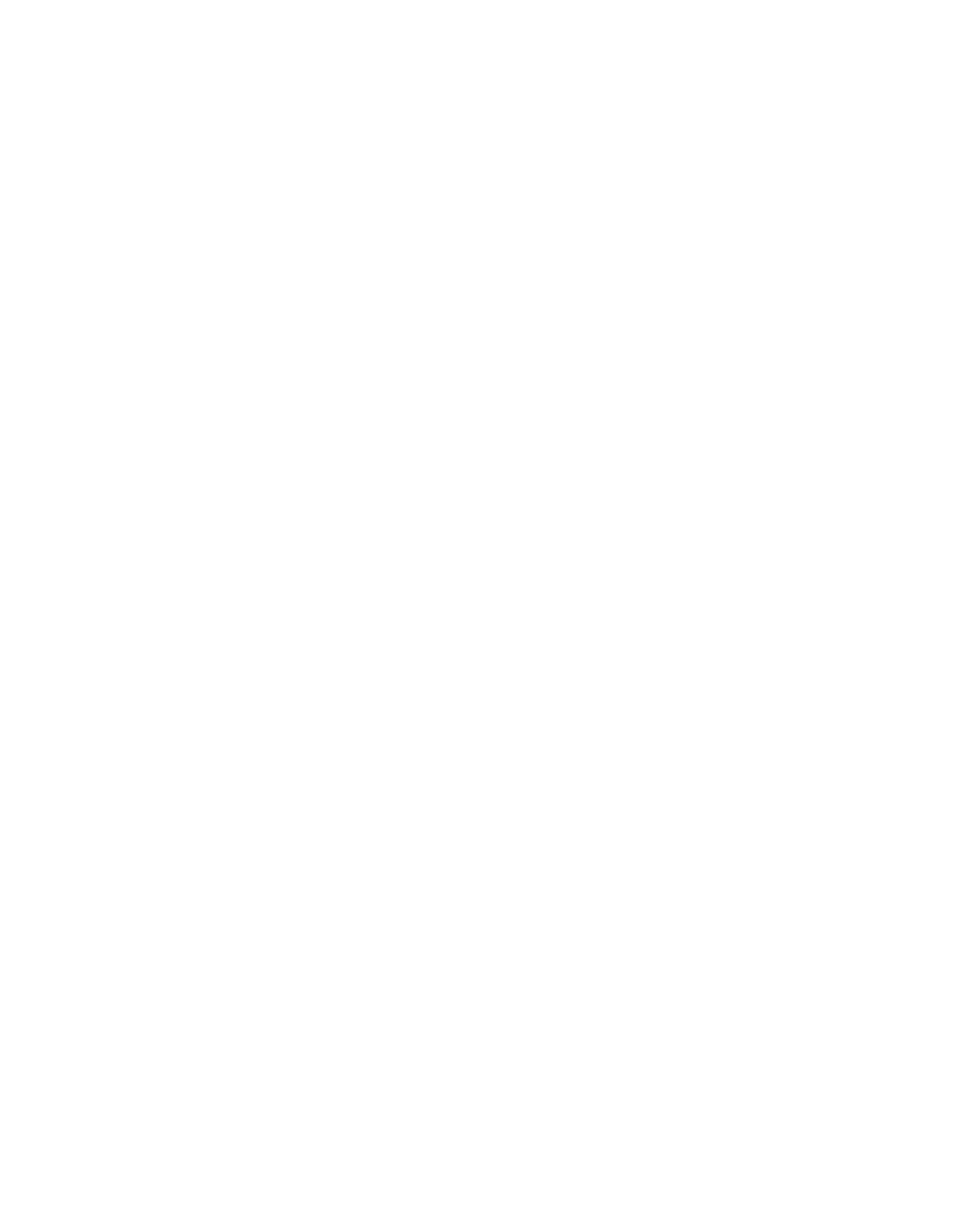## TABLE OF CONTENTS

| 1 |     |        |                                                                      |  |
|---|-----|--------|----------------------------------------------------------------------|--|
|   | 1.1 |        |                                                                      |  |
|   |     | 1.1.1  |                                                                      |  |
|   |     | 1.1.2  |                                                                      |  |
|   | 1.2 |        |                                                                      |  |
|   |     | 1.2.1  |                                                                      |  |
|   |     | 1.2.2  |                                                                      |  |
|   |     | 1.2.3  |                                                                      |  |
|   |     | 1.2.4  | Instrumentation and Control (I&C) Technician Initial Training4       |  |
|   |     | 1.2.5  |                                                                      |  |
|   |     | 1.2.6  |                                                                      |  |
|   |     | 1.2.7  |                                                                      |  |
|   |     | 1.2.8  |                                                                      |  |
|   |     | 1.2.9  |                                                                      |  |
|   |     | 1.2.10 |                                                                      |  |
|   | 1.3 |        |                                                                      |  |
|   |     | 1.3.1  |                                                                      |  |
|   |     | 1.3.2  |                                                                      |  |
|   |     | 1.3.3  |                                                                      |  |
|   | 1.4 |        |                                                                      |  |
|   |     | 1.4.1  |                                                                      |  |
|   |     | 1.4.2  |                                                                      |  |
|   |     | 1.4.3  |                                                                      |  |
|   |     | 1.4.4  |                                                                      |  |
|   | 1.5 |        |                                                                      |  |
|   |     | 1.5.1  |                                                                      |  |
|   |     | 1.5.2  |                                                                      |  |
|   |     | 1.5.3  | Review for Effectiveness of Instructional Techniques and Materials 9 |  |
|   |     |        |                                                                      |  |

| <b>APPENDIX B - FINAL SAFETY EVALUATION REPORT NEI 06-13B-1</b>  |  |
|------------------------------------------------------------------|--|
| <b>APPENDIX C - FINAL SAFETY EVALUATION REPORT NEI 06-13AC-1</b> |  |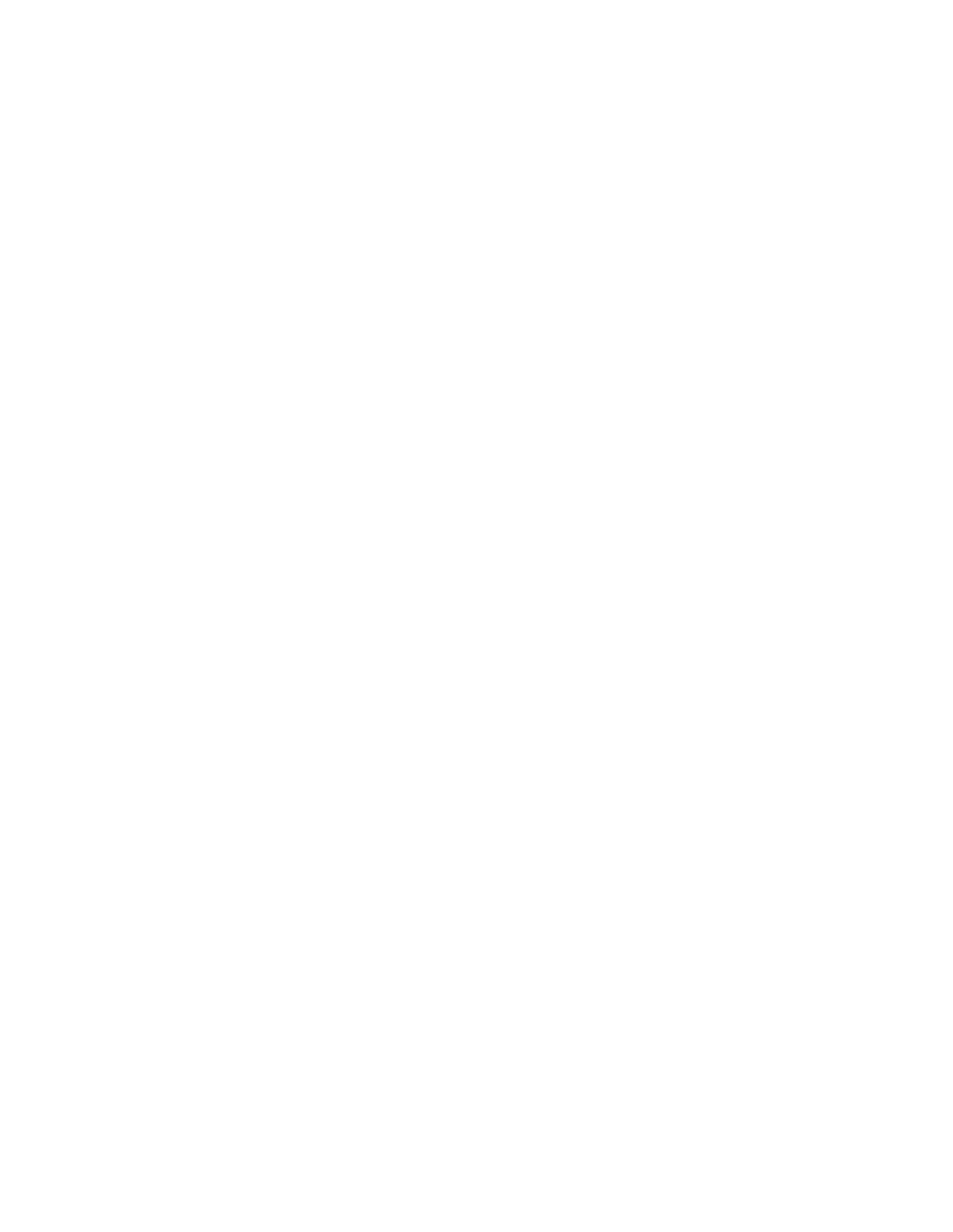## TEMPLATE FOR AN INDUSTRY TRAINING PROGRAM DESCRIPTION (TPD)

#### 1 TRAINING PROGRAM DESCRIPTION

Training programs incorporate instructional requirements to qualify personnel to operate and maintain the facility in a safe manner in all modes of operation. The programs are developed and maintained in compliance with the facility license and applicable regulations. The training programs are periodically evaluated and revised to reflect industry experience and to incorporate changes to the facility, procedures, regulations, and quality assurance requirements, and are periodically reviewed by management for effectiveness. These training programs are described in site and/or corporate procedures, as appropriate. Sufficient records are maintained and kept available for NRC inspection to verify adequacy of the programs.

The Training Department provides the required training based on individual employee experience, the intended position, and previous training and education. Training Department personnel may be supplemented by other personnel such as subject matter experts, contract staff, and vendor representatives. Formal instruction may be presented through a combination of classroom lectures, e-learning, assigned reading, simulator training and evaluations, and other delivery techniques.

For reactor operators, senior reactor operators, fuel handlers, fire protection personnel, and positions specified in 10 CFR 50.120 (Reference 13.2-4), programs are developed, established, implemented and maintained using a systems (or systematic) approach to training (SAT) as defined by 10 CFR 55.4 (Reference 13.2-8) and ANSI/ANS-3.1-1993 (Reference 13.2-14), as endorsed by Regulatory Guide-1.8 (Reference 13.2-16).

Initial and continuing training programs accredited by the National Academy for Nuclear Training (NANT) provide personnel with the skills and knowledge to perform assigned tasks. Accredited training programs include the following:

- Non-licensed operator
- Reactor operator
- Senior reactor operator
- **Shift manager**
- Shift technical advisor
- Continuing training for licensed personnel
- Instrument and control technician and supervisor
- Electrical maintenance personnel and supervisor
- $\blacksquare$  Mechanical maintenance personnel and supervisor
- Chemistry technician
- Radiological protection technician
- Engineering personnel

The results of reviews of operating experience are incorporated into training and retraining programs in accordance with the provisions of TMI Action Item I.C.5,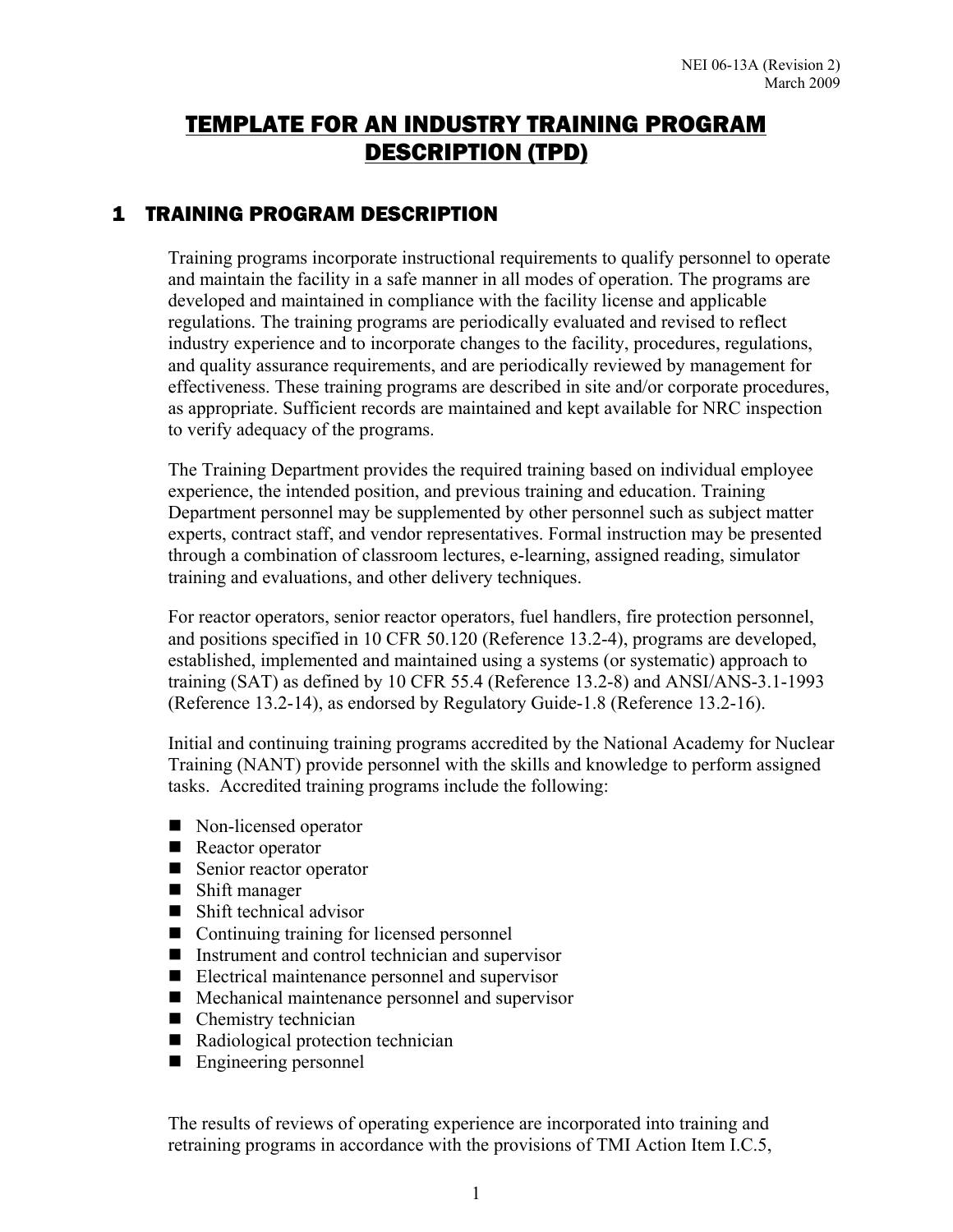Appendix 1A. Training programs encompass all phases of plant operation including preoperational testing and low-power operation in accordance with the provisions of TMI Action Item I.G.1 (Reference 13.2-19). Before initial fuel loading, sufficient plant staff will be trained to provide for safe plant operations. Implementation milestones for initial training are presented in Table 13.4-1.

#### **1.1 LICENSED OPERATOR TRAINING**

The Reactor Operator (RO) and Senior Reactor Operator (SRO) training programs, including initial and requalification training, provide the means to train individuals in the knowledge, skills, and abilities needed to perform licensed operator duties. The licensed operator training program includes the requalification program as required by 10 CFR 55.59 (Reference 13.2-13). Collectively, ROs and SROs are referred to as Licensed Operators. Before initial fuel loading, the number of persons trained in preparation for RO and SRO licensing examinations will be sufficient to meet regulatory requirements, with allowances for examination contingencies and without the need for planned overtime.

The site employs a simulator in accordance with 10 CFR 55.46. This simulator is used for training licensed personnel, and for the administration of the operating test.

#### **1.1.1 Licensed Operator Initial Training Program**

The Licensed Operator Initial Training Program prepares RO and SRO candidates for the NRC license exam. This program is implemented in accordance with administrative procedures.

#### **1.1.1.1 Reactor Operator**

Reactor Operator candidates receive training in the topics listed in 10 CFR 55.41 (Reference 13.2-9). RO candidates receive plant simulator training to demonstrate understanding and the ability to perform the actions listed in 10 CFR 55.45 (Reference 13.2-11).

#### **1.1.1.2 Senior Reactor Operator**

In addition to the Reactor Operator topics listed in 10 CFR 55.41 (Reference 13.2-9), candidates for the Senior Reactor Operator license receive training in the topics listed in 10 CFR 55.43 (Reference 13.2-10). SRO candidates receive plant simulator training to demonstrate understanding and the ability to perform the actions listed in 10 CFR 55.45 (Reference 13.2-11).

#### **1.1.2 Continuing Training for Licensed Personnel**

Continuing training for licensed personnel consists of regularly scheduled formal instruction, evaluation, and on-the-job training. Training material is developed using the SAT process, and includes Operational Experience (OE). Licensed operators participate in continuing training.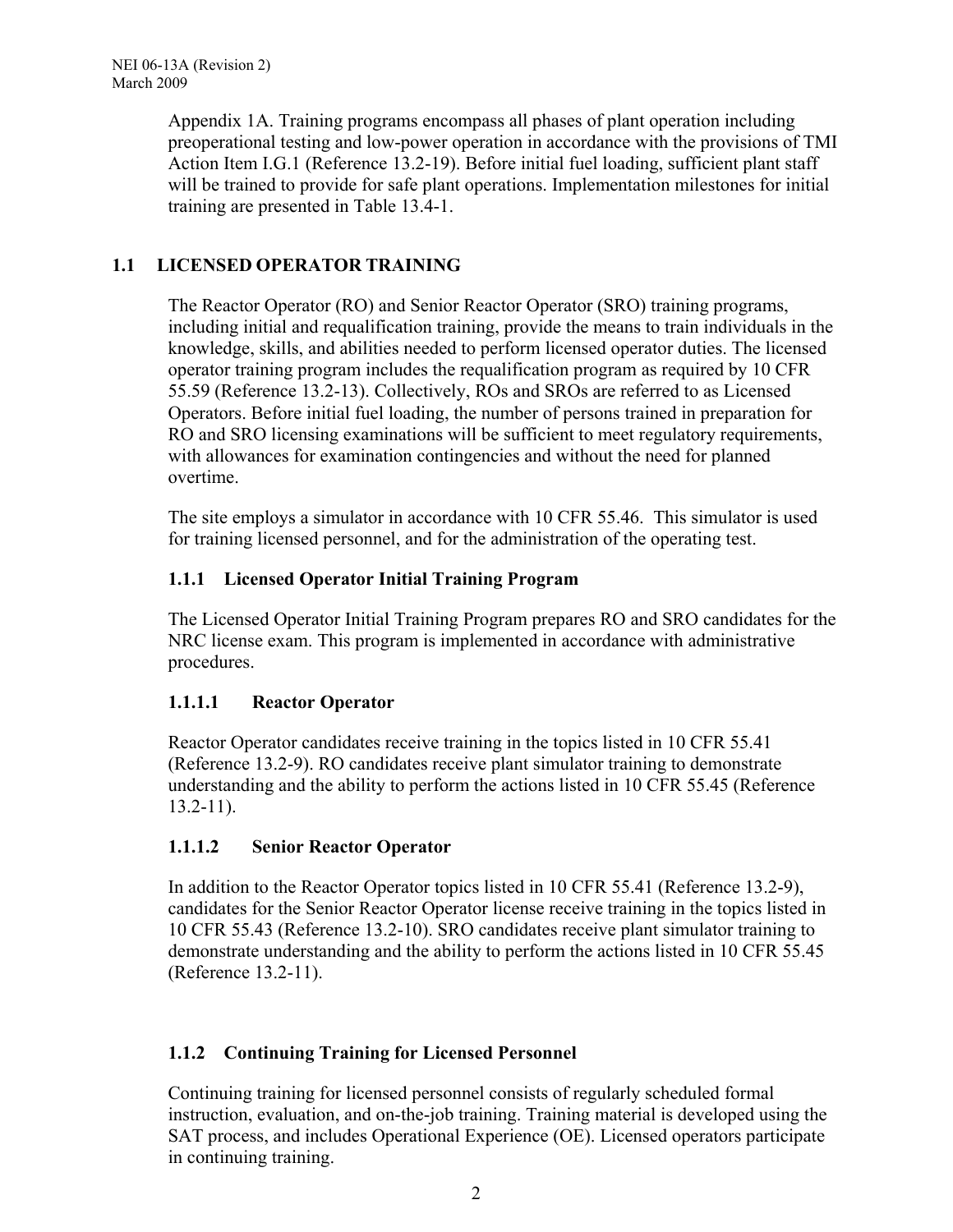Program content, course schedules and examination schedules comply with 10 CFR 55.59 (Reference 13.2-13). Continuing training for licensed personnel is conducted in accordance with administrative procedures.

#### **1.2 TRAINING FOR POSITIONS LISTED IN 10 CFR 50.120<sup>1</sup>**

This section addresses training programs for the positions listed in 10 CFR 50.120 (Reference 13.2-4). The systematic approach to training (SAT) process is used to establish and maintain training programs. Course duration and content are determined by the SAT process and by administrative procedure. This program will commence no later than eighteen months prior to initial fuel loading.

#### **1.2.1 Non-Licensed Operator (NLO) Initial Training**

Personnel employed as NLOs receive instruction on operation of plant equipment and components under normal and emergency conditions. This program is a combination of formal instruction and on-the-job training. Training is given in:

- Fundamentals of mechanical and electrical components
- Operation of equipment and systems
- Operating procedures
- Surveillance requirements
- $\Box$  Operation of systems important to plant safety

In-plant training includes system walk downs, which emphasize the use of procedures, the proper operation of equipment, and safe operating practices.

#### **1.2.2 Shift Manager Initial Training**

Shift managers have been trained as Senior Reactor Operators and receive additional training that addresses higher-level management skills and behaviors, and provides a broader perspective of plant operations. Initial training includes such topics as:

- Application of Operating Experience
- $\blacksquare$  Problem-solving skills
- Planning and managing evolutions
- $\blacksquare$  Maintaining a broad view of plant operations
- Application of observation skills
- Operating philosophy
- Shift team management
- Application of design bases to plant operations
- **Emergency Plan**
- Transient and Accident Analysis
- Systematic Approach to Training
- Work controls

 $\overline{a}$ 

<sup>&</sup>lt;sup>1</sup> 10 CFR 52.78 (Reference 13.2-6) requires that Combined License applicants demonstrate compliance with 10 CFR 50.120.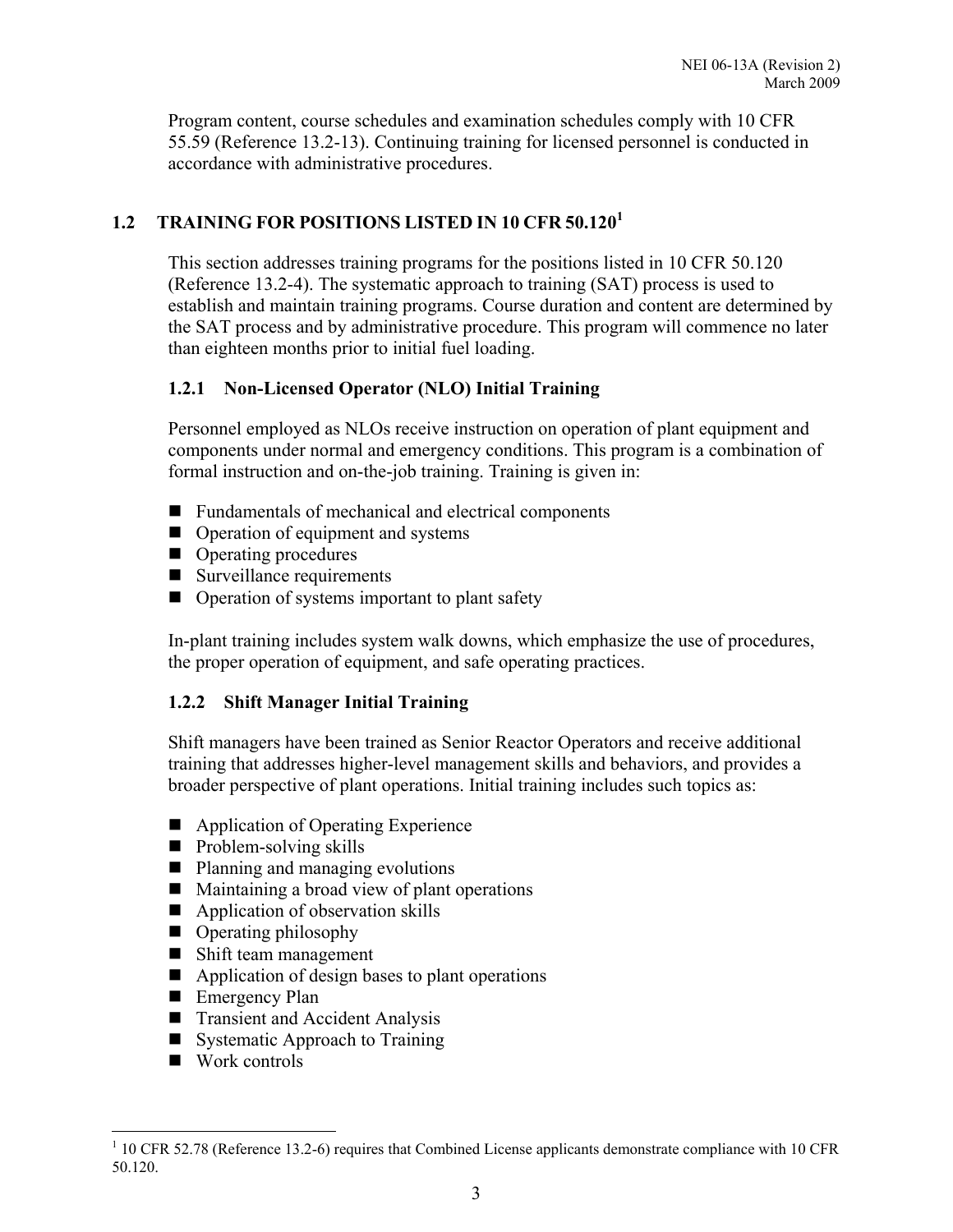#### **1.2.3 Shift Technical Advisor Initial Training Program**

Shift technical advisors provide engineering expertise on-shift. Training provides them with the skill and knowledge to monitor equipment and system operation, and assess plant conditions during abnormal and emergency events. Initial training for individuals who fill the position of shift technical advisor includes instruction in the following areas:

- $\blacksquare$  Responses to accidents and analyses of plant transients
- Application of engineering principles to protection of the core
- $\blacksquare$  Mitigation of plant accidents
- Basis of plant and systems design
- Reactor theory, thermodynamics, heat transfer, and fluid flow
- General Operating Procedures, Technical Specifications, and Administrative Controls
- Operational transient and accident analysis
- $\blacksquare$  Simulator training, including exercises in the following situations:
	- Plant or reactor startups to include a range such that reactivity feedback from nuclear heat addition is noticeable and heatup rate is established
	- **Plant shutdown**
	- Manual control of feedwater during startup or shutdown.
	- Significant (10 percent) power changes due to manual changes in control rod position.
- Accident response training

#### **1.2.4 Instrumentation and Control (I&C) Technician Initial Training**

Initial training for I&C technicians includes instruction in the following areas:

- Fundamentals of instrumentation and control
- **P**neumatic systems and equipment
- Electronics
- **Fundamental systems training**
- I&C and other job related procedures
- Surveillance requirements
- $\blacksquare$  Mitigating core damage training commensurate with their responsibilities during accidents that involve severe core damage
- On-the-job training

On-the-job training allows I&C technicians to practice the skills learned in the classroom under the guidance of experienced and qualified I&C personnel.

#### **1.2.5 Electrical Maintenance Initial Training Program**

Initial training for electrical maintenance technicians includes instruction in the following areas:

- **Print reading**
- Use of electrical tools and test equipment
- $\blacksquare$  Fundamental systems training
- Electrical components and equipment
- Electrical maintenance practices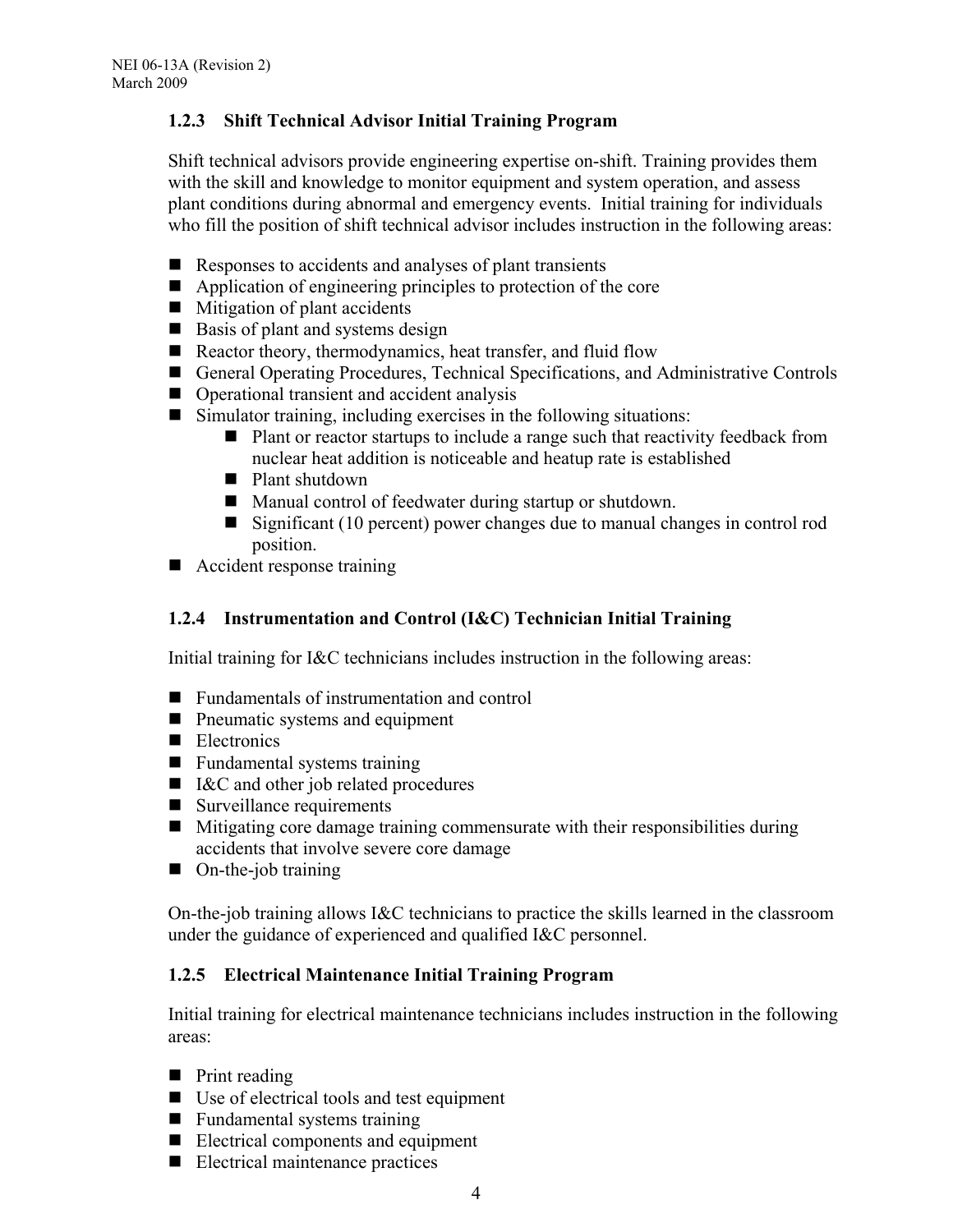- Maintenance procedures
- On-the-job training

On-the-job training allows Electricians to practice the skills learned in the classroom under the guidance of experienced and qualified electrical maintenance personnel.

#### **1.2.6 Mechanical Maintenance Initial Training Program**

Initial training for mechanical maintenance technicians includes instruction in the following areas:

- **Print reading**
- Use of hand tools, power tools, and measurement devices
- $\blacksquare$  Fundamental systems training
- Mechanical components and equipment
- $\blacksquare$  Mechanical maintenance practices
- Maintenance procedures
- On-the-job training

On-the-job training allows Mechanics to practice the skills learned in the classroom under the guidance of experienced and qualified mechanical maintenance personnel.

#### **1.2.7 Radiological Protection Technician Initial Training**

Initial training for radiological protection technicians includes instruction in the following areas:

- $\blacksquare$  Principles of radiation
- Radiation protection and safety
- $\blacksquare$  Use of survey instruments
- Use of analytical equipment
- Radiation Protection procedures
- **Emergency Plan procedures**
- ALARA practices and procedures
- $\blacksquare$  Fundamental systems training
- Mitigating core damage training commensurate with their responsibilities during accidents that involve severe core damage

On-the-job training provides the trainee opportunities to practice actual operation of radiation protection equipment and use of procedures under the guidance of experienced technicians. Further information on training for radiological protection technicians can be found in Section 12.5.

#### **1.2.8 Chemistry Technician Initial Training**

Initial training for chemistry technicians includes instruction in the following areas:

- Chemistry procedures
- Laboratory practices
- Conduct of analytical tests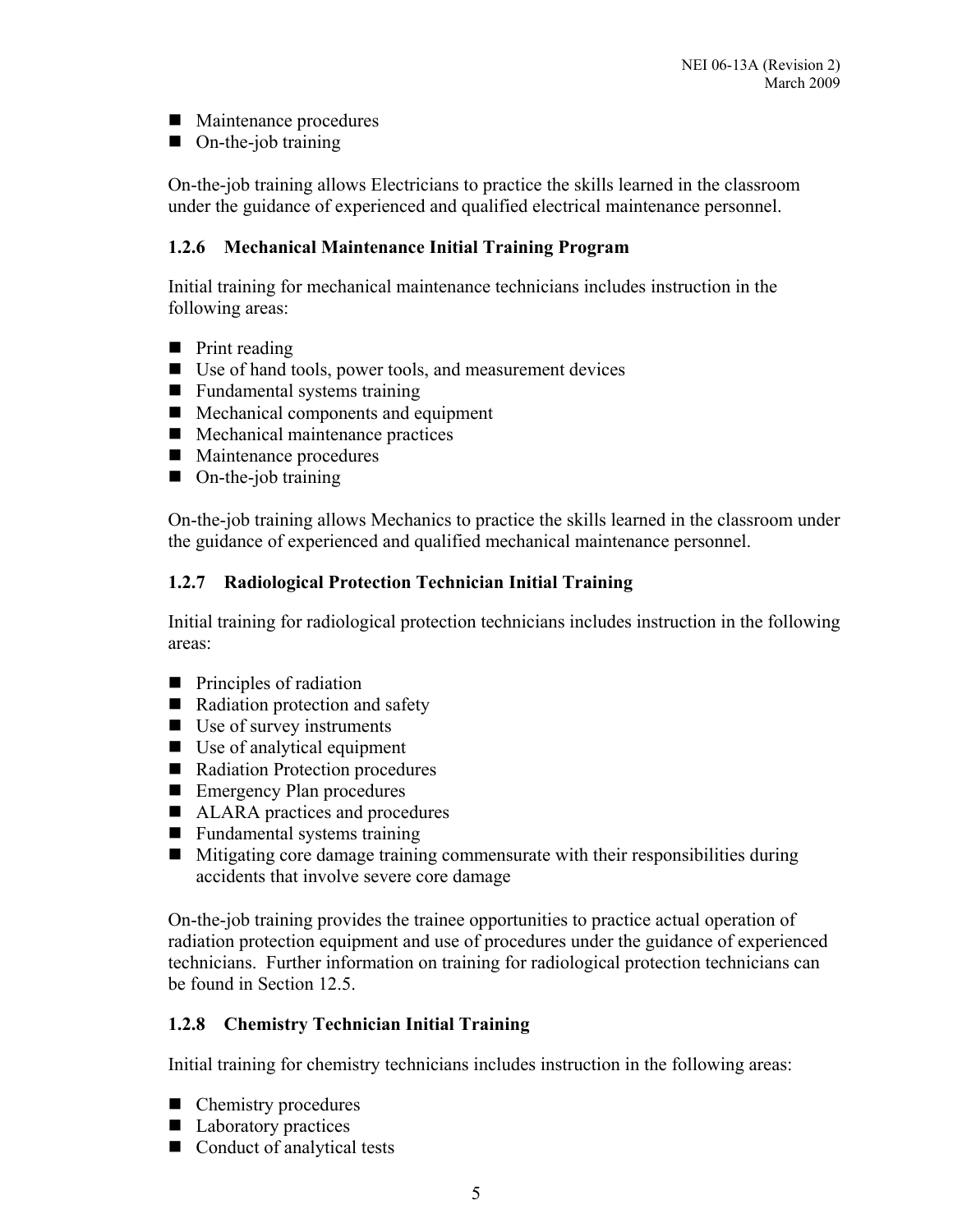- Operation of laboratory equipment
- **Fundamental systems training**
- On-the-job training to include actual operation of analytical equipment and the use of procedures
- $\blacksquare$  Mitigating core damage training commensurate with their responsibilities during accidents that involve severe core damage
- $\blacksquare$  Power plant chemistry

On-the-job training provides the trainee opportunities to practice actual operation of analytical equipment and use of procedures under the guidance of experienced technicians.

#### **1.2.9 Engineering Personnel Initial Training**

Engineering personnel complete orientation training on topics such as those listed below. The topics are chosen to familiarize engineering support personnel with various aspects of nuclear technology in an operating plant environment. Training topics include:

- Records management and document control
- Applicable industrial and nuclear regulations, codes, and standards
- **Procedures and drawings**
- Applicable programs such as corrective action, configuration management, work control, and the QA program
- **Technical Specifications**
- Fundamentals such as reactor theory, heat transfer, fluid flow, properties of materials, and chemistry
- Plant systems, instrumentation, and components
- $\blacksquare$  Plant operations
- $\blacksquare$  Introductory review of accidents
- Design processes

#### **1.2.10 Continuing Training for Personnel Listed in 10 CFR 50.120**

Non-licensed plant personnel specified in Subsection 13.2.2 [i.e., personnel listed in 10 CFR 50.120 (Reference 13.2-4)] receive continuing training to maintain qualifications and enhance proficiency. Continuing training reinforces initial training by reiterating selected portions of the material. Continuing training also addresses new and modified procedures and plant design changes.

Operating Experience (OE) is included in continuing training, providing personnel with actual examples of good practices and lessons learned. OE topics are selected from Licensee Event Reports, corrective action databases, industry groups, and other sources.

Continuing training material is developed in accordance with the systematic approach to training and is conducted in accordance with administrative procedures.

STA qualifications are maintained by participation in continuing training for licensed personnel.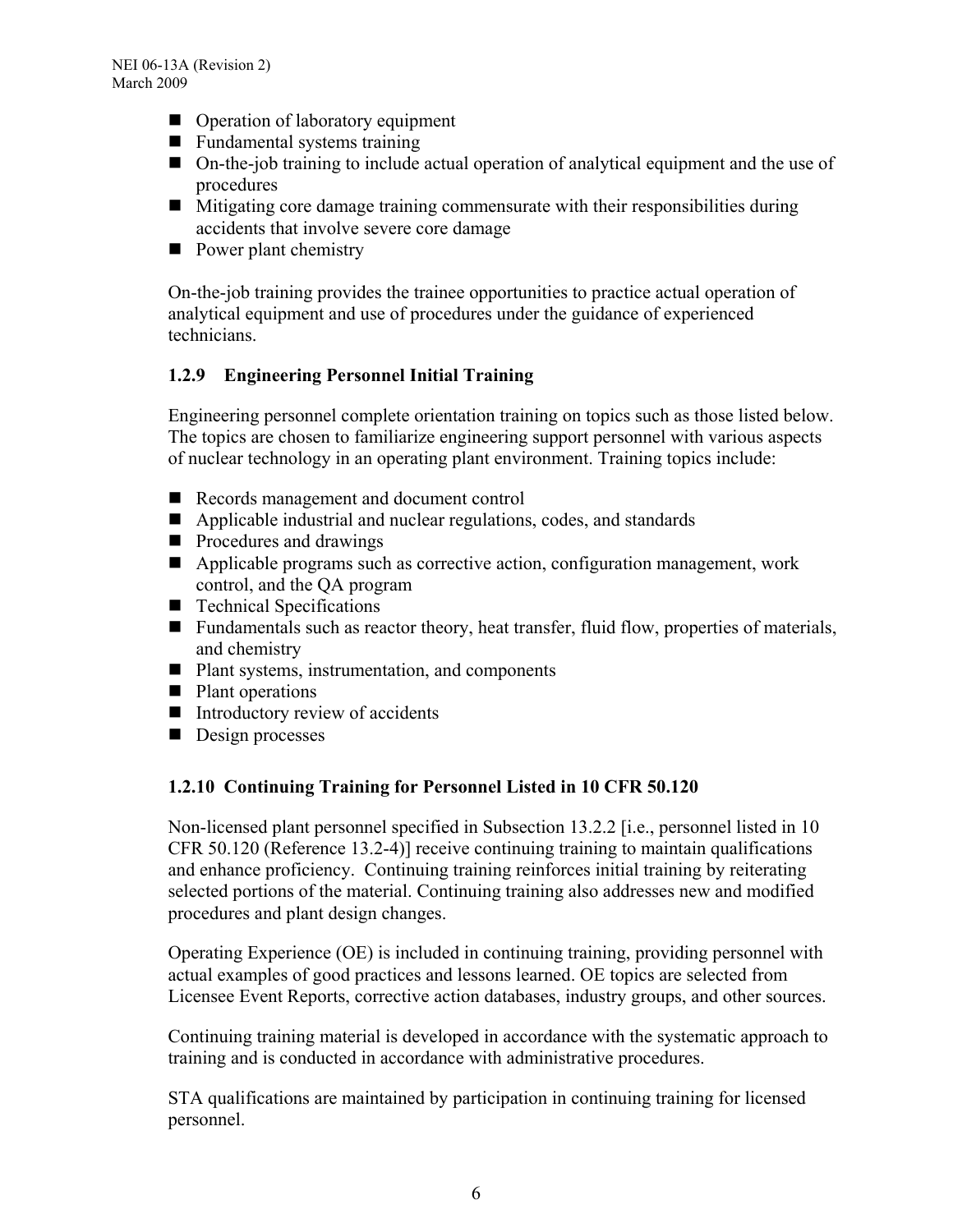#### **1.3 GENERAL EMPLOYEE TRAINING (GET) PROGRAM**

#### **1.3.1 Plant Access Training**

As part of the GET program, members of the station staff, contractor workers, and unescorted visitors participate in Plant Access Training, which consists of the following topics, prior to being granted unescorted access to the plant:

- Station organization
- Station facilities and layout
- Station administration
- Nuclear plant overview
- Industrial safety
- $\blacksquare$  Fire protection
- Quality assurance and quality control
- Plant security
- **Emergency planning**
- Radiological orientation
- Appropriate portions of 10 CFR 26 (Reference 13.2-2)
- Appropriate portions of 10 CFR 19 (Reference 13.2-1)

#### **1.3.2 Radiation Worker Training Program**

Personnel whose job duties require them to have unescorted access to radiologically controlled areas of the plant receive instruction in the applicable aspects of radiation protection. Topics include the following:

- Sources of radiation
- Types and measurement of radiation
- Biological effects
- Limits and guidelines, including Reg. Guide 8.13 (Reference 13.2-18)
- Concept of As Low As Reasonably Achievable (ALARA)
- Radiation dosimetry
- Contamination
- Internal exposure
- Radiation work permits
- Radiological postings
- Radiological alarms
- Radioactive waste
- $\blacksquare$  Rights and responsibilities
- **Protective clothing**

#### **1.3.3 General Employee Requalification Training**

Personnel with unescorted access to the plant participate in annual requalification training. Requalification training includes those topics in 13.2.3.1 and 13.2.3.2, as applicable to access requirements. Emphasis is placed on significant changes to the plant,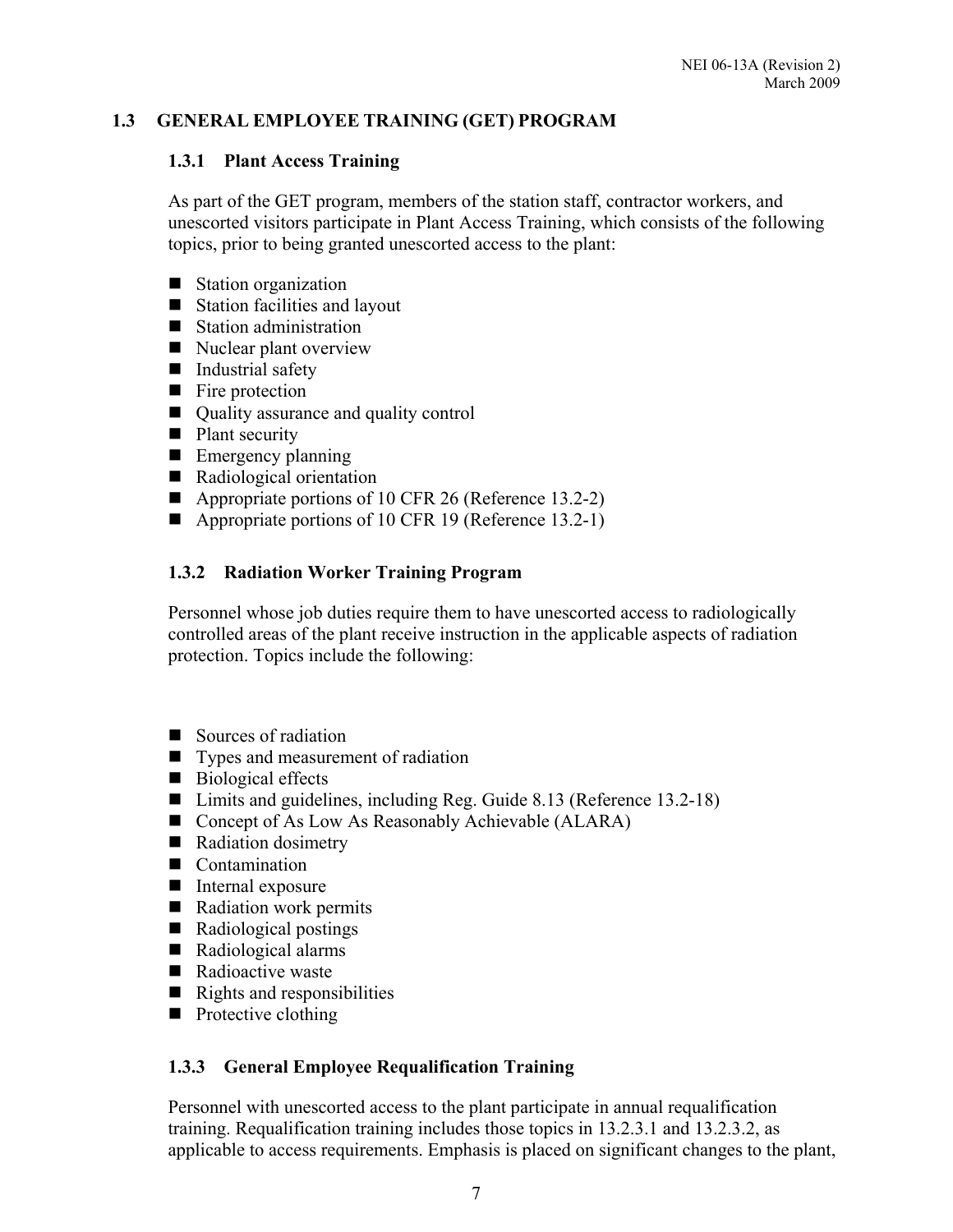plant procedures, government regulations regarding the operation of the plant, and quality assurance requirements. As applicable, training is conducted on industry operating experiences, Licensee Event Reports, and personnel errors.

#### **1.4 SELECTED OTHER TRAINING PROGRAMS**

This subsection addresses training for positions not specified by 10 CFR 55 (Reference 13.2-7) or 10 CFR 50.120 (Reference 13.2-4).

#### **1.4.1 Fire Protection Training**

Initial fire protection training is completed prior to receipt of fuel at the site. Personnel assigned as fire brigade members receive formal training prior to assuming brigade duties, and regularly scheduled retraining. Fire brigade training complies with NFPA Standard 600 (Reference 13.2-15).

Training appropriate to the assigned work is also provided for the fire protection staff, fire watch personnel, and the general employee. FSAR Section 9.5.1 includes additional information regarding fire protection training.

#### **1.4.2 Emergency Plan Training Program**

Emergency Plan training meets the requirements of 10 CFR 50 Appendix E Section IV.F (Reference 13.2-5) and the standards of 10 CFR 50.47(b)(15) (Reference 13.2-3). Further details of the Emergency Plan training program can be found in the Emergency Plan, which is a separate document.

#### **1.4.3 Physical Security Training Program**

Training of security personnel is discussed in FSAR section 13.6 and in the Physical Security Plan, which is a separate document.

#### **1.4.4 Station Management Training Program**

Station supervisors receive Fitness for Duty (FFD) supervisory training in accordance with 10 CFR 26.22. The remaining definitions and recommendations in this subsection are taken from ANSI/ANS-3.1-1993 (Reference 13.2-14) as endorsed by Regulatory Guide 1.8 (Reference 13.2-16).

The qualification requirements for managers and middle managers include training or experience in supervision or management. Training for supervisors develops their skills in the following areas:

- Leadership
- Interpersonal communications
- **Management responsibilities and limits**
- **Motivation of personnel**
- $\blacksquare$  Problem analysis and decision making
- Administrative policies and procedures
- Observation skills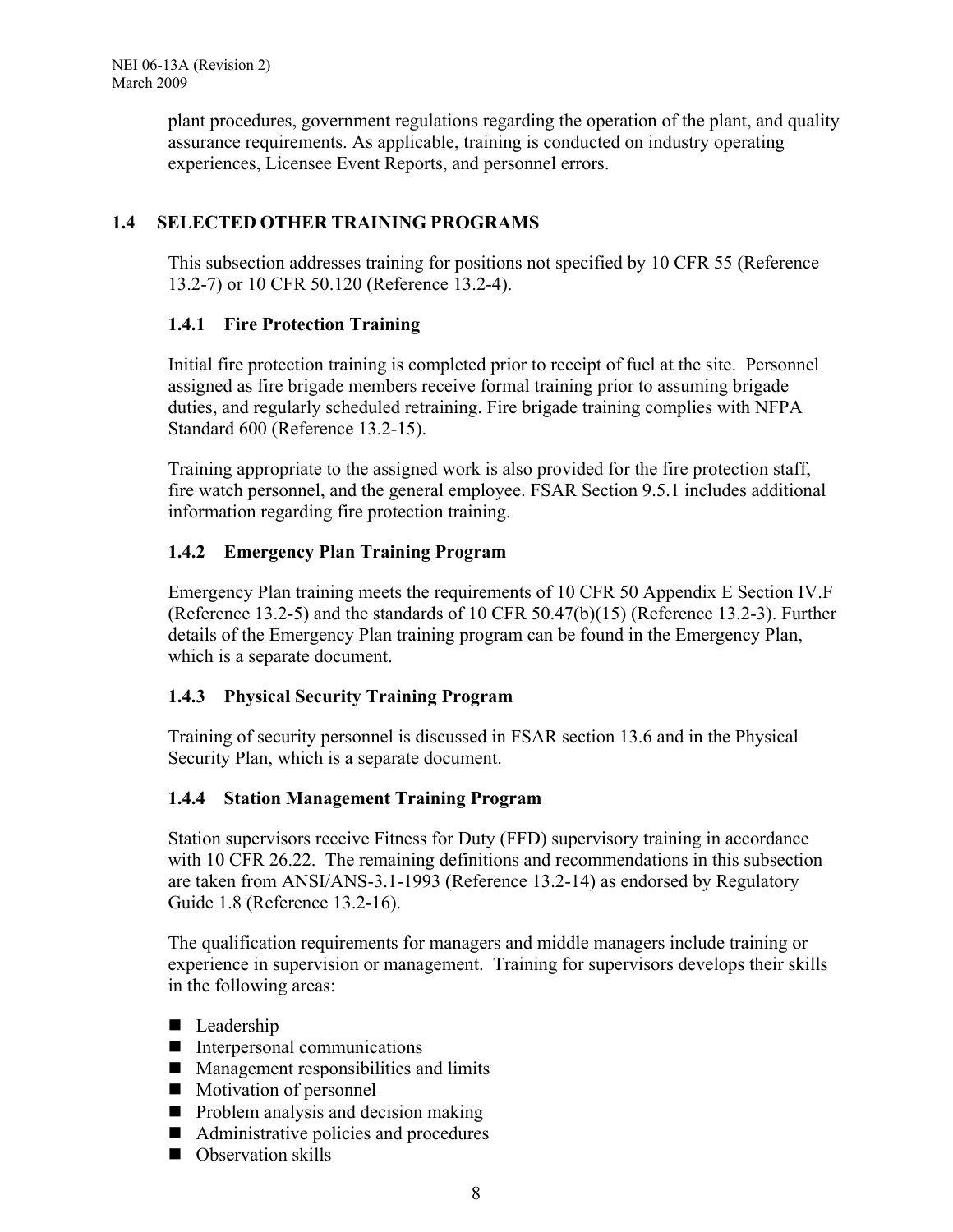#### ■ Coaching

#### **1.5 TRAINING EFFECTIVENESS EVALUATION PROGRAM**

The program to evaluate the effectiveness of training programs is based on three independent inputs or perspectives: the supervisor of the trainee, the trainee, and an educational content evaluation. Each of these reviews is discussed below.

#### **1.5.1 Supervisory Review for Training Effectiveness**

The purpose of this review is to monitor the content and effectiveness of training programs as related to the duties and job responsibilities of the trainees. Reviews may be performed by supervisors of employees meeting with appropriate Training personnel, by designated oversight personnel, or by observing subsequent job performance. Observations are discussed to determine topics that may require additional training or subjects that may be removed from the training program.

#### **1.5.2 Trainee Review of Training Effectiveness**

Following selected courses, or training cycles, trainees have the opportunity to provide comments regarding the effectiveness of the instructional methods and content relevancy to their jobs. These comments are used in the evaluation of both instruction and content of the training program.

#### **1.5.3 Review for Effectiveness of Instructional Techniques and Materials**

Training material and instructional aids are assessed for clarity and applicability. Observations of instructors in the teaching environment are conducted by this qualified individual to monitor classroom performance. Full time instructors receive basic indoctrination in instructional techniques as soon as practicable after assuming instructional duties. The educational specialist conducts periodic seminars in instructional techniques, discussing areas where group performance could be improved and recommends innovative techniques observed at this or other power stations.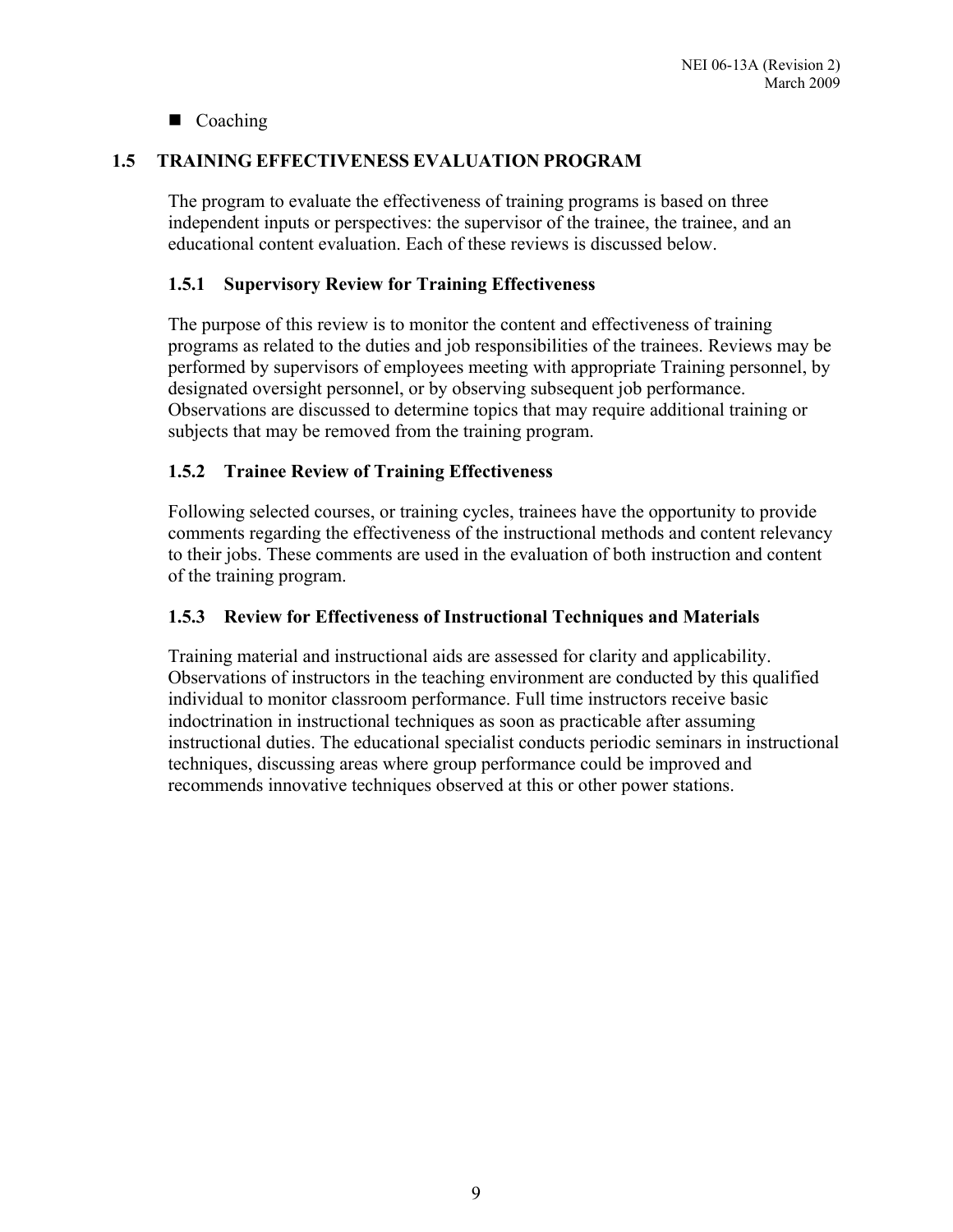#### **1.6 REFERENCES**

- 13.2-1 10 CFR 19, "Notices, Instructions, and Reports to Workers; Inspection and Investigations"
- 13.2-2 10 CFR 26, "Fitness for Duty"
- 13.2-3 10 CFR 50.47, "Emergency Plans"
- 13.2-4 10 CFR 50.120, "Training and Qualification of Nuclear Power Plant Personnel"
- 13.2-5 10 CFR 50 Appendix E, "Emergency Planning and Preparedness for Production and Utilization Facilities"
- 13.2-6 10 CFR 52.78, "Contents of Applications; Training and Qualification of Nuclear Power Plant Personnel"
- 13.2-7 10 CFR 55, "Operator's Licenses"
- 13.2-8 10 CFR 55.4, "Definitions"
- 13.2-9 10 CFR 55.41, "Written Examinations: Operators"
- 13.2-10 10 CFR 55.43, "Written Examinations, Senior Operators"
- 13.2-11 10 CFR 55.45, "Operating Tests"
- 13.2-12 10 CFR 55.46(c), "Plant-Referenced Simulators"
- 13.2-13 10 CFR 55.59, "Requalification"
- 13.2-14 American National Standards Institute, "Selection, Qualification, and Training of Personnel for Nuclear Power Plants," ANSI/ANS-3.1-1993
- 13.2-15 National Fire Protection Association, "Standard on Industrial Fire Brigade," NFPA Standard 600, 2005 Edition
- 13.2-16 U.S. Nuclear Regulatory Commission, "Qualification and Training of Personnel for Nuclear Power Plants," Regulatory Guide 1.8, Revision 3, May 2000
- 13.2-17 U.S. Nuclear Regulatory Commission, "Nuclear Power Plant Simulation Facilities for Use in Operator Training and License Examinations," Regulatory Guide 1.149, Revision 3, October 2001
- 13.2-18 U.S. Nuclear Regulatory Commission, "Instruction Concerning Prenatal Radiation Exposure," Regulatory Guide 8.13, November, 1980.
- 13.2-19 U.S. Nuclear Regulatory Commission, "Clarification of TMI Action Plan Requirements", NUREG-0737, Revision 3, June 1999
- 13.2-20 U.S. Nuclear Regulatory Commission, "Policy Statement on Engineering Expertise on Shift", GL 86-04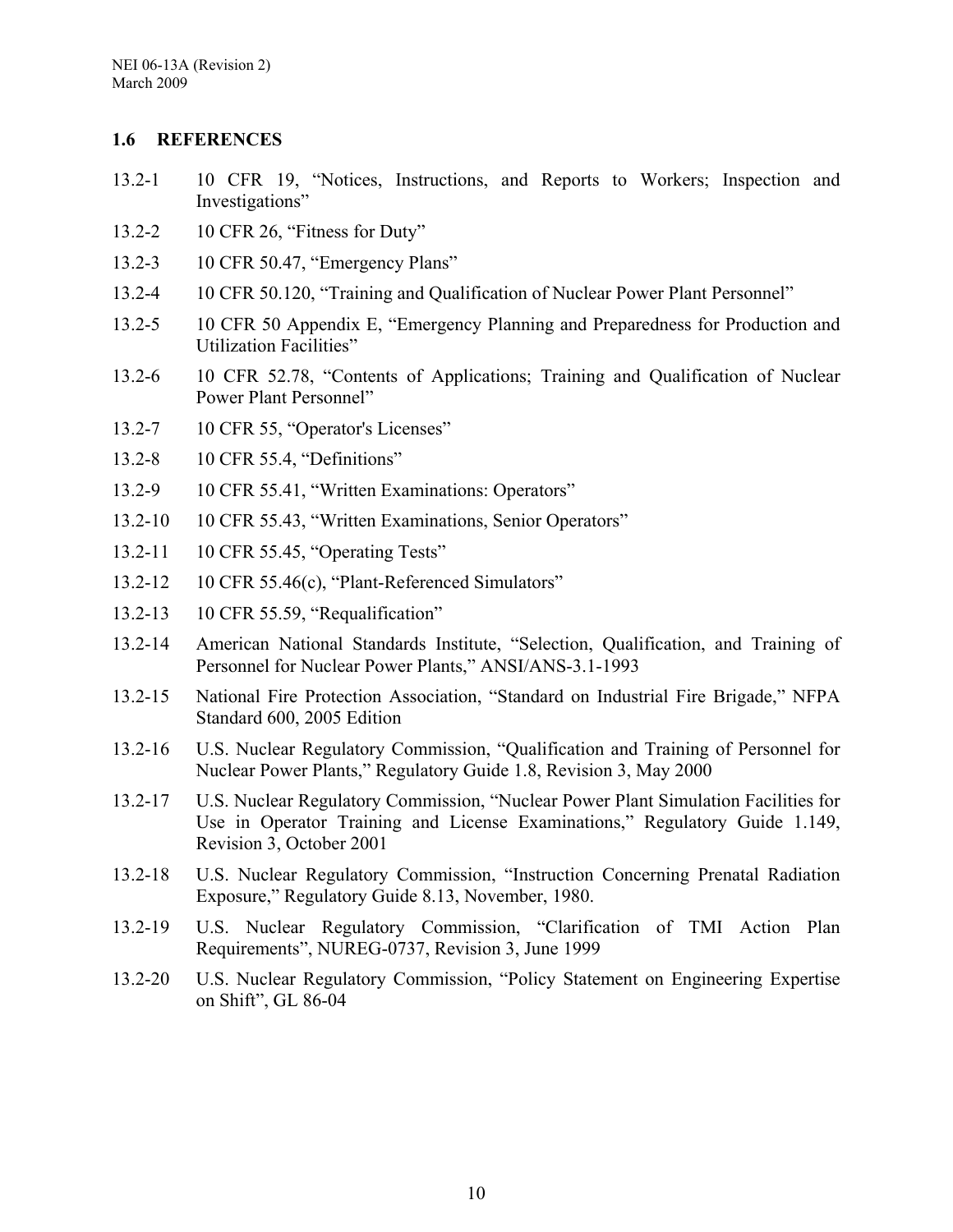## APPENDIX A – COLD LICENSE TRAINING PLAN

#### 1. LICENSED OPERATOR TRAINING PROGRAM PRIOR TO COMPLETION OF THE FIRST REFUELING OUTAGE

Prior to operation, plant experience requirements specified in Regulatory Guide 1.8 (Revision 3) and ANSI/ANS 3.1-1993 cannot be met. Additionally, other standard guidance for operator selection, training, and qualification cannot be met.

Cold licensing of operators provides the method for operations personnel to acquire the knowledge and experience required for licensed operator duties during the unique conditions of new plant construction and initial operation.

Persons eligible for the cold license process shall meet the following requirements:

- Candidates for a Reactor Operator license shall have a High School Diploma or equivalent as required by R.G. 1.8 Revision 3.
- Candidates for a Senior Reactor Operator license shall have at least one of the following qualifications:
	- − Previously held a Senior Reactor Operator license for an operating nuclear power plant
	- − Previously held a Reactor Operator license for an operating nuclear power plant.
	- − Bachelor's Degree in engineering or science as defined by R.G. 1.8 Revision 3.
	- − Experience as a licensed operator training instructor with an SRO certification. This experience will be evaluated and approved on a case by case basis by the NRC.
	- − Two years military experience in a position equivalent to a reactor operator.

The provisions in this section are applicable to each unit of a multiple unit site separately.

The cold licensing process for the selection, training and licensing of Operations personnel for the new nuclear plants adheres to current industry guidance for operating plants with exemptions and alternatives in the following areas.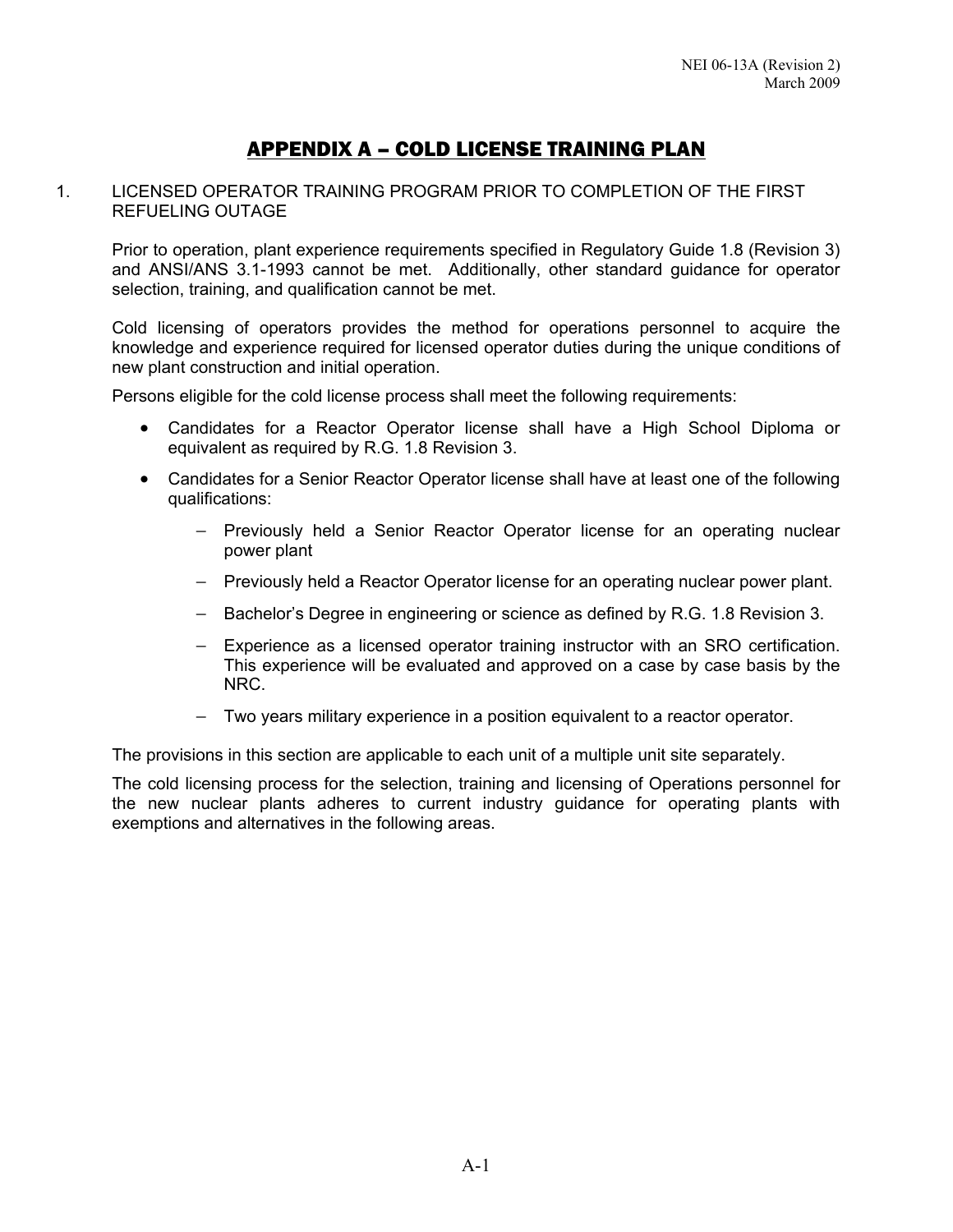#### 1.1 Licensed Operator Experience Requirements Prior To Commercial Operation

Licensed operator candidates need not satisfy the experience requirements prior to entering a licensed operator training program. Experience and plant evolution requirements that have not been met at the time the licensed operator examination is administered shall be met prior to issuing the individual's NRC operator license. In such a case, the Licensee will notify the NRC when the candidate meets the experience and plant evolution requirements.

The methods listed below provide the licensed operator candidate with meaningful experience on the reactor for which the license is sought. Methods for gaining meaningful experience include completing systematically designed training courses, and participating in practical work assignments such as preoperational testing, procedure development and validation, human factors engineering activities, task analysis verification, or conducting licensed operator classroom or simulator training. Additionally, for these activities to be considered meaningful, they must be associated with safety significant, defense-in-depth, or other major plant components or systems. All cold licensed operator candidates will:

- Complete a systematically designed site layout course.
- Complete a site-specific non-licensed operator on-the-job training program on selected non-licensed operator tasks. The selected non-licensed operator tasks are those tasks that are important to plant operation with regard to nuclear safety, defense-in-depth, or that are risk significant.
- Participate in practical work assignments for a minimum of six months that includes preoperational testing, and one or more of the following:
	- Procedure development and validation
	- − Human factors engineering activities
	- Task analysis verification
	- Licensed operator classroom presentations or simulator training implementation

Senior reactor operator cold license candidates will complete a site-specific reactor operator and senior reactor operator training course.

Senior reactor operator cold license candidates without "hot" plant experience will complete a plant operational excellence course that is conducted in a plant simulator or they will observe control room activities at an operating nuclear plant for at least six weeks. The course and the observation activity are designed to familiarize the candidate with the operational interfaces encountered by decision makers in a nuclear plant control room.

Hot plant experience is defined as performance of senior reactor operator duties for at least six months including: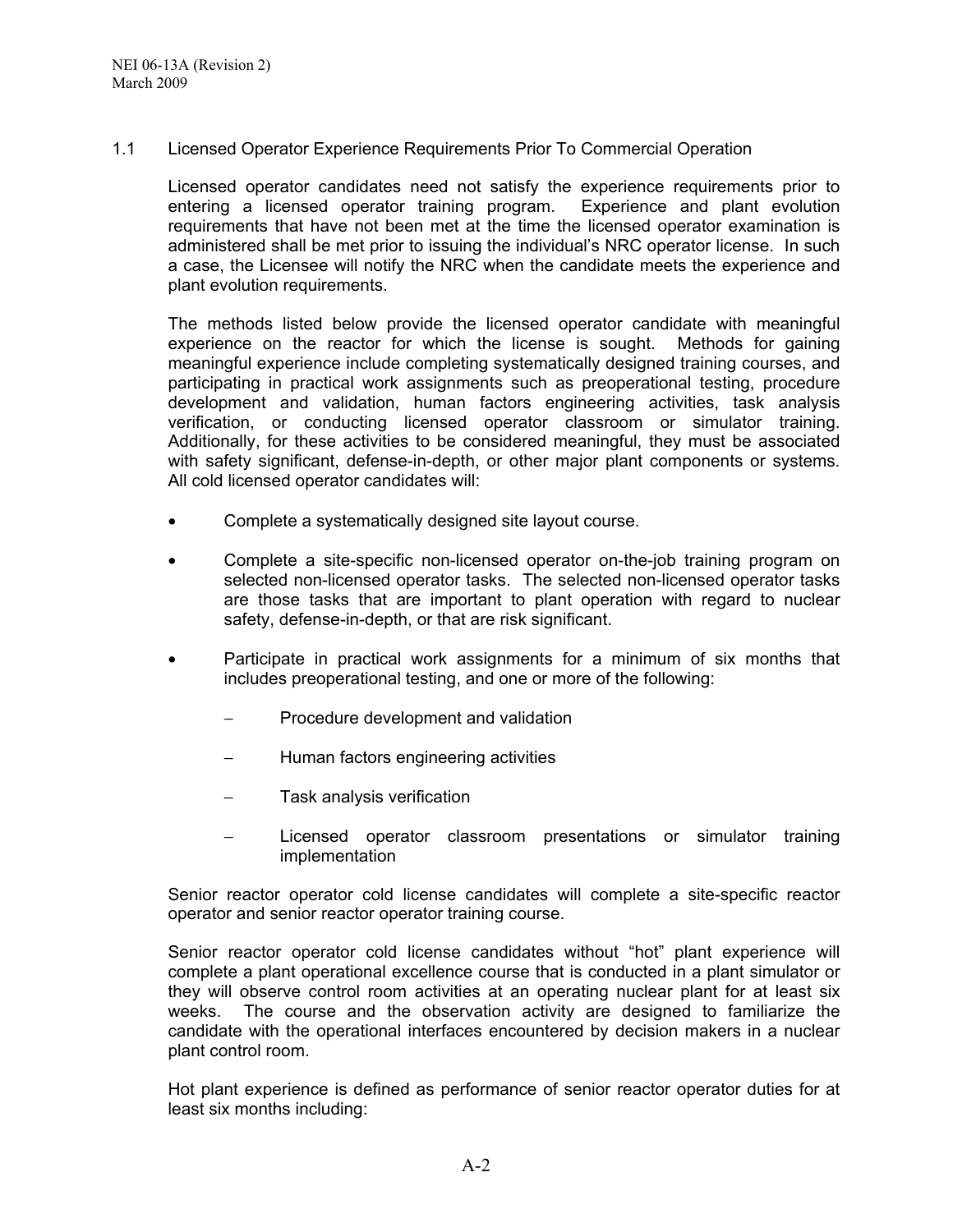- At least 6 weeks of operation above 20 percent power
- A startup from subcritical to 20 percent power
- A shutdown from above 20 percent power to cold (less than 212°F) and subcritical
- Startup preparations following a fueling or refueling outage

The startup, shutdown, and startup preparations may have been performed at an operating plant or a plant simulator.

Table 1, Comparison of Hot and Cold License Guidance**,** shows the current experience requirement and the associated cold license experience method. Table 2, Illustration of Cold Licensing Plan by Candidate Type, shows education and experience methods for each licensed operator candidate type.

1.2 Crew Experience Requirements during First Year of Operation

Each operating crew's cumulative nuclear power plant experience shall be  $> 6$  years; and the crew's cumulative power plant experience shall be > 13 years.

The crew's cumulative nuclear power plant experience is gained by working at nuclear power plants and military nuclear propulsion plants, conducting licensed operator training, participating in new nuclear plant construction and testing, and completing academic degree requirements. The cumulative crew nuclear power plant experience is the sum of each individual's experience after applying weighting factors and maximum credit limits in Table 3, Cumulative Nuclear Power Plant Operating Crew Experience Equivalencies.

When determining cumulative nuclear power plant experience, all 6 years shall not be attributed from one crew member.

The crew's cumulative power plant experience is the sum of each individual's power plant experience. Power plant experience, for example, is experience gained by working at nuclear power plants, conventional power plants, and military propulsion plants. Cumulative power plant experience does not involve weighting factors or maximum credit limits.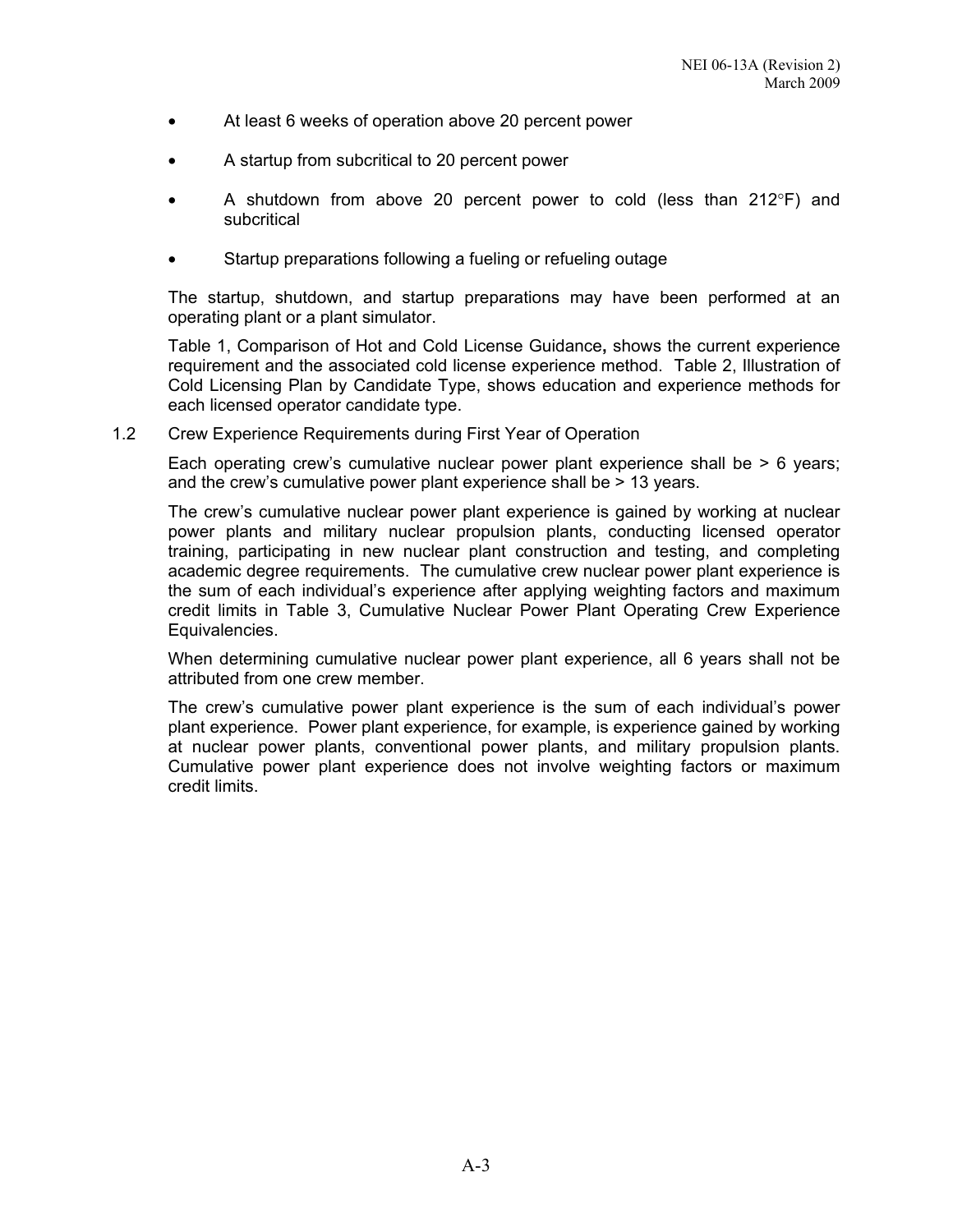In addition to the experience requirement mentioned above, each operating crew shall be staffed with a senior reactor operator with hot plant experience (previously defined in 1.1, Licensed Operator Experience Requirements Prior to Commercial Operation). If a senior reactor operator with hot plant experience is not available, then a shift advisor may be substituted. The shift advisor will have at least one year of on-shift licensed senior reactor operator experience at a similar type (PWR/BWR) operating plant, and will have completed a training program on the design for which they are advising. While observing crew performance, the shift advisor will make recommendations to the shift manager only, and will not interfere with the licensed responsibilities of the operating crew. The shift advisor will have direct access to plant senior management to resolve issues. Shift advisor duties include, but are not limited to the following:

- Monitor procedure adherence
- Observe the conduct of prejob briefs, shift turnover, plant evolutions, nonlicensed operator rounds, plant tours, and post job debriefs
- Monitor overall station risk

Weighting factors and maximum credit limits for determining cumulative nuclear power plant operating crew experience are shown in Table 3, Cumulative Nuclear Power Plant Operating Crew Experience Equivalencies.

1.3 Conduct of On-the-Job Training (OJT)

Until plant construction is completed, acceptable methods for the conduct of on-the-job training include discussion, simulation, and use of mockup equipment and virtual reality technology

1.4 Use of Part-Task/Limited Scope Simulators

Part-task or limited scope simulators may be used during licensed operator training.

1.5 Licensed Operator Continuing Training

Licensed operator continuing training begins within 90 days following the issuance of the first operator license. Continuing training content is systematically determined to maintain operator knowledge of plant operation.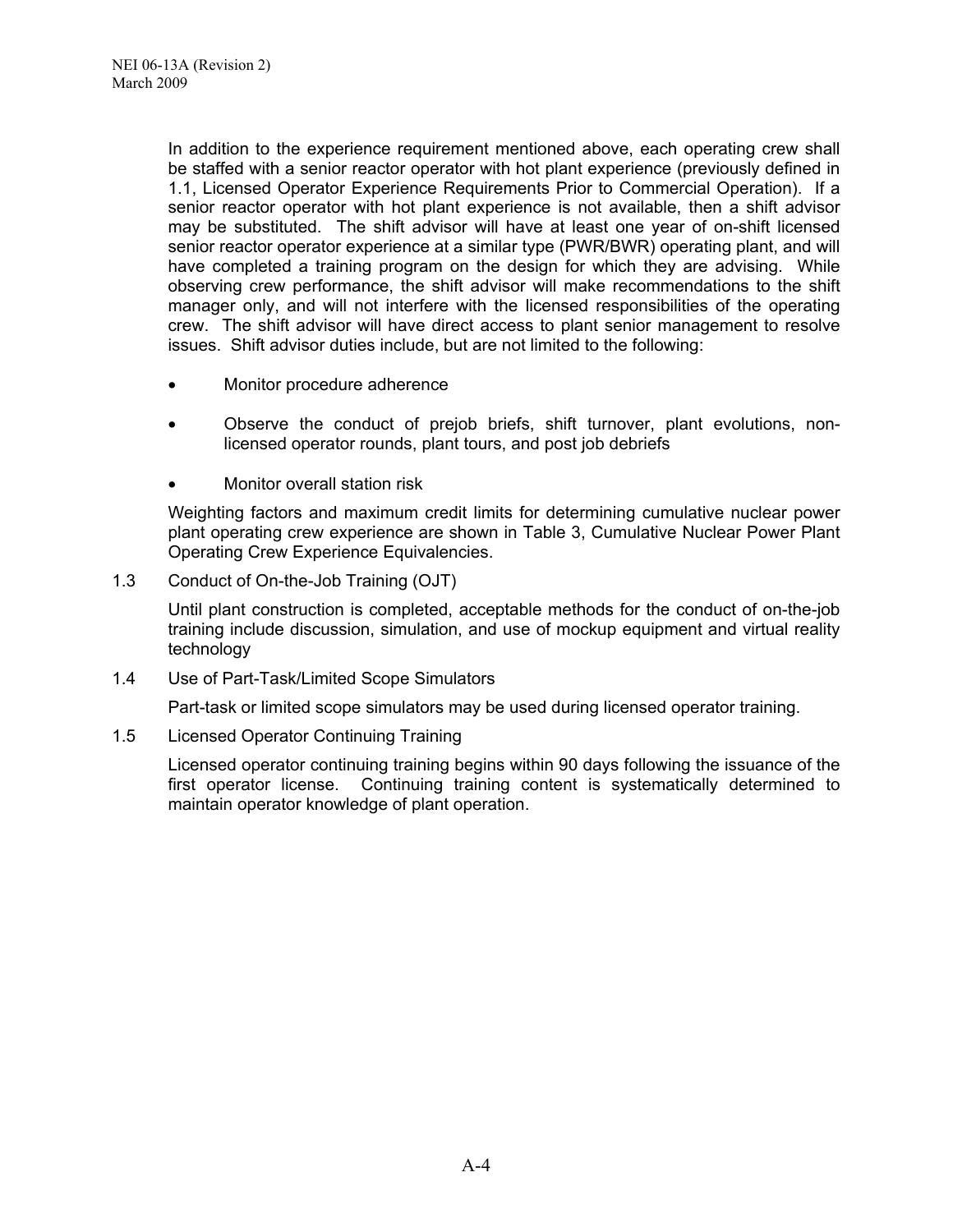#### 1.6 Cold Licensing process Applicability and Termination

The cold licensing process described in this document may be applied to each unit of a multi-unit site.

Cold license guidance items 1 through 9 on Table 1 will apply to any licensed operator training class started prior to initial fuel load.

Cold license guidance items 3 through 9 on Table 1 will apply to any licensed operator training class started after initial fuel load and before completion of the first refueling outage. Items 1 and 2 cold license guidance are no longer allowable after initial fuel load.

The cold licensing process will terminate after completion of the first refueling outage.

As plant systems, components, and structures are completed, and as integrated plant operations begin, the systematic approach to training process will be used to adjust cold license class training methods and settings used to implement the guidance in Table 1 items 1 through 9. The purpose is to optimize student learning using actual in-plant training and experience opportunities as they become available.

1.7 Initial Licensed Operator Examination Schedule

Administration of licensed operator examinations begins approximately 18 months prior to fuel load.

- 2 REFERENCES
	- 2.1 Nuclear Energy Institute (NEI), "Technical Report on a Template for an Industry Training Program Description," NEI 06-13A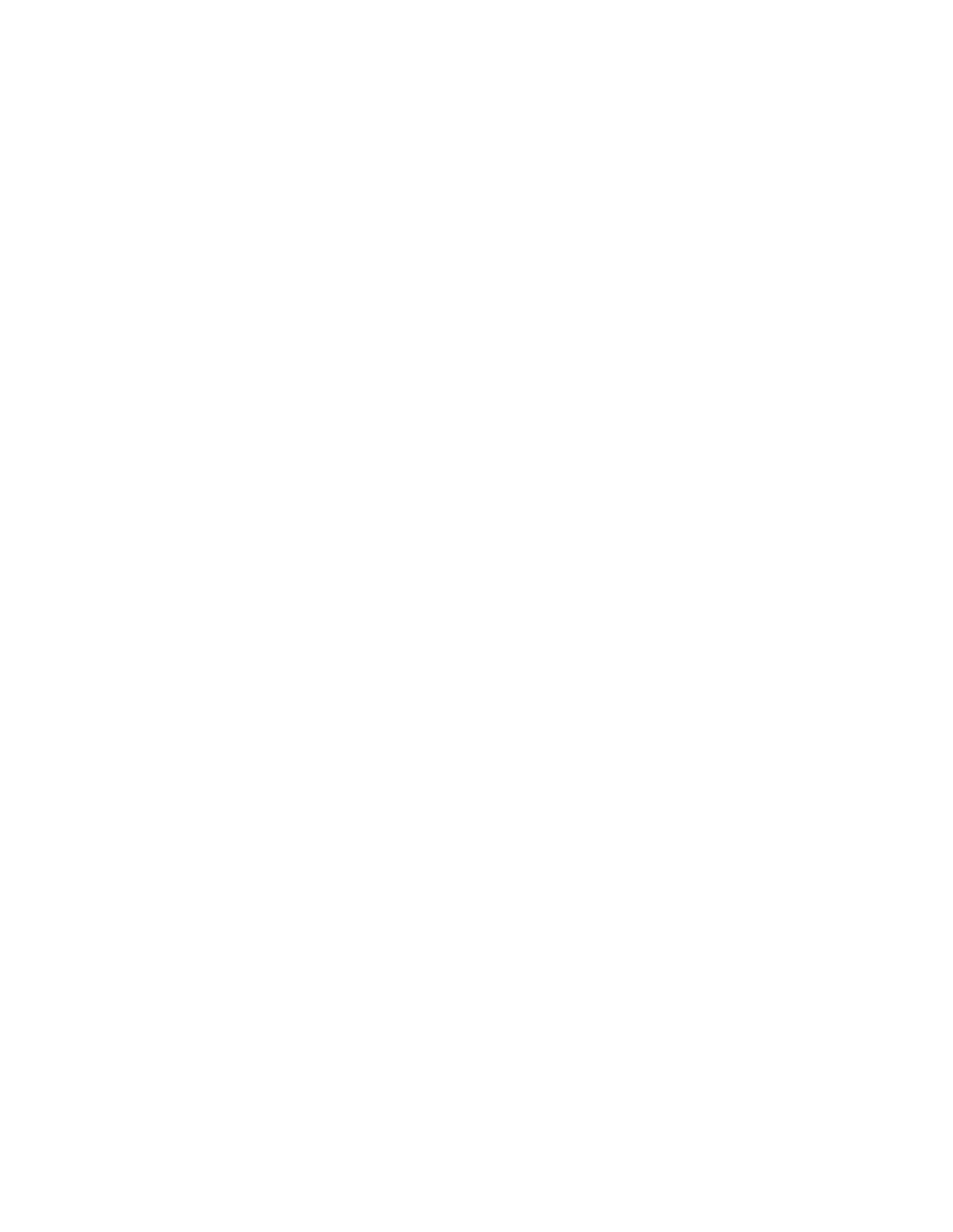> Table 1<br>Comparison of Hot and Cold License Guidance Comparison of Hot and Cold License Guidance

| Cold License Guidance        |                |       |                          | Six months practical work assignments | and                         | Complete a site layout course |       |                         | Six months practical work assignments | and                        | Complete a site layout course | and                          | Complete a site-specific non-licensed | operator training program for selected | nonlicensed operator tasks |
|------------------------------|----------------|-------|--------------------------|---------------------------------------|-----------------------------|-------------------------------|-------|-------------------------|---------------------------------------|----------------------------|-------------------------------|------------------------------|---------------------------------------|----------------------------------------|----------------------------|
| References                   | ANSI 3.1-1993; | 4.4.1 | 4.4.2                    | 4.5.1.                                | Regulatory Guide 1.8 Rev 3: | $\frac{8}{2}$                 | 2.10. | NUREG 1021 Rev 9 ES-202 |                                       | ANSI 3.1-1993:             | 4.5.1.                        | Regulatory Guide 1.8 Rev 3:  | 2.10.                                 | NUREG 1021 Rev 9 ES-202                |                            |
| Applicable Position          |                |       |                          | ₹                                     |                             |                               |       |                         |                                       |                            |                               | Reactor operator             |                                       |                                        |                            |
| Current Hot License Guidance |                |       | 1. Six months on-site at | reactor for which license is          | sought.                     |                               |       |                         |                                       | 2. One year on-site at the | reactor for which the license | is sought with six months as | a nonlicensed operator.               |                                        |                            |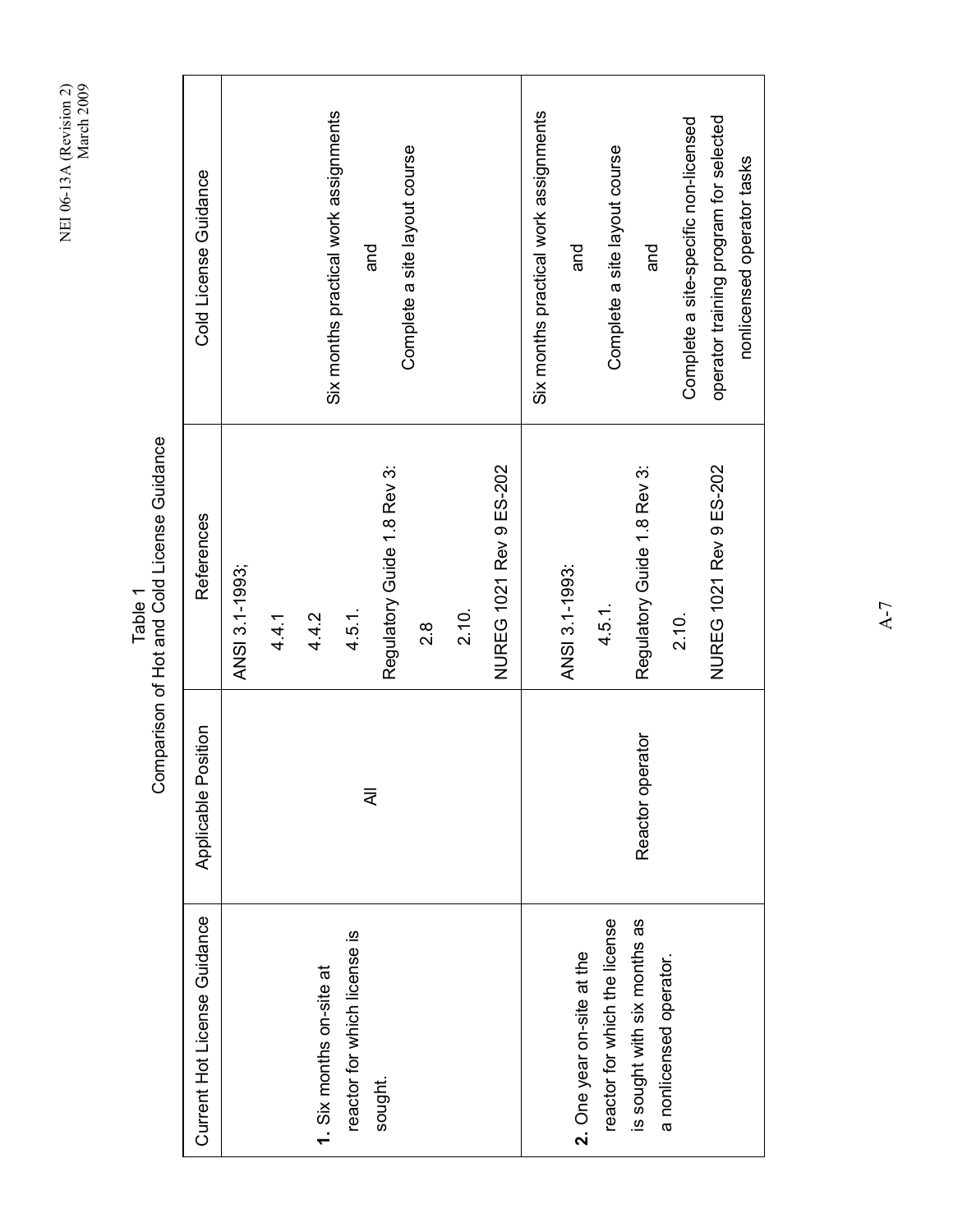|                                   | Cold License Guidance        | Applicable experience requirements<br>shall be met prior to NRC license<br>issuance.  | Six months practical work assignments<br>Cumulative operating crew experience<br>requirements apply<br>and                             | Complete a reactor operator and senior<br>operator training program for selected<br>Complete a site-specific non-licensed<br>reactor operator training course<br>Complete a site layout course<br>nonlicensed operator tasks<br>and<br>pue |
|-----------------------------------|------------------------------|---------------------------------------------------------------------------------------|----------------------------------------------------------------------------------------------------------------------------------------|--------------------------------------------------------------------------------------------------------------------------------------------------------------------------------------------------------------------------------------------|
| ) ) ) ) ) ) ) ) )                 | References                   | NUREG 1021 Rev 9 ES-202<br>Section D.                                                 | Regulatory Guide 1.8 Rev 3:<br>NUREG 1021 Rev 9 ES-202<br>ANSI 3.1-1993:<br>4.5.1<br>2.10                                              | Regulatory Guide 1.8 Rev 3:<br>NUREG 1021 Rev 9 ES-202<br>$2.\overline{8}$                                                                                                                                                                 |
| D. 2011 - D. 1001 - D. 2011<br>ミノ | Applicable Position          | ₹                                                                                     | rator<br>Reactor oper                                                                                                                  | Senior reactor operator<br>(Non-degreed)                                                                                                                                                                                                   |
|                                   | Current Hot License Guidance | requirements must be met to<br>3. Pre-requisite experience<br>enter training program. | which should have been at<br>experience at least one of<br>4. Three years power plant<br>the plant for which the<br>license is sought. | duties for at least one year.<br>5. Reactor operator license<br>performance of licensed<br>actively involved in the                                                                                                                        |

Table 1<br>Comparison of Hot and Cold License Guidance Comparison of Hot and Cold License Guidance

NEI 06-13A (Revision 2)

NEI 06-13A (Revision 2)<br>March 2009

March 2009

A-8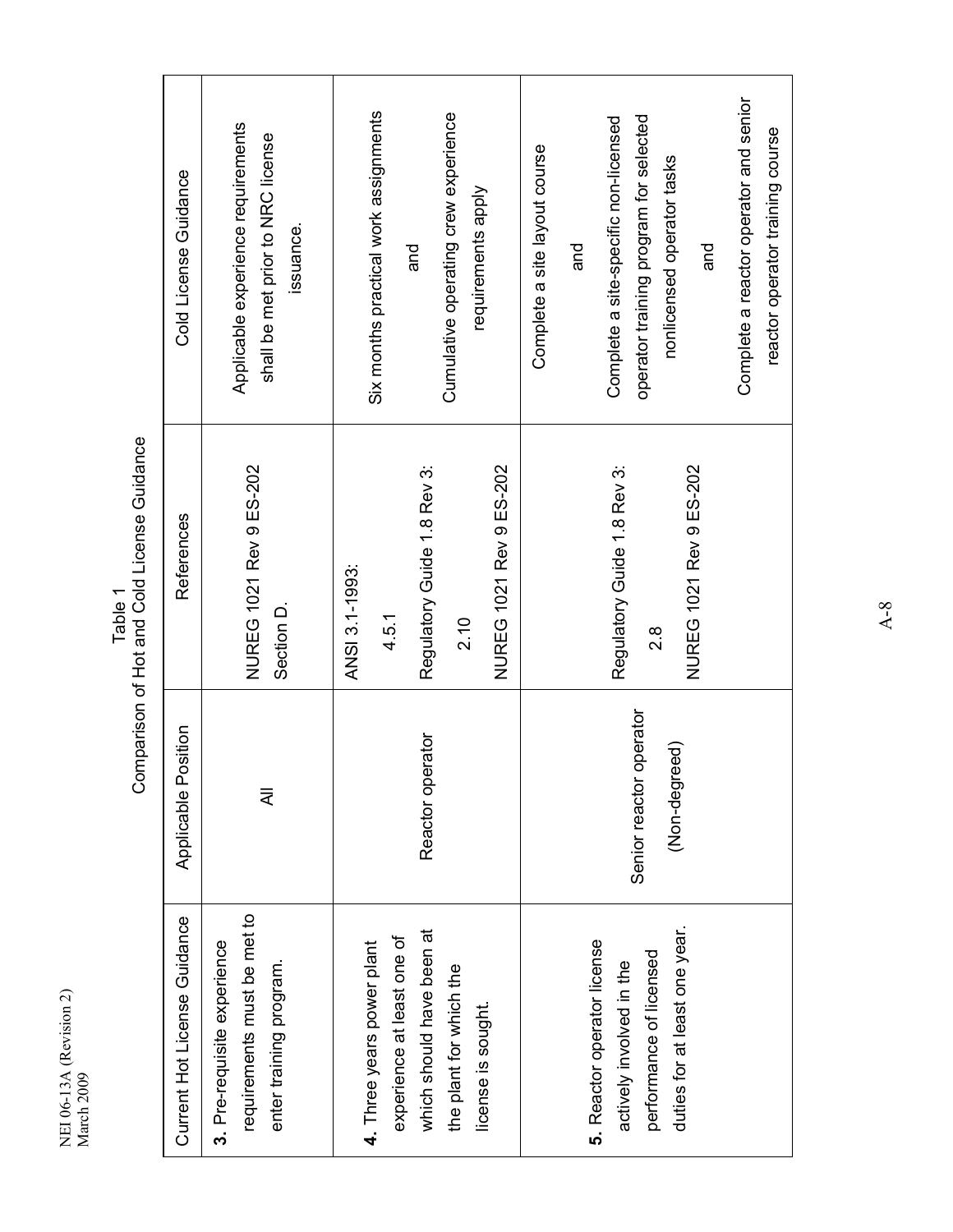|                                                        | Cold License Guidance        | Complete a site-specific non-licensed<br>Complete a site layout course<br>and | operator training program for selected<br>nonlicensed operator tasks<br>and | Complete a reactor operator and senior<br>reactor operator training course | Complete a Plant Operational Excellence<br>Cumulative Operating Crew Experience<br>Course or plant observation activity<br>requirements apply<br>and                                                                                                                     |
|--------------------------------------------------------|------------------------------|-------------------------------------------------------------------------------|-----------------------------------------------------------------------------|----------------------------------------------------------------------------|--------------------------------------------------------------------------------------------------------------------------------------------------------------------------------------------------------------------------------------------------------------------------|
| Comparison of Hot and Cold License Guidance<br>Table 1 | References                   | Regulatory Guide 1.8 Rev 3:                                                   | $\ddot{.}$<br>$\frac{8}{2}$                                                 |                                                                            | ANSI 3.1-1993:<br>4.4.1                                                                                                                                                                                                                                                  |
|                                                        | Applicable Position          |                                                                               | Senior reactor operator<br>(Degreed)                                        |                                                                            | Shift Supervisor<br>ager)<br>(Shift Mana                                                                                                                                                                                                                                 |
|                                                        | Current Hot License Guidance | 6. At least three years of                                                    | responsible nuclear power<br>plant experience.                              |                                                                            | operation above 20% power,<br>and startup from subcritical<br>shutdown from above 20%<br>212°F) and subcritical, and<br>power to cold (less than<br>7. At least six weeks of<br>following a fueling or<br>startup preparations<br>to 20% power, and<br>refueling outage. |

A-9

# NEI 06-13A (Revision 2)<br>March 2009 NEI 06-13A (Revision 2) March 2009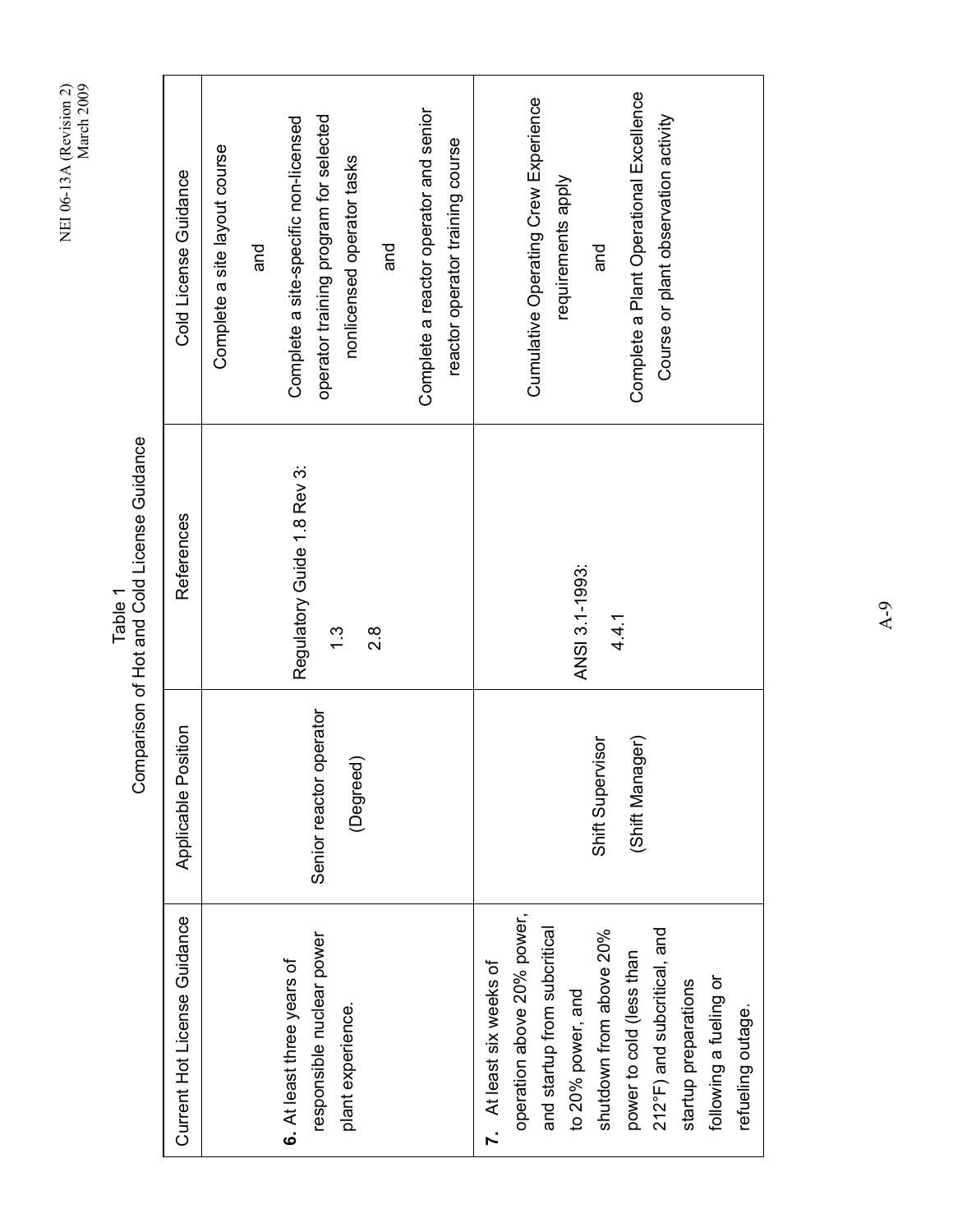| Cold License Guidance        | Complete a Plant Operational Excellence<br>Cumulative Operating Crew Experience<br>Course or plant observation activity<br>requirements apply<br>and |               | Six months practical work assignments | pue                        | Cumulative Operating Crew Experience | requirements apply |                         |
|------------------------------|------------------------------------------------------------------------------------------------------------------------------------------------------|---------------|---------------------------------------|----------------------------|--------------------------------------|--------------------|-------------------------|
| References                   | ANSI 3.1-1993:<br>4.4.2                                                                                                                              | ANSI 3.1-1993 | 4.4.1                                 | 4.4.2                      | Regulatory Guide 1.8 Rev 3:          | $\frac{8}{2}$      | NUREG 1021 Rev 9 ES-202 |
| Applicable Position          | operator<br>Senior reactor                                                                                                                           |               |                                       | operator<br>Senior reactor |                                      |                    |                         |
| Current Hot License Guidance | operation above 20% power.<br>8. At least six weeks of                                                                                               |               | 9. Three years power plant            | experience and three years | nuclear power plant                  | experience         |                         |

Table 1<br>Comparison of Hot and Cold License Guidance Comparison of Hot and Cold License Guidance

NEI 06-13A (Revision 2)

NEI 06-13A (Revision 2)<br>March 2009

March 2009

A-10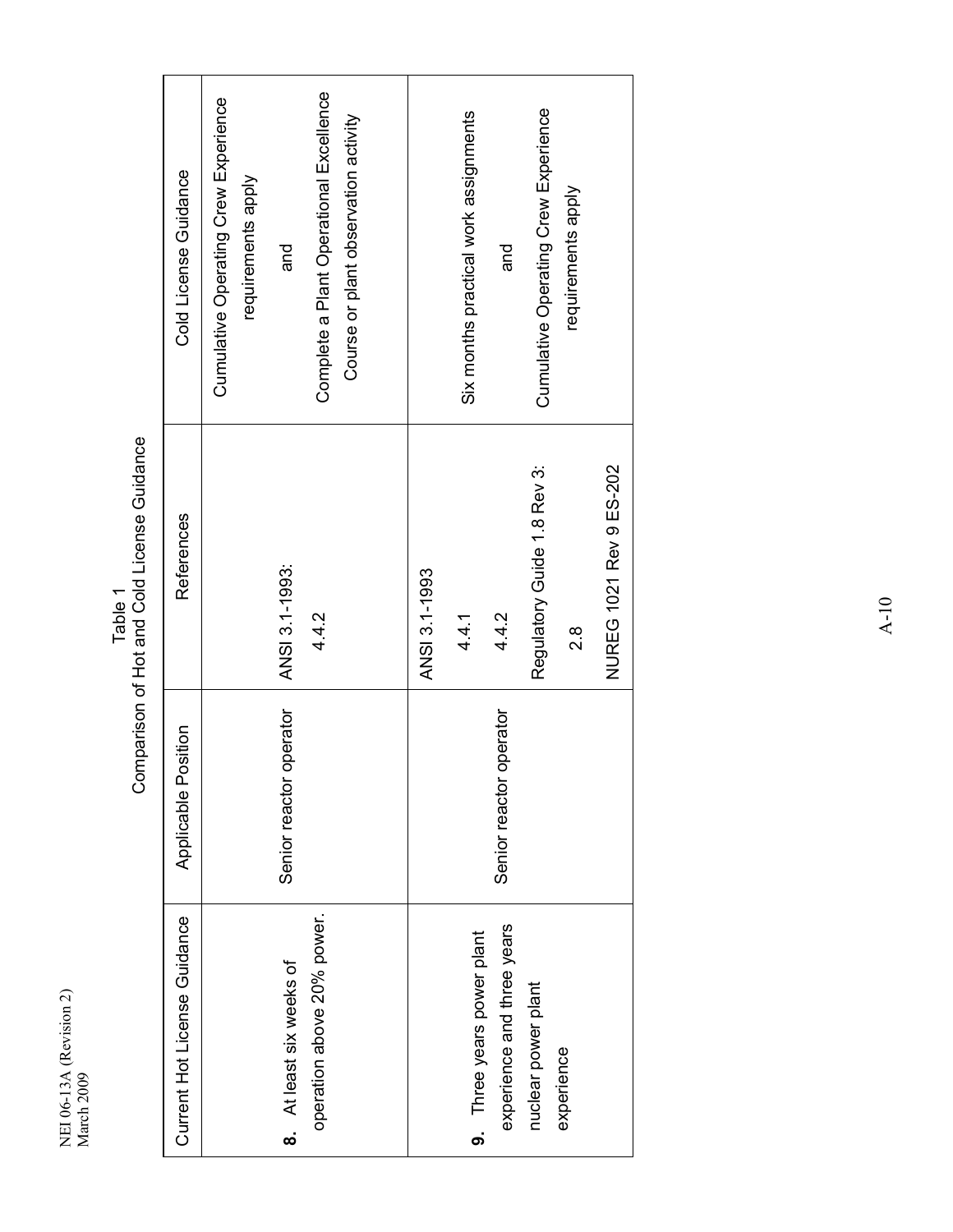Table 2

Illustration of Cold Licensing Plan by Candidate Type

Illustration of Cold Licensing Plan by Candidate Type

Assignments (1) Assignments (1) Practical Work Practical Work Six Months Six Months se Yes Yes Yes Yes Yes Yes Now Yes Now Tetelorip routing touris up the serve Area Yes Yes Yes Yes Yes Yes High school diploma Yes Yes Yes Yes Yes (2) Yes – certified instructor High school diploma Yes Yes Yes Yes Yes Yes Yes Yes Yes Yes Observation Operational Observation Operational **Excellence** Excellence Course or Course or Plant Activity Yes $(2)$ Yes  $\frac{1}{2}$ Yes **Training** SRO  $\frac{1}{2}$ Yes Yes Yes Training RO Training RO Training Yes Yes Yes Yes **NLO Task** NLO Task Training Yes Yes Yes Yes Layout Course Site Yes Yes Yes Yes engineering technology, or engineering technology, or equivalent in engineering, equivalent in engineering, Bachelor of Science or Bachelor of Science or High school diploma High school diploma High school diploma License Candidate Education Education physical science ohysical science Senior reactor operator Senior reactor operator Senior reactor operator Senior reactor operator Senior reactor operator Senior reactor operator – degreed manager or - degreed manager or License Candidate degreed nonlicensed degreed nonlicensed operator or technical – previous license or - previous license or operator or technical - certified instructor military equivalent military equivalent Reactor operator staff

(1): practical work assignments includes activities such as participating in preoperational testing, procedure development and validation, (1): practical work assignments includes activities such as participating in preoperational testing, procedure development and validation, human factors engineering activities, and task analysis verification, or conducting licensed operator classroom or simulator training human factors engineering activities, and task analysis verification, or conducting licensed operator classroom or simulator training

(2): No, if candidate has hot license experience (2): No, if candidate has hot license experience A-11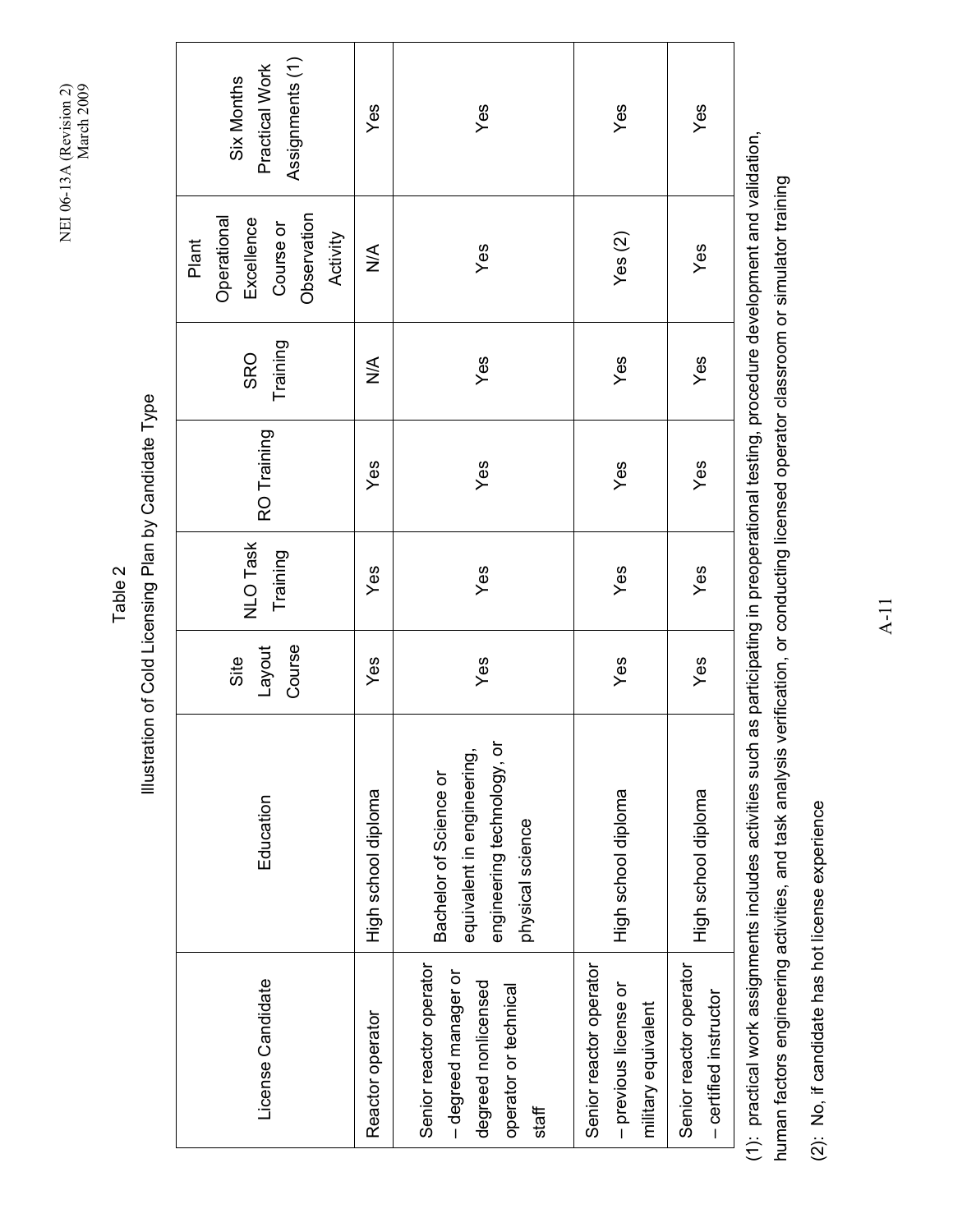Table 3<br>Cumulative Nuclear Power Plant Operating Crew Experience Equivalencies (1) Cumulative Nuclear Power Plant Operating Crew Experience Equivalencies (1)

|                         | Type of Experience                                                                                                                                                                                                 | Weighting Factor | <b>Max Credit</b> | Justification                                                                                                                                                  |
|-------------------------|--------------------------------------------------------------------------------------------------------------------------------------------------------------------------------------------------------------------|------------------|-------------------|----------------------------------------------------------------------------------------------------------------------------------------------------------------|
|                         | same type<br>1. Commercial Nuclear Plant RO/SRO on<br>plant (PWR/BWR)                                                                                                                                              | 1.00             | No Limit          | plant are essentially the same<br>Task Analysis for same type                                                                                                  |
| $\overline{\mathsf{N}}$ | Commercial Nuclear Plant RO/SRO from different type<br>plant (PWR/BWR)                                                                                                                                             | 0.75             | No Limit          | that 75% of PWR/BWR tasks<br>Task Analysis demonstrates<br>are similar                                                                                         |
|                         | Supervisor, Reactor Operator, Engineering Officer of<br>(Propulsion Plant Watch Officer, Engineering Watch<br>ervisor)<br>3. Military Nuclear Propulsion Plant Experience<br>the Watch, Propulsion Plant Watch Sup | 0.5              | 36 months         | qualifications, approximately<br>For these military nuclear<br>50% of the job tasks are<br>propulsion plant watch<br>similar                                   |
|                         | than watch qualifications in 3 above such as Machinist<br>4. Military Nuclear Propulsion Plant Experience (Other<br>Mate, Electricians Mate, Engineering Laboratory<br>Technician, or Electronics Technician)      | 0.25             | 36 months         | similarities between job tasks<br>conservative value of 25% is<br>qualifications, a range of<br>For these (other) watch<br>$(25-75%)$ exists, so a<br>credited |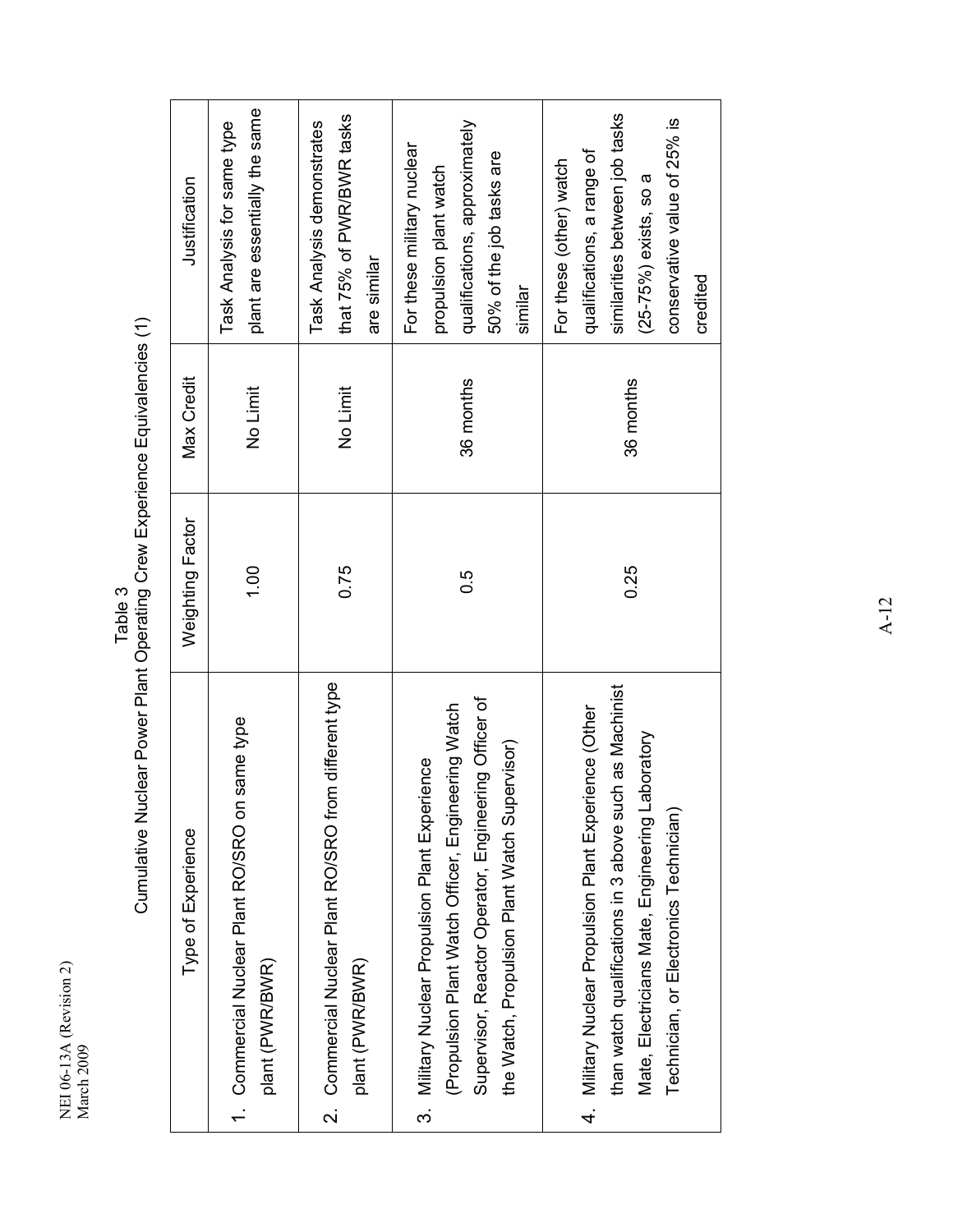system turnover to operations system turnover to operations operational testing are similar operational testing are similar demonstrated that activities demonstrated that activities Similar to Reference Plant 6. Limited Scope Simulator 3.00 9 months Similar to Reference Plant Approximately 25% of the Approximately 25% of the completed in a simulator, completed in a simulator, Control Room, occur in a Control Room, occur in a tasks during construction compare to an operating tasks during construction is similar to an operating is similar to an operating compare to an operating testing in preparation for 75% of tasks during pretesting in preparation for 75% of tasks during preto an operating facility to an operating facility ratio of approx. 400/1 Justification Type of Experience Weighting Factor Max Credit Justification ratio of approx. 400/1 Industry analysis Industry analysis facility 5. Reference Plant Simulator 5.00 12 months 7. Actual nuclear plant experience during construction 10.25 12 months  $0.75$  12 months Max Credit 12 months 12 months 12 months 9 months Weighting Factor 0.25 5.00 3.00 0.75 8. Actual nuclear plant experience during pre-operational 8. Actual nuclear plant experience during pre-operational 7. Actual nuclear plant experience during construction Type of Experience Reference Plant Simulator Limited Scope Simulator testing 5. <u>ဖ</u>

Cumulative Nuclear Power Plant Operating Crew Experience Equivalencies (1) Cumulative Nuclear Power Plant Operating Crew Experience Equivalencies (1) Table 3

9. Actual nuclear plant experience during fuel load and

တ

Actual nuclear plant experience during fuel load and

1.00 12 months Tasks during initial startup

12 months

1.00

are similar to operating facility

are similar to operating facility

Tasks during initial startup

startup testing

startup testing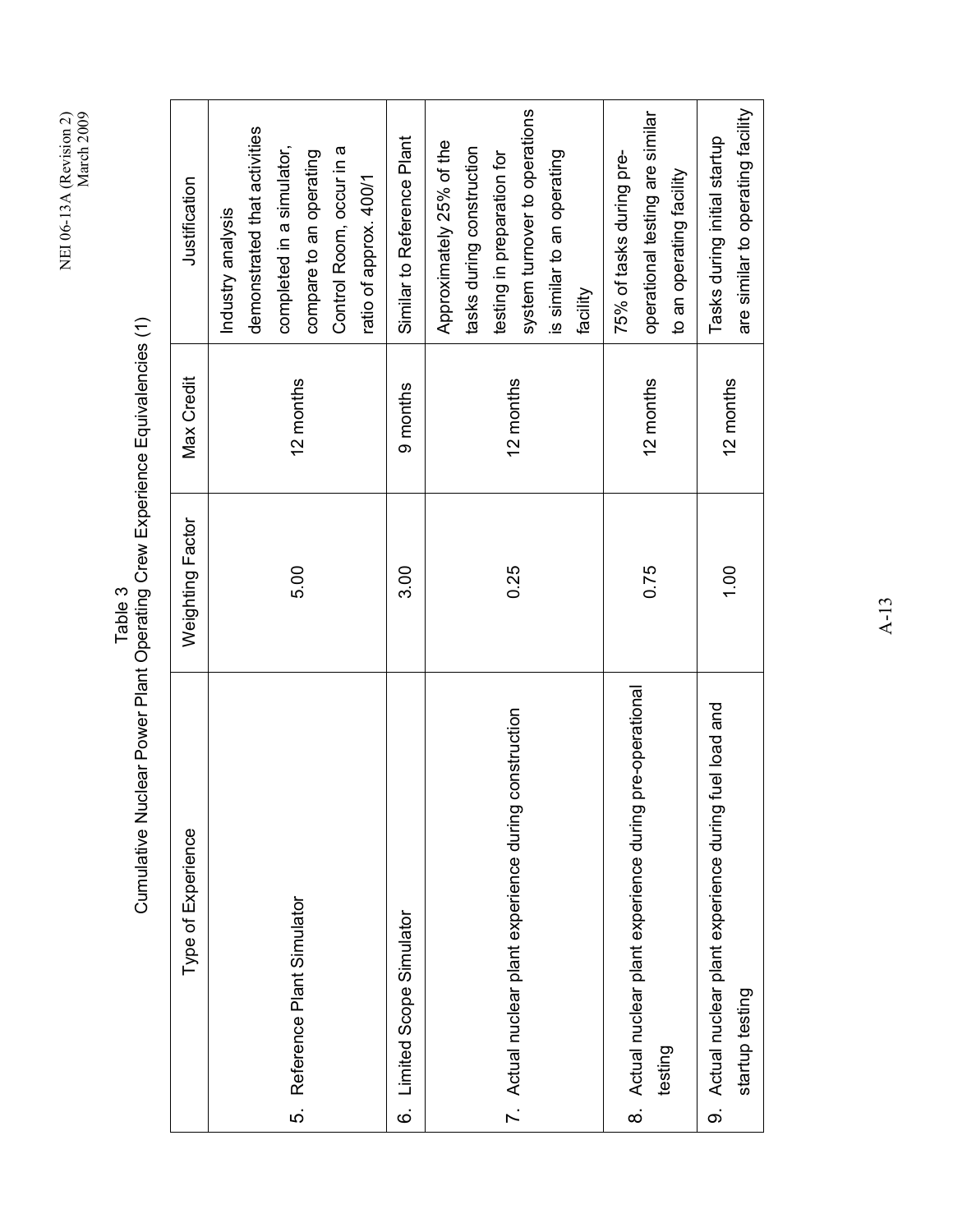Table 3<br>Cumulative Nuclear Power Plant Operating Crew Experience Equivalencies (1) Cumulative Nuclear Power Plant Operating Crew Experience Equivalencies (1)

| Type of Experience                                                                                                               | Weighting Factor | <b>Max Credit</b> | Justification                                                                                                                        |
|----------------------------------------------------------------------------------------------------------------------------------|------------------|-------------------|--------------------------------------------------------------------------------------------------------------------------------------|
| 10. License Classroom training                                                                                                   | 0.25             | 9 months          | Theory of ops and specific<br>plant design knowledge is<br>critical to an operator's<br><b>SUCCESS</b>                               |
| er commercial<br>nuclear facility. This includes nonlicensed operator<br>11. Participation in operator duties at anoth<br>duties | 0.75             | 12 months         | Task similarities                                                                                                                    |
| 12. Other Nuclear Plant experience                                                                                               | 0.25             | 12 months         | other support facilities, etc)<br>operation (water plant and<br>Procedure writing, facility                                          |
| 13. Licensed operator instructor                                                                                                 | 0.50             | 12 months         | trainer program that includes<br>participated in a train-the-<br>simulator, classroom<br>Instructors will have<br>(systems, theory). |
| 14. Bachelors Degree in an Engineering, Science or<br><b>Technical field</b>                                                     | n/a              | 24 months         | College work (in these fields)<br>fundamentals of plant<br>understanding of the<br>gives student an<br>operations                    |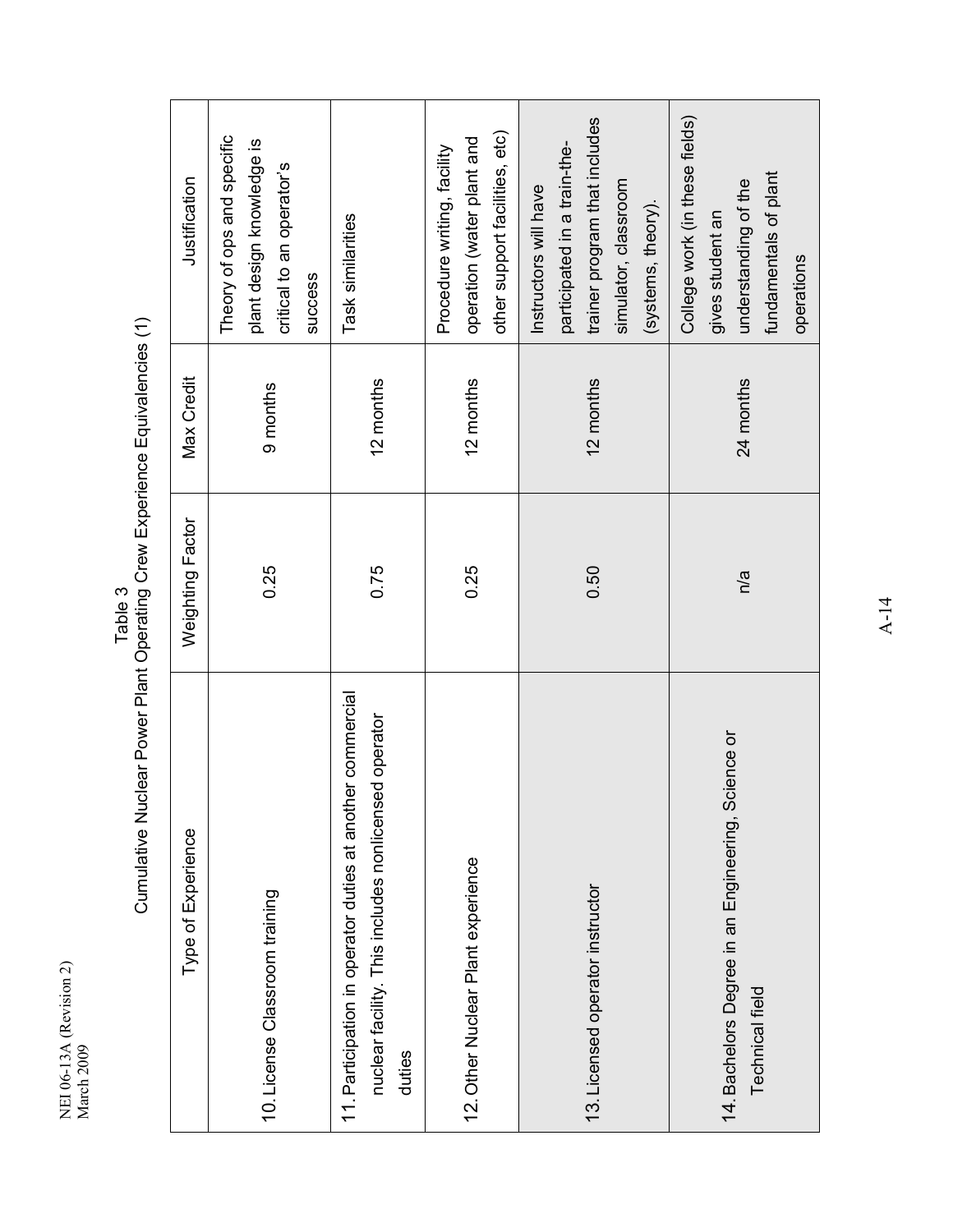| Cumulative Nuclear Power Plant Operating Grew Experience Equivalencies (1)                                                                                                                                                                                                                                                                                                                                         |                  |            |                                            |  |
|--------------------------------------------------------------------------------------------------------------------------------------------------------------------------------------------------------------------------------------------------------------------------------------------------------------------------------------------------------------------------------------------------------------------|------------------|------------|--------------------------------------------|--|
| Type of Experience                                                                                                                                                                                                                                                                                                                                                                                                 | Weighting Factor | Max Credit | Justification                              |  |
| 15. Associates Degree (technical)                                                                                                                                                                                                                                                                                                                                                                                  | n/a              | 6 months   | Student gains knowledge of<br>fundamentals |  |
| (1): Weighting factors and max credit values based on those in "Industry Evaluation of Operating Shift Experience Requirements" By:<br>J.H. Miller Jr. 2/24/1984, and endorsed by Generic Letter number 84-16, Adequacy of On-Shift Operating Experience For Near Term<br>Operating License Applicants, except for shaded rows which are added experience types based on new technology or additional<br>analysis. |                  |            |                                            |  |
|                                                                                                                                                                                                                                                                                                                                                                                                                    |                  |            |                                            |  |

Table 3

NEI 06-13A (Revision 2)

NEI 06-13A (Revision 2)<br>March 2009

March 2009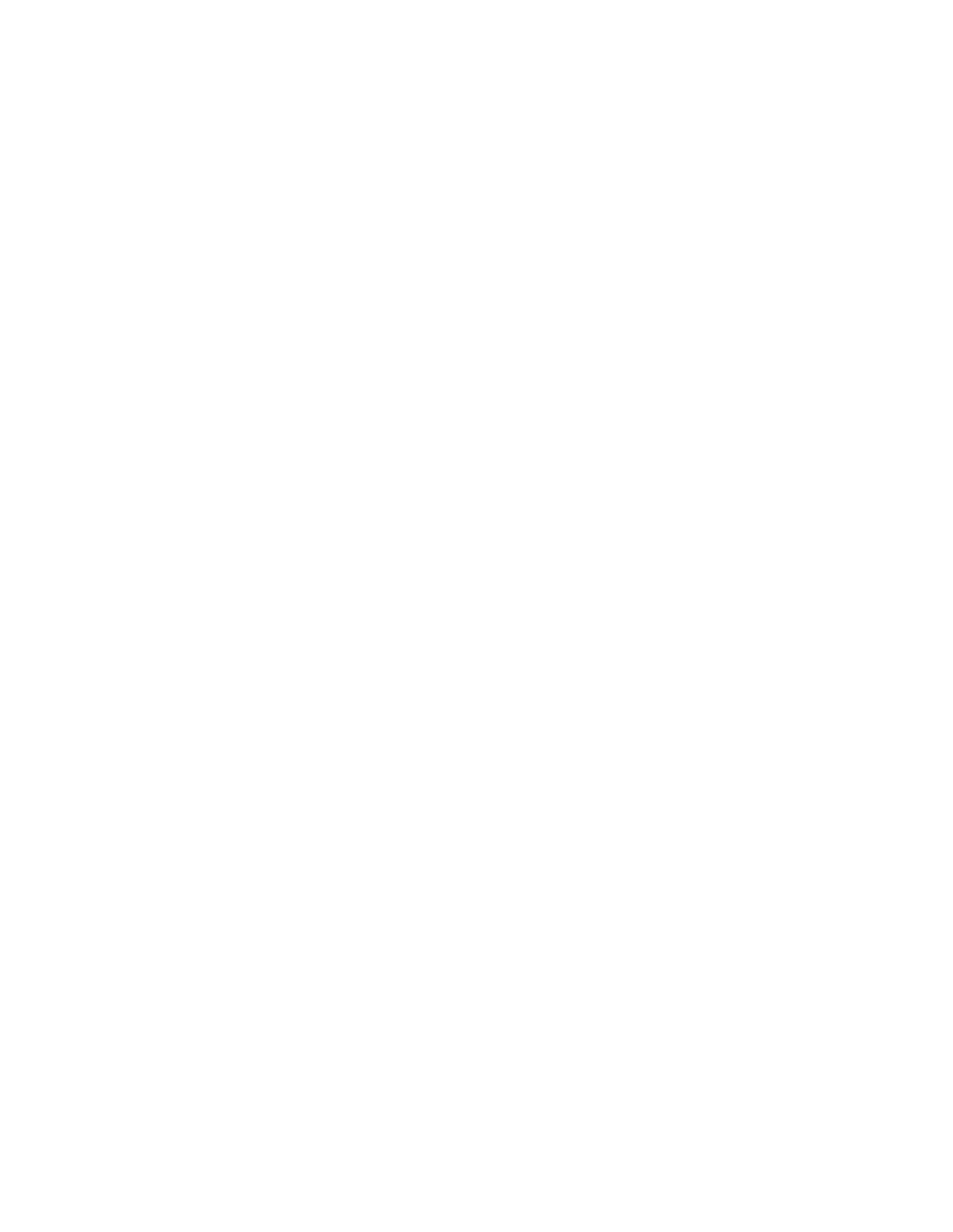### APPENDIX B – FINAL SAFETY EVALUATION REPORT NEI 06-13, REVISION 0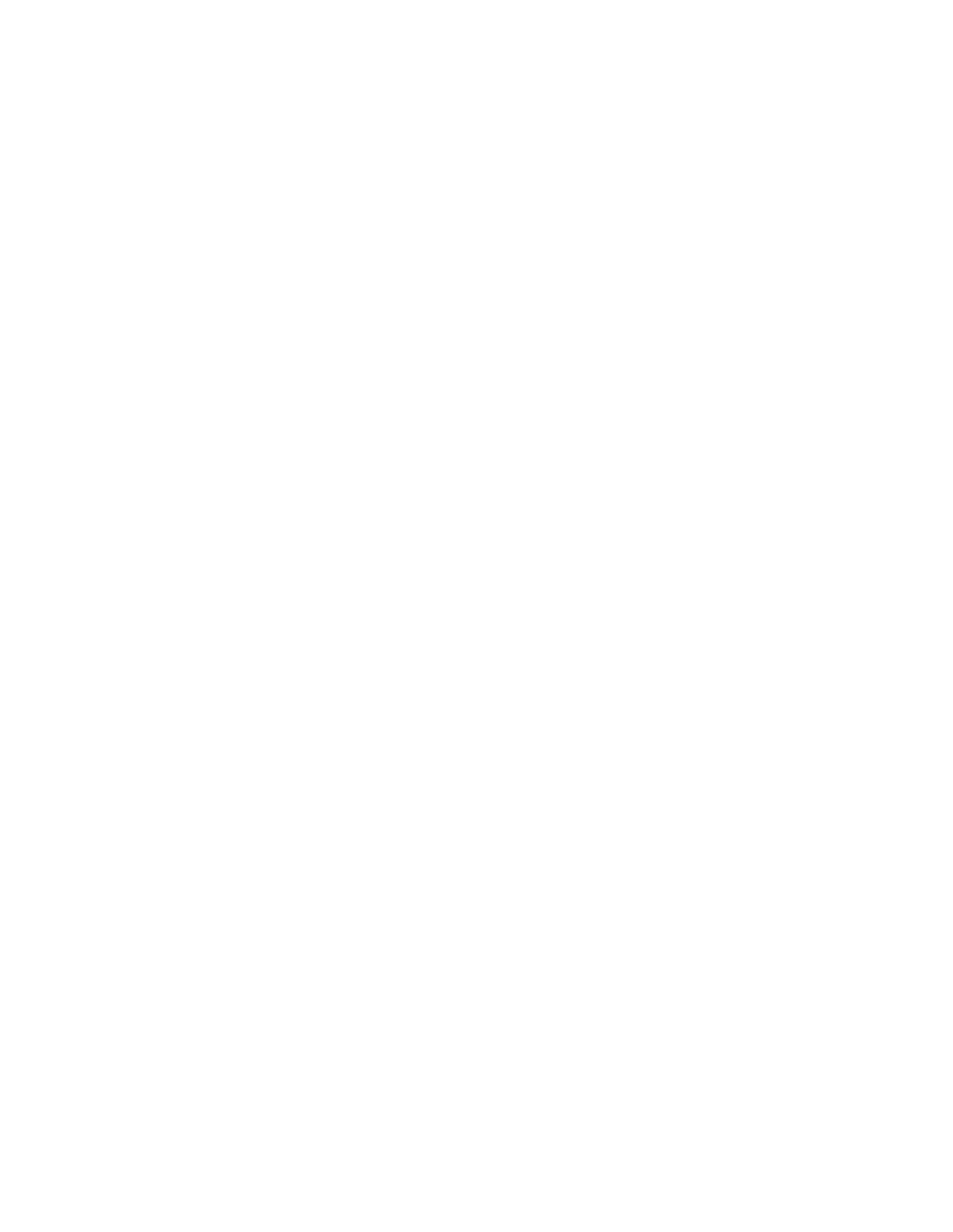

#### **UNITED STATES NULCEAR REGULATORY COMMISSION WASHINGTON, D.C. 20555-0001**

September 5, 2007

Adrian P. Heymer, Senior Director New Plant Deployment Nuclear Generation Division Nuclear Energy Institute 1776 I Street, NW, Suite 400 Washington, DC 20006-3708

#### SUBJECT: FINAL SAFETY EVALUATION FOR TOPICAL REPORT NEI 06-13, "TEMPLATE FOR AN INDUSTRY TRAINING PROGRAM" (PROJECT NO. 689; TAC NO. MD3406)

Dear Mr. Heymer:

By letter dated October 30, 2006, the Nuclear Energy Institute (NEI) submitted for U.S. Nuclear Regulatory Commission (NRC) staff review its proposed Template for an Industry Training Program, Revision 0.

Enclosed is the staffs safety evaluation (SE) which defines the basis for acceptance of NEI 06-13. On the basis of its review, the NRC staff finds that for combined license applications, NEI 06-13 provides an acceptable template for describing reactor operator and nonlicensed plant staff training programs.

Our acceptance applies only to material provided in NEI 06-13. We do not intend to repeat our review of the acceptable material described in the NEI 06-13. When the NEI 06-13 appears as a reference in regulatory applications, our review will ensure that the material presented applies to the specific application involved. Licensing requests that deviate from NEI 06-13 will be subject to a plant- or site-specific review in accordance with applicable review standards.

In accordance with the guidance provided on the NRC website, we request that NEI publish the accepted version of NEI 06-13 within three months of receipt of this letter. The accepted version should incorporate this letter and the enclosed SE after the title page. Typically, the accepted version would also contain historical review information, including NRC requests for additional information (RAIs) and your responses; however, that is not necessary for NEI 06-13 because RAIs were not issued. The accepted versions shall include a "-A" (designating accepted) following the report identification symbol.

If future changes to the NRC's regulatory requirements affect the acceptability of NEI 06-13, NEI will be expected to revise NEI 06-13 appropriately, or justify its continued applicability for subsequent referencing.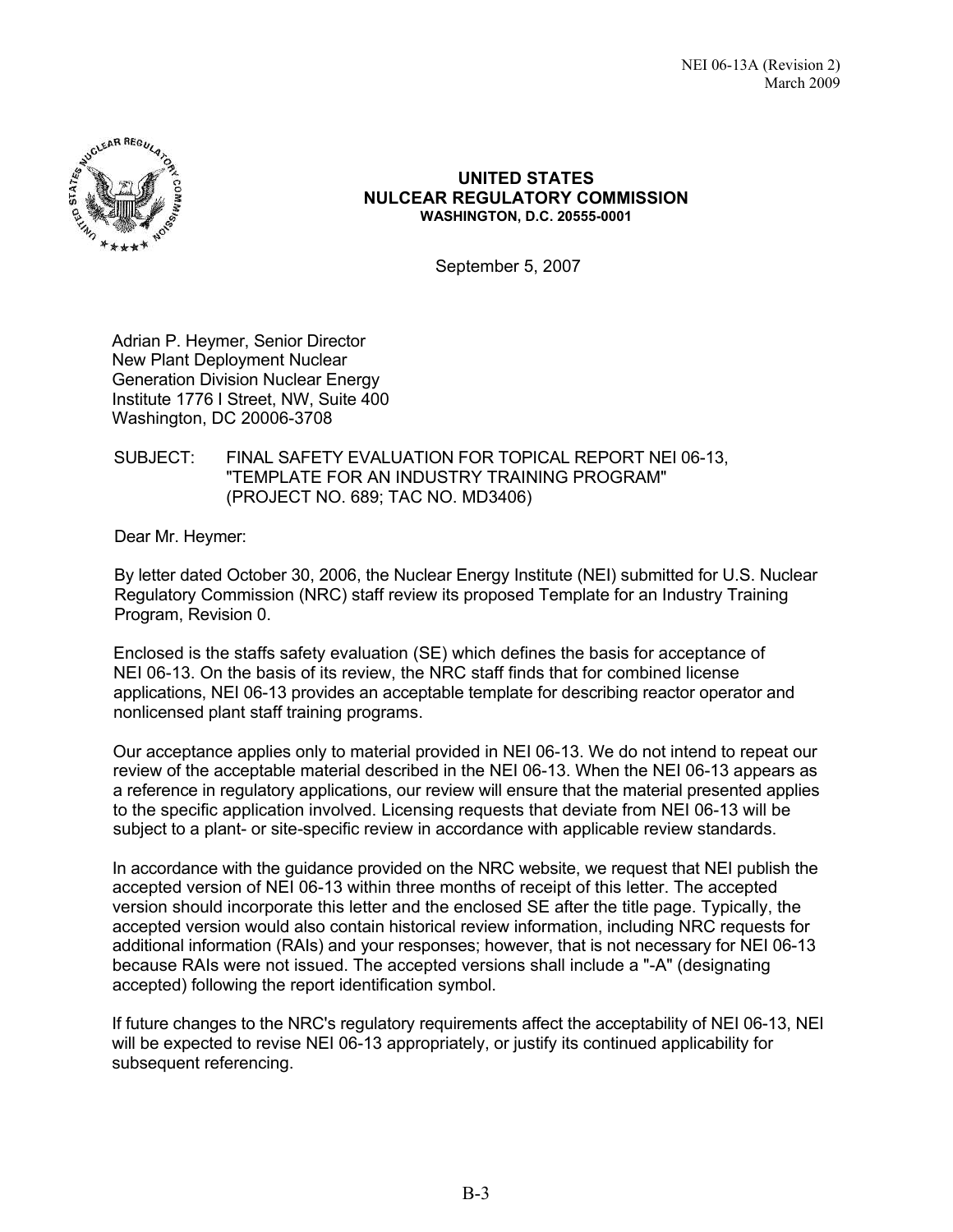NEI 06-13A (Revision 2) March 2009

A. Heymer  $-2 -$ 

If you have any questions, please contact Michael Canova at (301) 415-0737, or mac6@nrc.gov.

Sincerely,

Stephanie M. Coffin, Chief AP1000 Projects Branch Division of New Reactor Licensing Office of New Reactors

Project No. 689

**Enclosure** Safety Evaluation

cc w/encl: See next page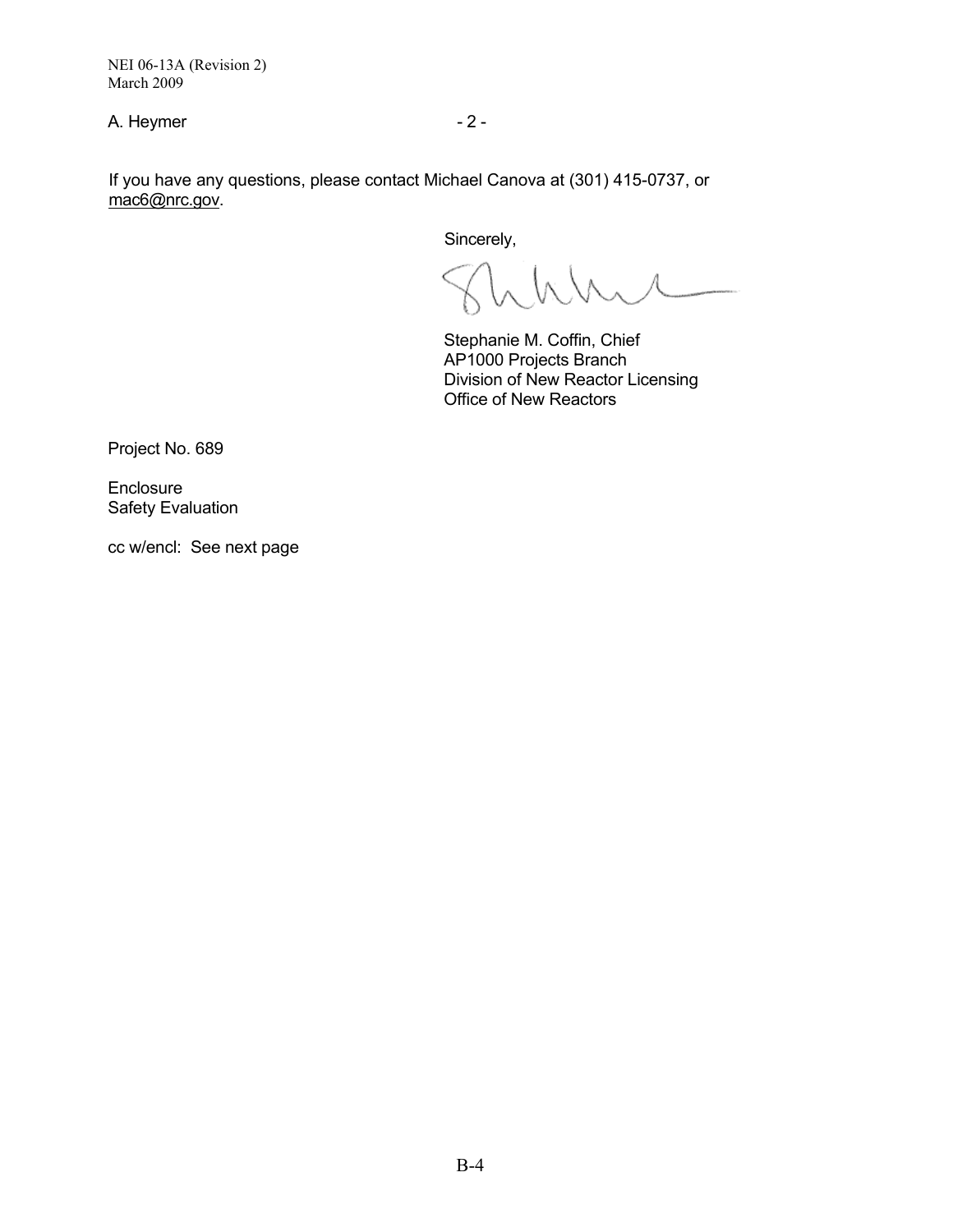#### SAFETY EVALUATION REGARDING THE NUCLEAR ENERGY INSTITUTE TOPICAL REPORT 06-13 "TEMPLATE FOR AN INDUSTRY TRAINING PROGRAM" REVISION 0

### 1.0 BACKGROUND

By letter dated October 30, 2006, the Nuclear Energy Institute (NEI) submitted Template for an Industry Training Program," Revision 0 (NEI 06-13) for Nuclear Regulatory Commission (NRC) review and approval. The topical report provides a complete generic training program description for use with combined license applications. NEI 06-13 was developed by the NEI New Plant Training Task Force, which includes representatives from the four design-centered working groups, to assist in expediting NRC review of the combined license and issuance of the combined license. NEI 06-13 is not applicable to the review and issuance of construction permits or operating licenses.

## 2.0 REGULATORY EVALUATION

The NRC staff verified that NEI 06-13, Revision 0 complies with the following regulations, regulatory guidance, NUREGs, and industry standards:

- 10 CFR Part 19, "Notices, Instructions and Reports to Workers: Inspections and Investigations"
- 10 CFR Part 26, "Fitness For Duty Programs"
- 10 CFR Part 50, "Domestic Licensing of Production and Utilization Facilities"
- 10 CFR Part 50, Appendix E, "Emergency Planning and Preparedness for Production and Utilization Facilities"
- 10 CFR Part 52, "Early Site Permits; Standard Design Certifications; and Combined Licenses for Nuclear Power Plants"
- 10 CFR Part 55, "Operators' Licenses"
- Regulatory Guide 1.8, Rev. 3, "Qualification and Training of Personnel for Nuclear Power Plants"
- Regulatory Guide 1.149, Rev. 3, "Nuclear Power Plant Simulation Facilities for Use in Operator Training and License Examinations"
- NUREG-0711, Rev. 2, "Human Factors Engineering Program Review Model"
- NUREG-0800, Rev. 2, Standard Review Plan, Section 13.2.1, "Reactor Operator Training"
- NUREG-0800, Rev. 2, Standard Review Plan, Section 13.2.2, "Training for Nonlicensed Plant Staff
- NUREG-0800, Standard Review Plan, Section 18.0, "Human Factors Engineering"
- ANSI/ANS 3.1-1993, "Selection, Qualification, and Training of Personnel in Nuclear Power Plants"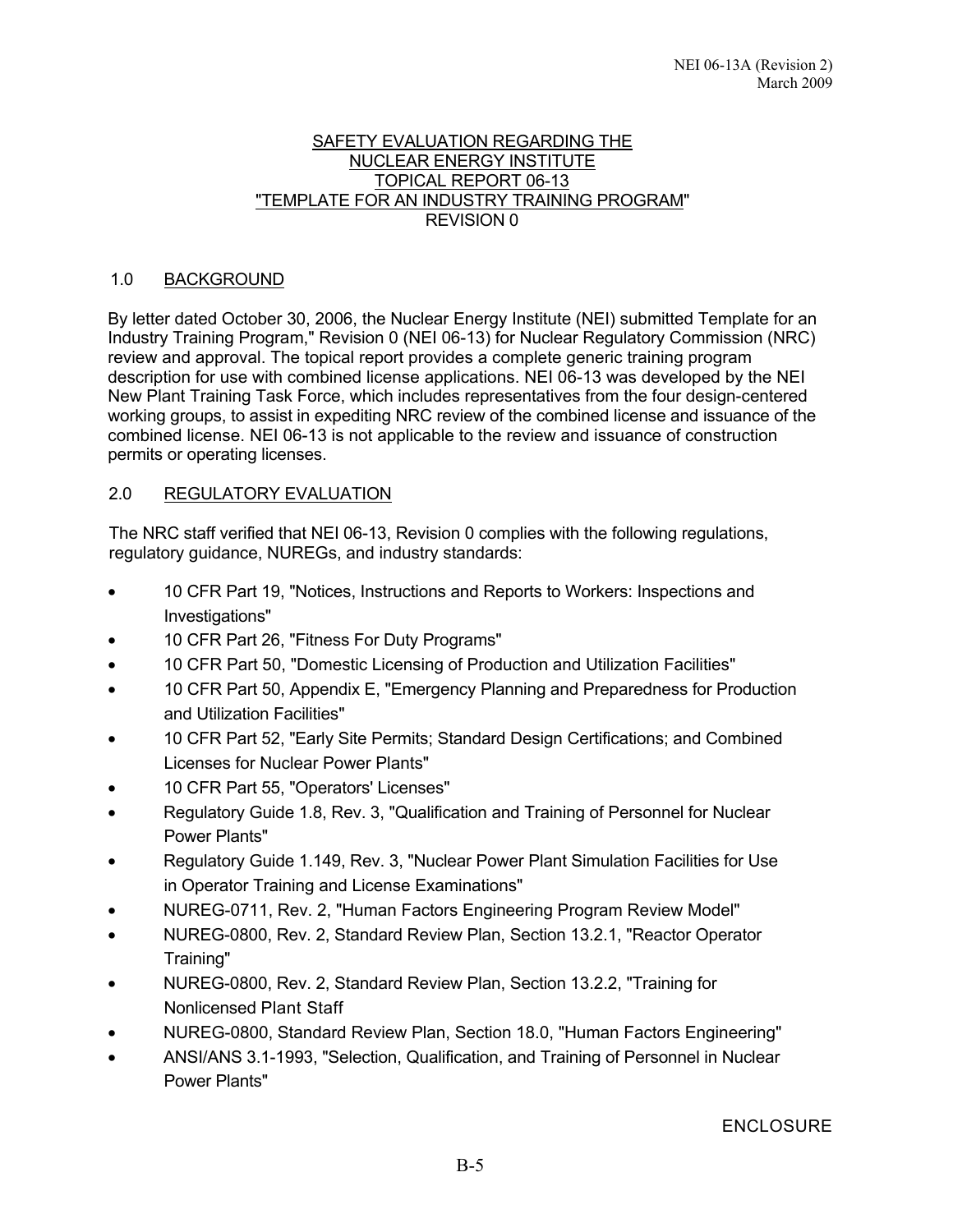- NUREG-1021, Rev. 9, "Operator Licensing Examination Standards for Power Reactors"
- NUREG-1220, Rev. 1, "Training Review Criteria and Procedures"
- Generic Letter 86-04, "Policy Statement on Engineering Expertise on Shift," February 1986

## 3.0 TECHNICAL EVALUATION

The staffs review concentrated on the proposed training program description format, attributes and level of detail. In evaluating the adequacy of the format, attributes and level of detail, the staff followed the guidance of the Standard Review Plan (NUREG-0800), Section 13.2.1 (SRP 13.2.1), "Reactor Operator Training" and Section 13.2.2 (SRP 13.2.2), "Training for Nonlicensed Plant Staff." SRP 13.2.1 outlines the training and requalification program guidance for licensed reactor operators and senior reactor operators. SRP 13.2.2 outlines the training and retraining program guidance for nonlicensed plant staff. SRP 13.2.1 and 13.2.2 apply to construction permit, operating license, and combined license applicants.

NEI 06-13 is organized into five areas, licensed operator training, training for positions listed in 10 CFR 50.120, general employee training, selected other training programs, and the training effectiveness evaluation program. Other training programs selected for description include fire protection, emergency plan, physical security, and station management training programs.

## 3.1 Licensed Operator Training

The "Licensed Operator Training" section of NEI 06-13 states that the Reactor Operator (RO) and Senior Reactor Operator (SRO) training programs will provide individuals with the knowledge, skills, and abilities needed to perform licensed operator duties. The reactor operator training program description includes a description of the 10 CFR 55.59 required licensed operator requalification program. The RO and SRO training and requalification programs will be developed, established, implemented and maintained using a systems approach to training (SAT) as defined by 10 CFR 55.4 and as endorsed by Regulatory Guide1.8 " Qualification and Training of Personnel for Nuclear Power Plants," ANSI/ANS-3.1-1993 "Selection, Qualification, and Training of Personnel in Nuclear Power Plants." In accordance with 10 CFR 55.46, a simulator will be used for training licensed personnel and for the administration of operating tests.

NEI 06-13 further states that prior to initial fuel load, the number of licensed ROs and SROs will be sufficient to meet regulatory requirements, with allowances for licensing examination contingencies, and without the need for planned overtime.

A summary of the RO and SRO training programs follows:

- 1. The Licensed Operator Initial Training Program will prepare RO and SRO candidates for the NRC license exam. The program will be implemented in accordance with licensee developed administrative procedures.
- 2. Reactor Operator candidates will receive training in the topics listed in 10 CFR 55.41. RO candidates will receive plant simulator training to demonstrate understanding and the ability to perform the actions listed in 10 CFR 55.45.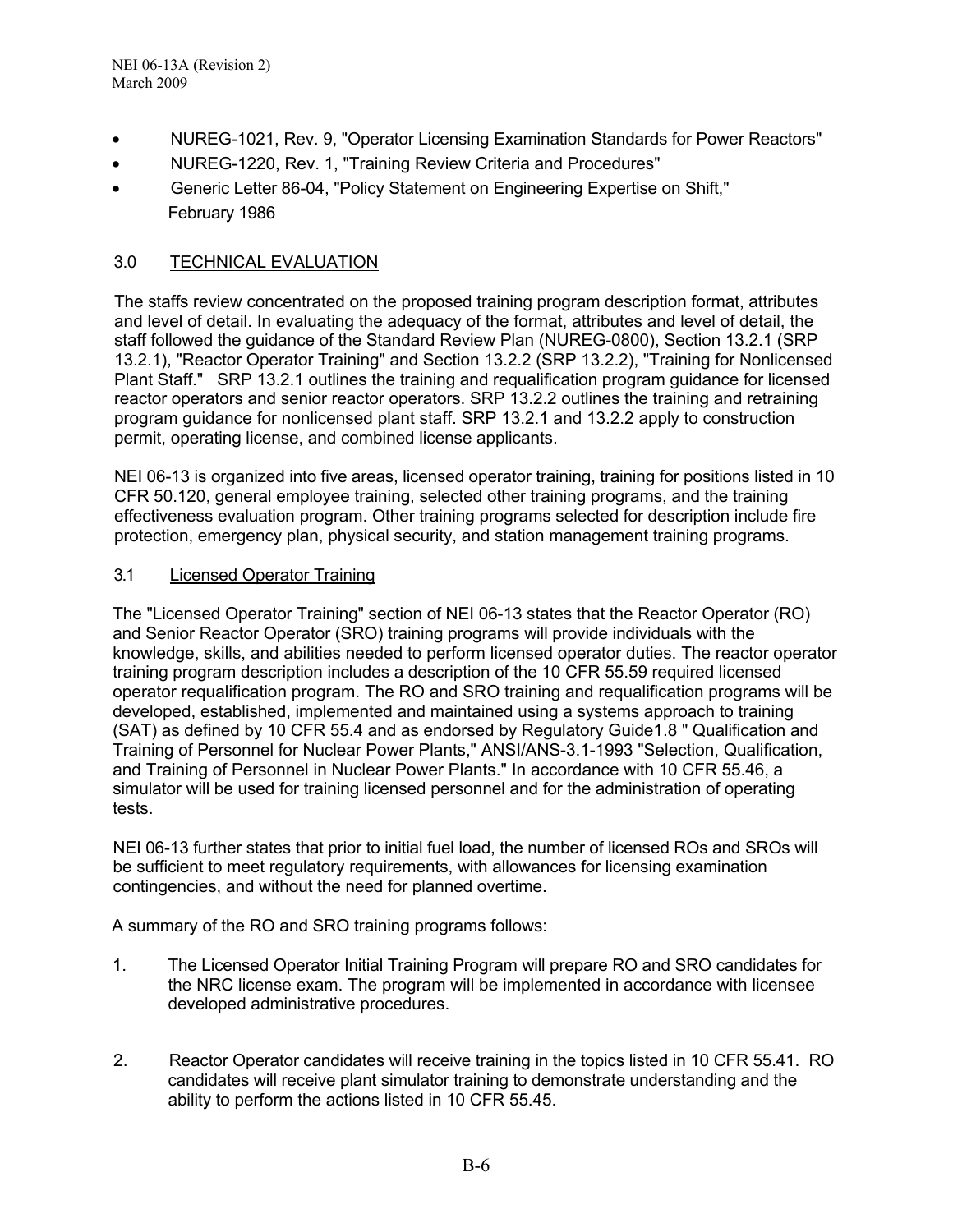- 3. In addition to the RO topics listed in 10 CFR 55.41, SRO candidates will receive training in the topics listed in 10 CFR 55.43. SRO candidates will receive plant simulator training to demonstrate understanding and the ability to perform the actions listed in 10 CFR 55.45.
- 4. Licensed Operator Requalification training will consist of regularly scheduled formal instruction, evaluation, and on-the-job training. Training material will be developed using the SAT process in accordance with licensee developed administrative procedures. All licensed operators will participate in continuing training.
- 5. Licensed Operator Requalification Program content, course schedules and examination schedules will comply with 10 CFR 55.59 and will include industry operating experience training. Licensed Operator Requalification training for licensed personnel will be conducted in accordance with licensee developed administrative procedures.

Based on the staff's review of the "Licensed Operator Training" section of NEI 06-13 outlined above, the staff concludes that NEI 06-13 clearly and sufficiently describes, in terms of scope and level of detail, the RO and SRO training programs to enable a reasonable assurance finding of acceptability for issuance of a combined license with verification of the RO and SRO training programs during the construction stage.

#### 3.2 Training for Positions Listed in 10 CFR 50.120

The "Training for Positions Listed in 10 CFR 50.120" section of NEI 06-13 states that the training programs for the positions listed in 10 CFR 50.120 will be designed, developed, implemented, and maintained using the SAT process. 10 CFR 50.120 requires training and qualification of the following categories of nuclear power plant personnel:

- Non-licensed Operator
- Shift Supervisor
- Shift Technical Advisor
- Instrument and Control Technician
- Electrical Maintenance Personnel
- Mechanical Maintenance Personnel
- Radiological Protection Technician
- Chemistry Technician
- Engineering Support Personnel

Course content and duration for each 10 CFR 50.120 training program will be determined using SAT methodology and will follow licensee developed administrative procedures. The 10 CFR 50.120 training programs will be implemented and maintained no later than eighteen months prior to fuel load.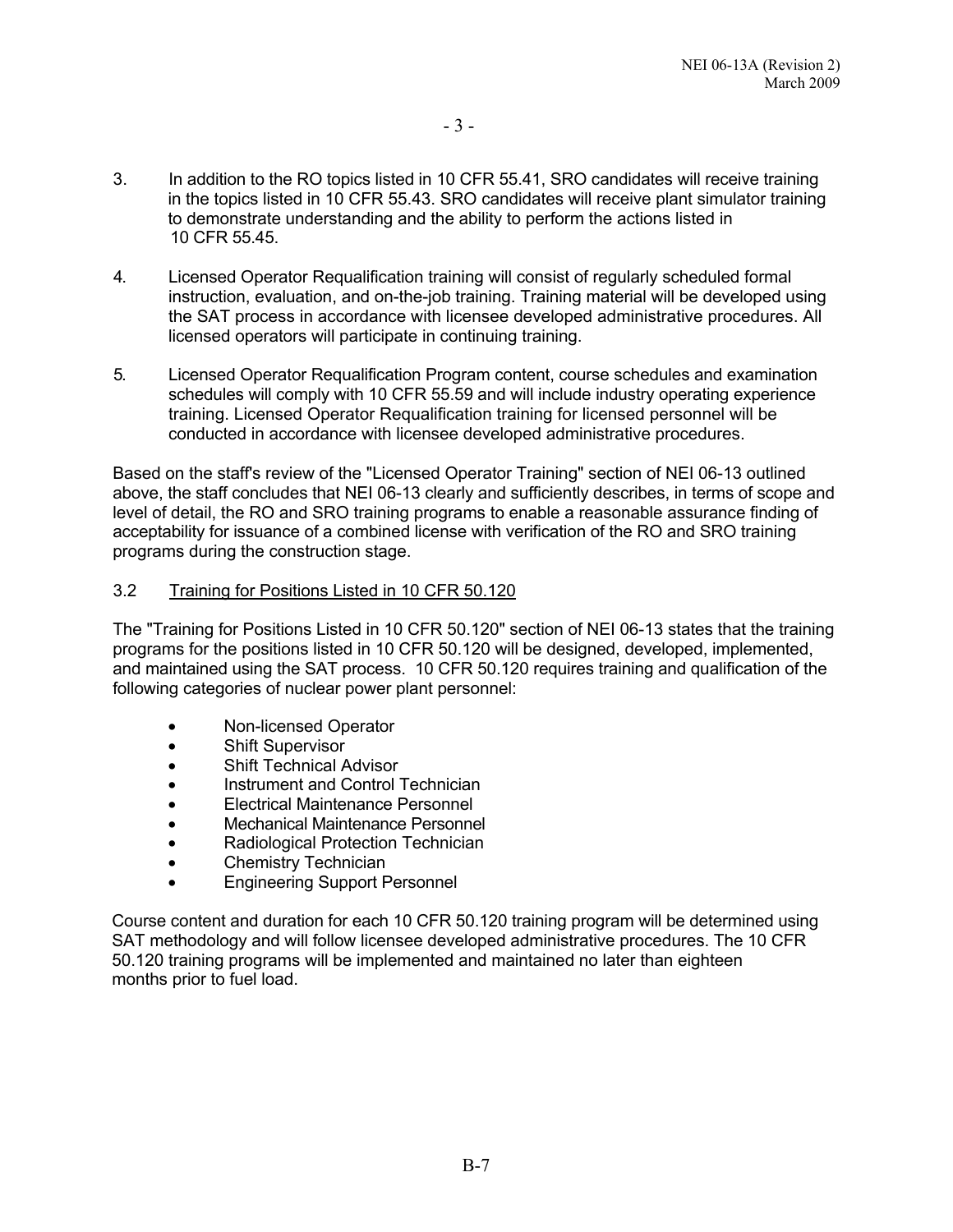### 3.2.1 Non-licensed Operator (NLO)

NLOs will receive instruction on operation of plant equipment and components under normal and emergency conditions. The non-licensed operator training program will be a combination of formal instruction and on-the-job training. In-plant training will include system walk downs, which will emphasize the use of procedures, the proper operation of equipment, and safe operating practices. Areas of training will include:

- Fundamentals of mechanical and electrical components
- Operation of equipment and systems
- Operating procedures
- Surveillance requirements
- Operation of systems important to plant safety

#### 3.2.2 Shift Supervisor

Prior to entering the training program, the shift supervisor will have been licensed as an SRO. The Shift Supervisors will receive additional training that addresses higher-level management skills and behaviors, and provides a broader perspective of plant operations. The Shift Supervisor training program will be a combination of formal instruction and on-the-job training. Initial shift supervisor training will include topics such as:

- Application of Operating Experience
- Problem-solving skills
- Planning and managing evolutions
- Maintaining a broad view of plant operations
- Application of observation skills
- Operating philosophy
- Shift team management
- Application of design bases to plant operations
- **Emergency Plan**
- Transient and Accident Analysis
- Systems Approach to Training
- Work controls

#### 3.2.3 Shift Technical Advisor (STA)

STAs provide engineering expertise to the on-shift crew. Training provides the STA with the skills and knowledge to monitor equipment and system operation to assess plant conditions during abnormal, off-normal, and emergency events. The STA training program will be a combination of formal instruction and on-the-job training. STA initial training will include instruction in the following areas:

- Responses to accidents and analyses of plant transients
- Application of engineering principles to protection of the core
- Mitigation of plant accidents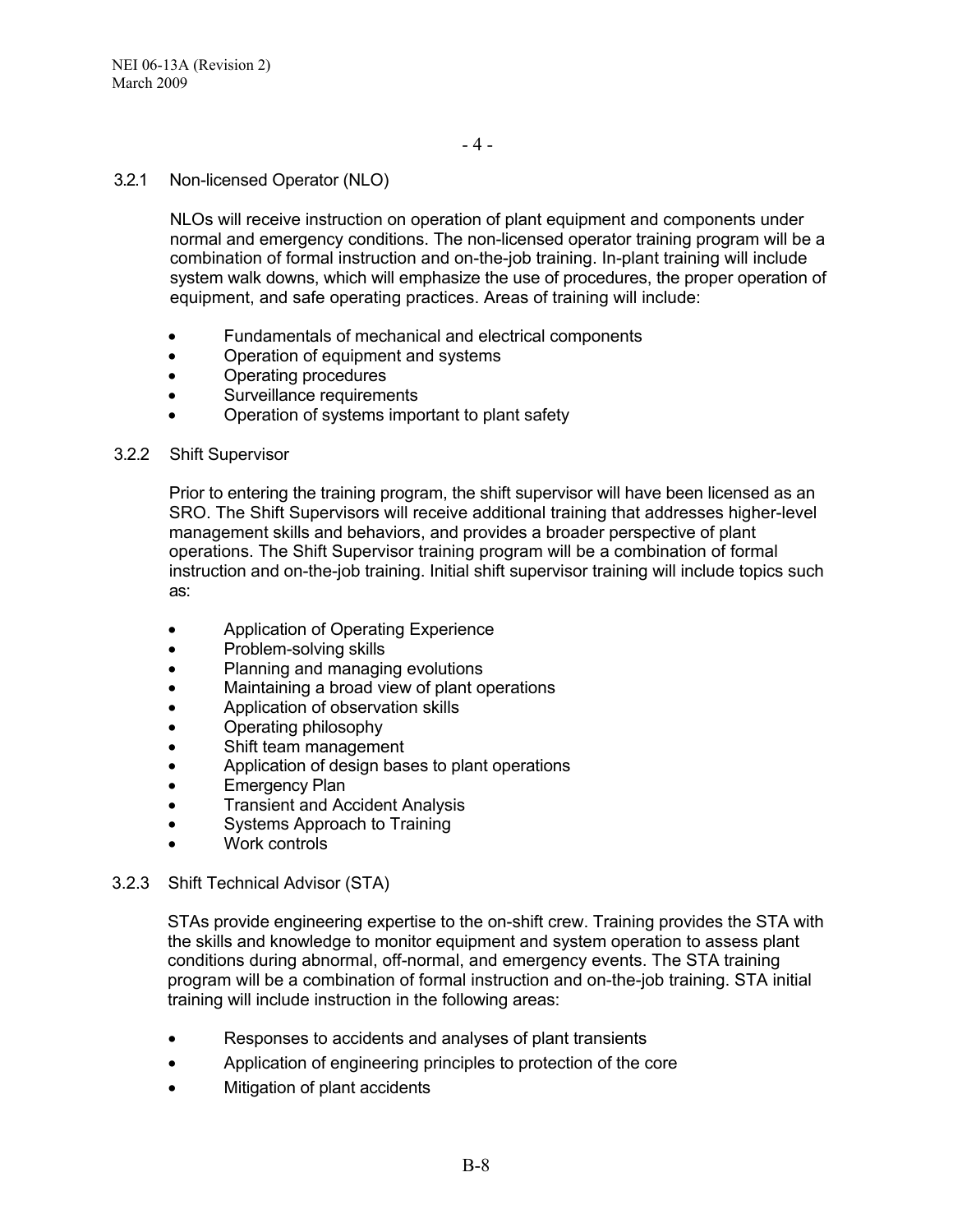- Basis of plant and systems design
- Reactor theory, thermodynamics, heat transfer, and fluid flow
- General Operating Procedures, Abnormal and Emergency Operating Procedures, Technical Specifications, and Administrative Controls
- Operational transient and accident analysis
- Accident response training
- Simulator training, including exercises in at least the following situations:
	- Plant or reactor startups to include a range such that reactivity feedback from nuclear heat addition is noticeable and heatup rate is established
	- Plant shutdown from greater than 50 percent power
	- Manual control of feedwater during startup or shutdown
	- Significant (10 percent or greater) power changes, in the power range, using controls as defined in 10 CFR 55.4
- 3.2.4 Instrument and Control (I&C) Technician

Initial training for I&C technicians will be a combination of formal instruction and on-the-job training. Training for I&C technicians will include instruction in the following areas:

- Fundamentals of instrumentation and control
- Pneumatic systems and equipment
- **Electronics**
- Fundamental systems training
- Instrument and Control and other job-related procedures
- Surveillance requirements
- Mitigating core damage training commensurate with their responsibilities during accidents that involve severe core damage

On-the-job training will permit I&C technicians to practice the skills and knowledge learned in the classroom.

3.2.5 Electrical Maintenance Personnel (electricians)

Initial training for electricians will be a combination of formal instruction and on-the-job training. Training for electricians will include instruction in the following areas:

- Print reading
- Use of electrical tools and test equipment
- Fundamental systems training
- Electrical components and equipment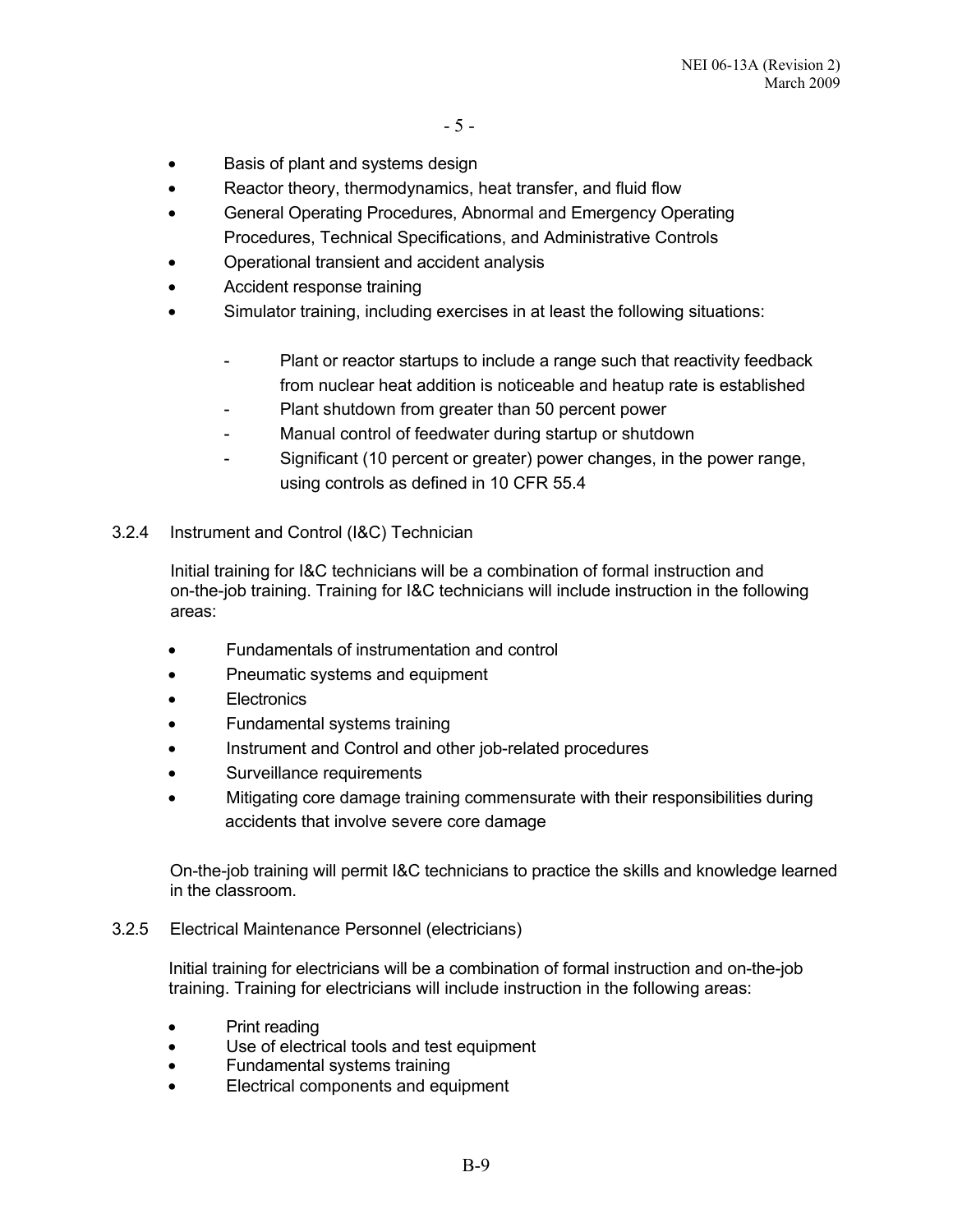- Electrical maintenance practices
- Maintenance procedures

On-the-job training will permit electricians to practice the skills and knowledge learned in the classroom.

3.2.6 Mechanical Maintenance Personnel (mechanics)

Initial training for mechanics will be a combination of formal instruction and on-the-job training. Training for mechanics will include instruction in the following areas:

- Print reading
- Use of hand tools, power tools, and measuring devices
- Fundamental systems training
- Mechanical components and equipment
- Mechanical maintenance practices
- Maintenance procedures

On-the-job training will permit mechanics to practice the skills and knowledge learned in the classroom.

3.2.7 Radiological Protection (RP) Technician

Initial training for RP technicians will be a combination of formal instruction and on-the-job training. Training for RP technicians will include instruction in the following areas:

- Principles of radiation
- Radiationprotection and safety
- Use of survey instruments
- Use of analytical equipment
- Radiation Protection procedures
- Emergency Plan procedures
- ALARA practices and procedures Fundamental systems training
- Mitigating core damage training

On-the-job training will permit RP technicians opportunities to operate radiation protection equipment and practice the skills and knowledge learned in the classroom.

#### 3.2.8 Chemistry Technician

Initial training for chemistry technicians will be a combination of formal instruction and onthe-job training. Training for chemistry technicians will include instruction in the following areas:

- Chemistry procedures
- Laboratory practices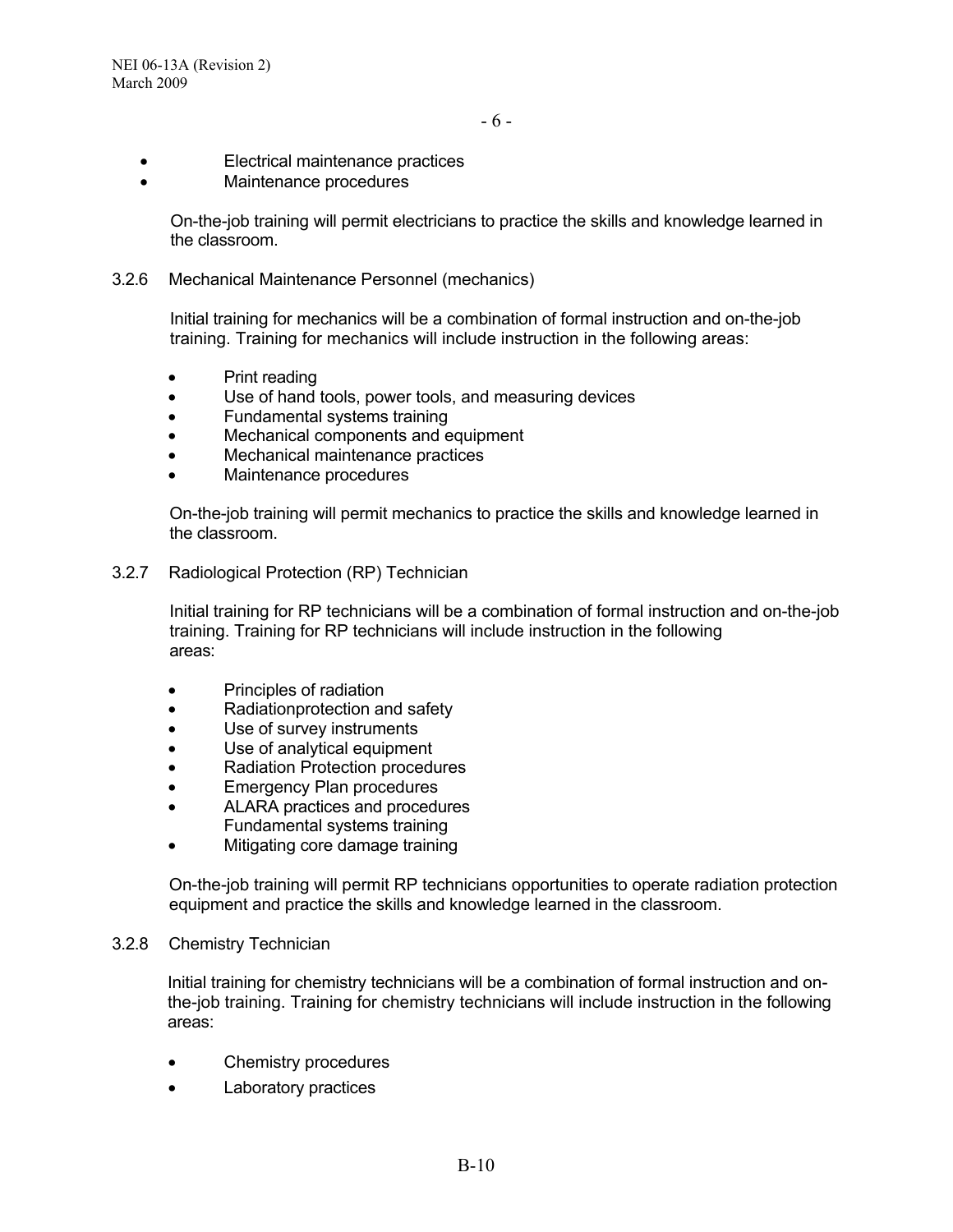- Conduct of analytical tests
- Operation of laboratory equipment
- Fundamental systems training
- On-the-job training to include actual operation of analytical equipment and the use of procedures
- Mitigating core damage training commensurate with their responsibilities during accidents that involve severe core damage
- Power plant chemistry

On-the-job training will permit chemistry technicians opportunities to operate analytical equipment and practice the skills and knowledge learned in the classroom.

3.2.9 Engineering Support Personnel

Engineering support personnel complete orientation training on the various aspects of nuclear technology in an operating plant environment. Initial training for engineering support personnel will be a combination of formal instruction and on-the-job training. Training for engineering support personnel will include instruction in the following areas:

- Records management and document control
- Applicable industrial and nuclear regulations, codes, and standards
- Procedures and drawings
- Applicable programs such as corrective action, configuration management, work control, and the Quality Assurance program
- Technical Specifications
- Fundamentals such as reactor theory, heat transfer, fluid flow, properties of materials, and chemistry
- Plant systems, instrumentation, and components
- Plant operations
- Introductory review of accidents
- Design processes

On-the-job training will permit engineering support personnel opportunities to practice the skills and knowledge learned in the classroom.

#### 3.2.10 Continuing Training for Personnel Listed in 10 CFR 50.120

Personnel in positions listed in 10 CFR 50.120 will receive continuing training to maintain qualifications and enhance proficiency. Continuing training reinforces initial training by reiterating selected portions of the material. Continuing training also addresses new and modified procedures and plant design changes.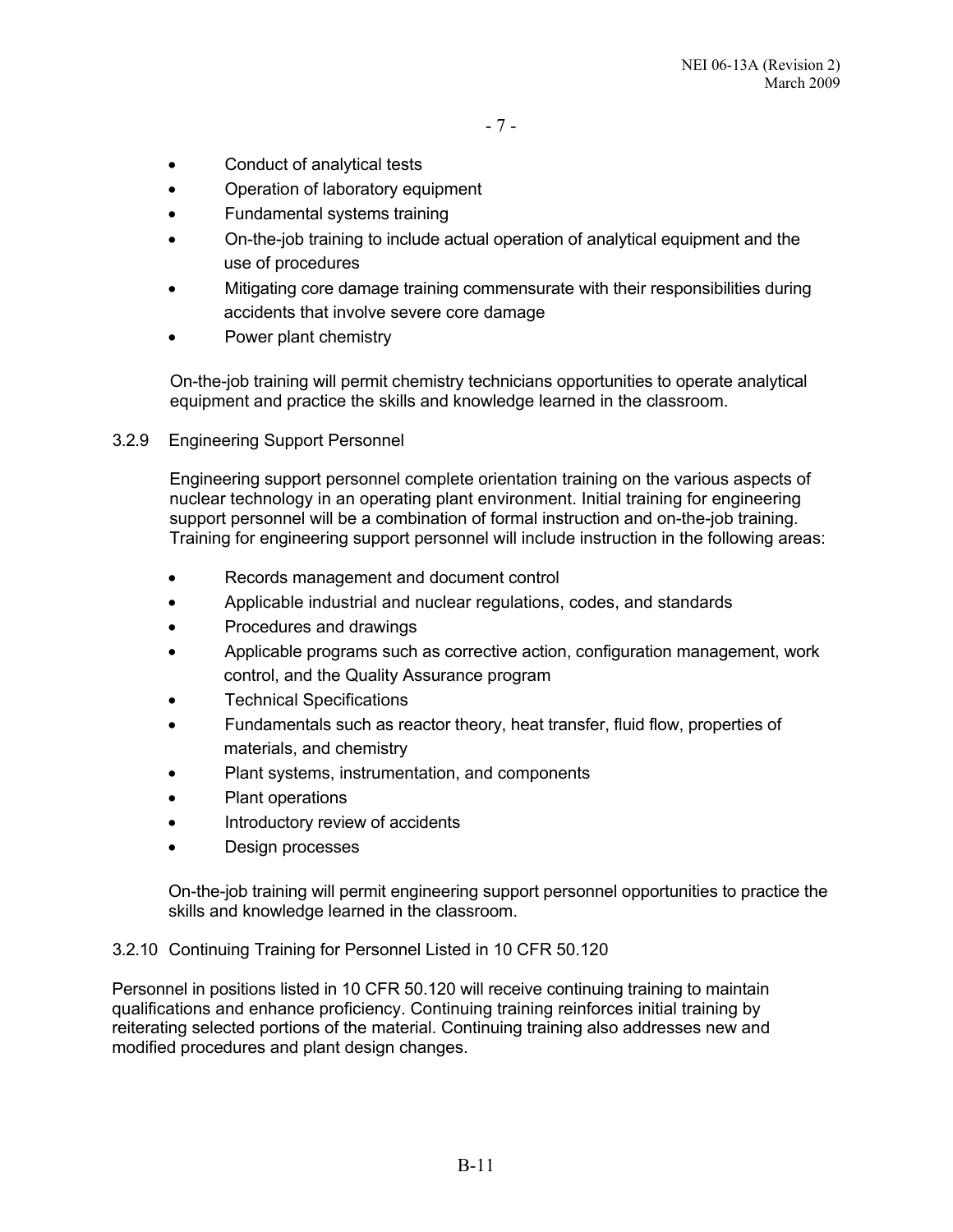Operating Experience (OE) is included in continuing training for all programs. OE training provides personnel with actual examples of good practices and lessons learned. OE topics will be selected from Licensee Event Reports, corrective action databases, industry groups, and other sources.

Continuing training programs will be developed in accordance with SAT principles and will be conducted in accordance with licensee developed administrative procedures.

Shift Technical Advisors (STAs) will maintain their qualifications by participating in licensed operator requalification training.

Based on the staffs review of the "Training for Positions Listed in 10 CFR 50.120" section of NEI 06-13 outlined above, the staff concludes that NEI 06-13 clearly and sufficiently describes,in terms of scope and level of detail, the training programs for positions listed in 10 CFR 50.120 to enable a reasonable assurance finding of acceptability for issuance of a combined license with verification of the programs during the construction stage.

## 3.3 General Employee Training

The "General Employee Training" (GET) section of NEI 06-13 states that GET consists of three components, Plant Access Training, Radiation Worker Training, and General Employee Requalification Training.

#### 3.3.1 Plant Access Training

Prior to being granted unescorted access to the plant, members of the station staff, contractor workers, and unescorted visitors will complete Plant Access Training. Plant Access Training will include the following topics:

- Station organization
- Station facilities and layout
- Station administration
- Nuclear plant overview
- Industrial safety
- Fire protection
- Quality assurance and quality control
- Plant security
- Emergency planning
- Radiological orientation
- Appropriate portions of 10 CFR 26
- Appropriate portions of 10 CFR 19

#### 3.3.2 Radiation Worker Training

Personnel whose job duties require unescorted access to radiologically controlled areas of the plant will receive instruction in the applicable aspects of radiation protection. Radiation Worker Training will include the following topics: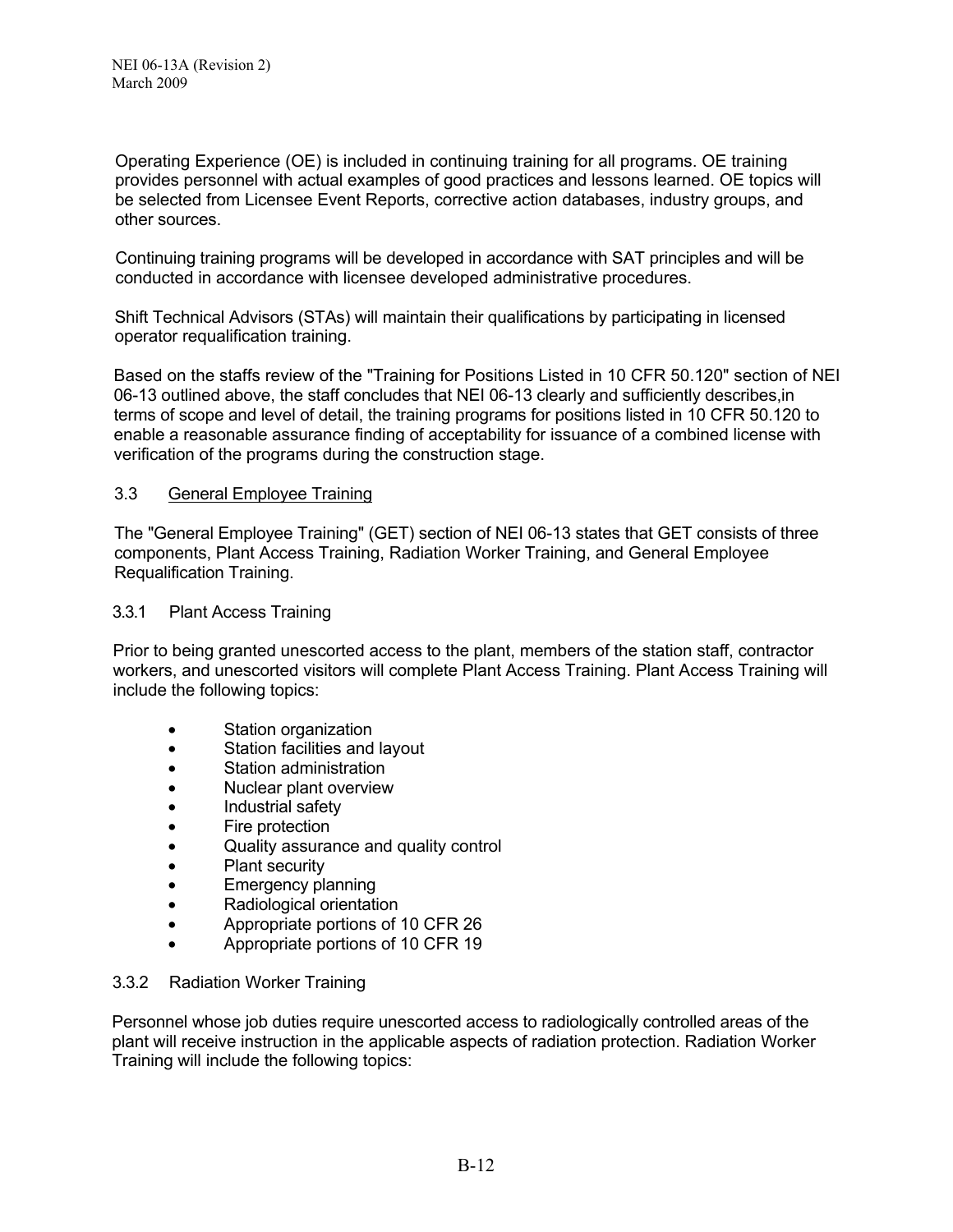- Sources of radiation
- Types and measurement of radiation
- Biological effects of radiation
- Limits and guidelines, including Reg. Guide 8.13
- Concept of As Low As Is Reasonably Achievable (ALARA)
- Radiation dosimetry
- **Contamination**
- Internal exposure
- Radiation work permits
- Radiological postings
- Radiological alarms
- Radioactive waste
- Rights and responsibilities
- Protective clothing

## 3.3.3 General Employee Requalification Training

Personnel with unescorted access to the plant participate in annual requalification training. Requalification training will include those topics in 3.3.1 and 3.3.2, as applicable to continue to meet access requirements. Emphasis will be placed on changes to the plant, plant procedures and procedure changes, government regulations, and quality assurance requirements. As applicable, training will be conducted on industry operating experiences, Licensee Event Reports, and personnel errors.

Based on the staff's review of the "General Employee Training" (GET) section of NEI 06-13 outlined above, the staff concludes that NEI 06-13 clearly and sufficiently describes, in terms of scope and level of detail, the training programs for general employee training to enable a reasonable assurance finding of acceptability for issuance of a combined license with verification of the programs during the construction stage.

### 3.4 Selected Other Training Programs

The "Selected Other Training Programs" section of NEI 06-13 addresses training for positions not specified by either 10 CFR 55, "Operators' Licenses" or 10 CFR 50.120, "Training and Qualification of Nuclear Power Plant Personnel."

#### 3.4.1 Fire Protection Training

NEI 06-13 states that the training programs for fire protection personnel will be designed, developed, implemented, and maintained using the SAT process as defined by 10 CFR 55.4 and as endorsed by Regulatory Guide-1.8. In addition, initial fire protection training will be completed prior to receipt of fuel at the site. Personnel assigned as fire brigade members will receive formal training prior to assuming brigade duties. Fire brigade members will also receive regularly scheduled retraining. Fire brigade training will comply with National Fire Protection Association Standard 600, "Standard on Industrial Fire Brigades."

Training appropriate to the assigned work will be provided for the fire protection staff, fire watch personnel, and the general employee. Final Safety Analysis Report (FSAR) Section 9.5.1, "Fire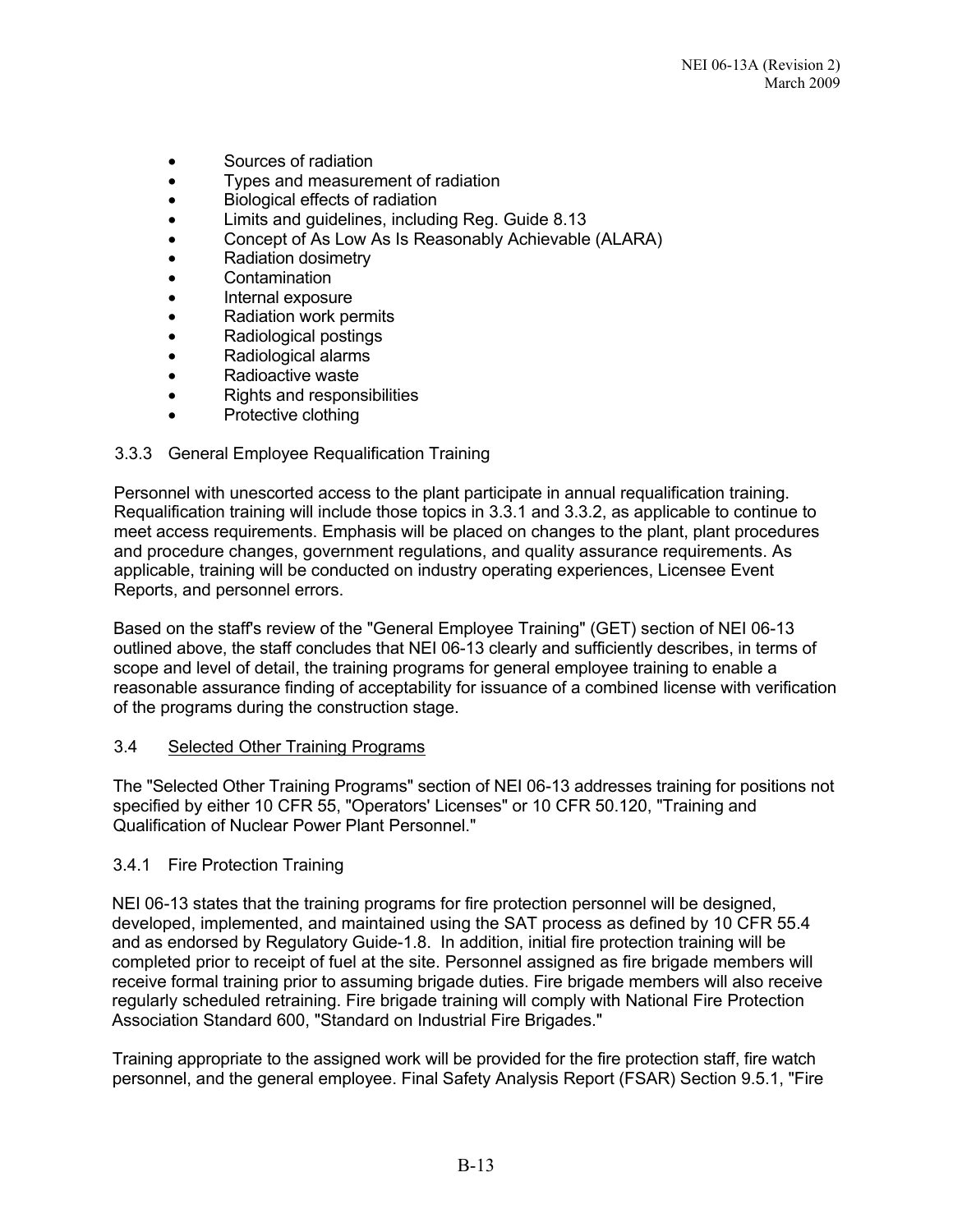Protection Program" will include additional information regarding the fire protection training programs.

## 3.4.2 Emergency Plan Training Program

NEI 06-13 states that Emergency Plan training will meet the requirements of 10 CFR 50 Appendix E, Section IV. F, "Training" and 10 CFR 50.47(b)(15). Additional information about the Emergency Plan training program will be found in the Emergency Plan, which is a separate document.

#### 3.4.3 Physical Security Training Program

NEI 06-13 states that training of security personnel will be discussed in FSAR Section 13.6, "Physical Security" and in the Physical Security Plan.

#### 3.4.4 Station Management Training Program

NEI 06-13 states that station supervisors will receive Fitness for Duty training in accordance with 10 CFR 26.22. The qualification requirements for managers and middle managers include training or experience in supervision or management. Training for supervisors develops their skills in the following areas:

- Leadership
- Interpersonal communications
- Management responsibilities and limits
- Motivation of personnel
- Problem analysis and decision making
- Administrative policies and procedures
- Observation skills
- **Coaching**

Based on the staff's review of the "Selected Other Training Programs" section of NEI 06-13 outlined above (fire protection, emergency plan, physical security, and station management training programs), the staff concludes that NEI 06-13 clearly and sufficiently describes, in terms of scope and level of detail, the training programs for fire protection, emergency plan, physical security, and station management training to enable a reasonable assurance finding of acceptability for issuance of a combined license with verification of the programs during the construction stage.

#### 3.5 Training Effectiveness Evaluation Program

NEI 06-13 states that the program to evaluate the effectiveness of training programs will be based on three independent inputs: the supervisor of the trainee, the trainee, and an educational content evaluation of the instructional techniques and materials.

3.5.1 Supervisory Review for Training Effectiveness

The supervisory review will evaluate the content and effectiveness of training programs as related to the duties and job responsibilities of the trainees. Reviews may be performed by the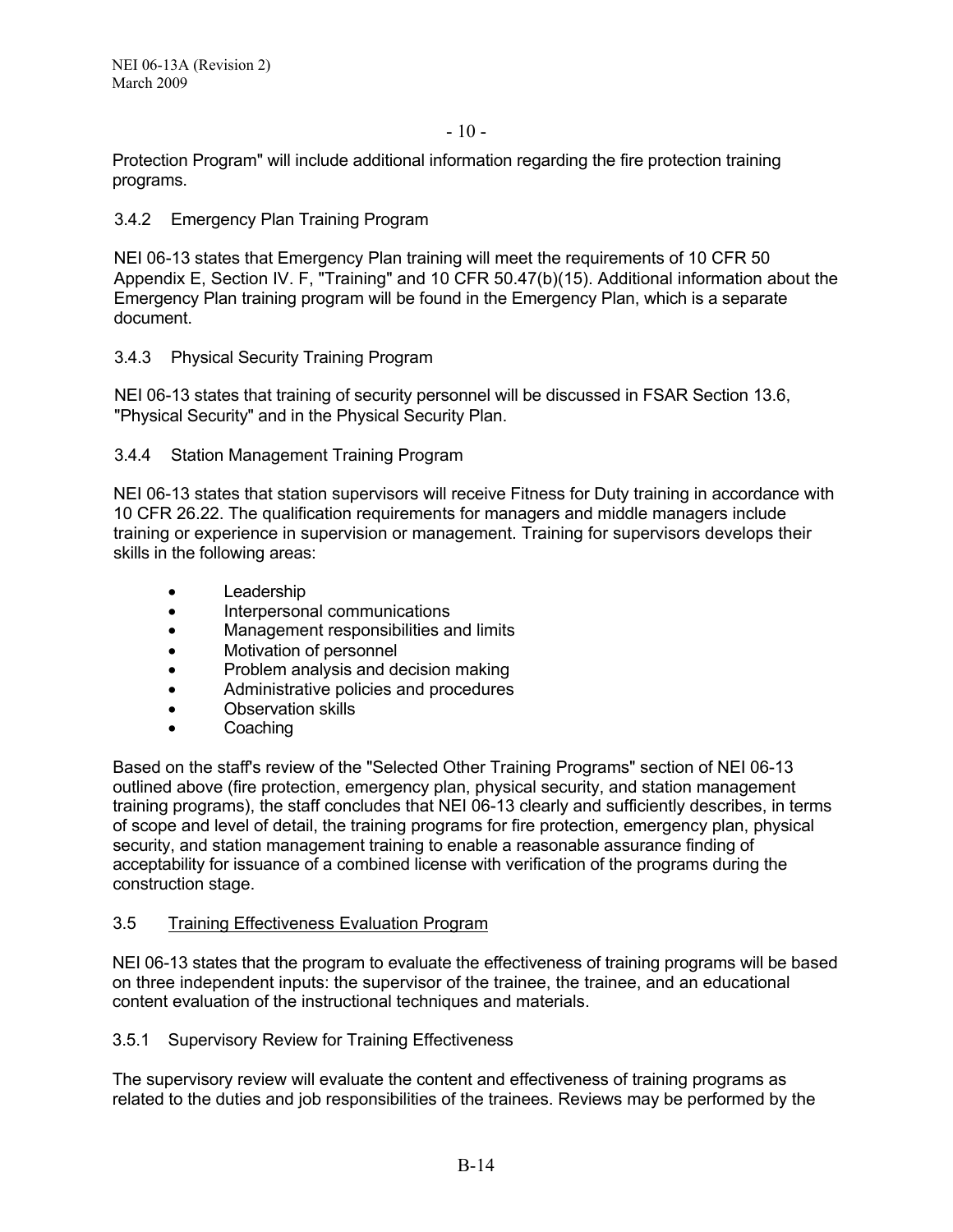supervisor of the trainee (former student) meeting with appropriate Training Department personnel, by designated oversight personnel (Quality Assurance or instructional technologists), or by observing employee performance in the job setting.

Management observations of training will be discussed to determine topics that may require additional training or subjects that may be removed from the training program.

## 3.5.2 Trainee Review of Training Effectiveness

Following selected courses or training cycles, trainees will have the opportunity to provide comments regarding the effectiveness of the instructional methods and content relevancy to their jobs. These comments will used in the evaluation of both instruction and content of the training program.

## 3.5.3 Review for Effectiveness of Instructional Techniques and Materials

The effectiveness of instructional techniques and materials review assesses the clarity and applicability of training material and instructional aids. Management observations of instructors in the teaching environment will be conducted by an educational specialist qualified to monitor and evaluate classroom performance. Full time instructors will receive basic indoctrination in instructional techniques as soon as practicable after assuming instructional duties. The educational specialist will conduct periodic seminars in instructional techniques, discussing areas where group performance could be improved and recommends innovative techniques observed at this or other power stations.

Based on the staffs review of the "Training Effectiveness Evaluation Program" section of NEI 06-13 outlined above, the staff concludes that NEI 06-13 clearly and sufficiently describes, in terms of scope and level of detail, the training effectiveness evaluation program to enable a reasonable assurance finding of acceptability for issuance of a combined license with verification of the programs during the construction stage.

## 4.0 CONCLUSION

Operator Licensing and Human Performance Branch (COLP) staff used the acceptance criteria of SRP 13.2.1 and 13.2.2 as the basis for evaluating the acceptability of NEI 06-13, "Template for an Industry Training Program Description," Revision 0. The COLP staff has determined that NEI 06-13, "Template for an Industry Training Program," Revision 0 is consistent with the training and qualification requirements, guidance, and industry standards for licensed and nonlicensed plant staff as outlined in Section 2.0 of this evaluation with verification of the programs during the construction stage.

The training programs for licensed and nonlicensed plant staff described in NEI 06-13 will incorporate instructional requirements to qualify personnel to operate and maintain the facility, in a safe manner, in all modes of operation. The training programs will be developed and maintained in compliance with the facility license and applicable regulations. The training programs will be periodically evaluated and revised to reflect industry experience; to incorporate changes to the facility, procedures, regulations, and quality assurance requirements; and by management to determine overall program effectiveness. The training programs will be further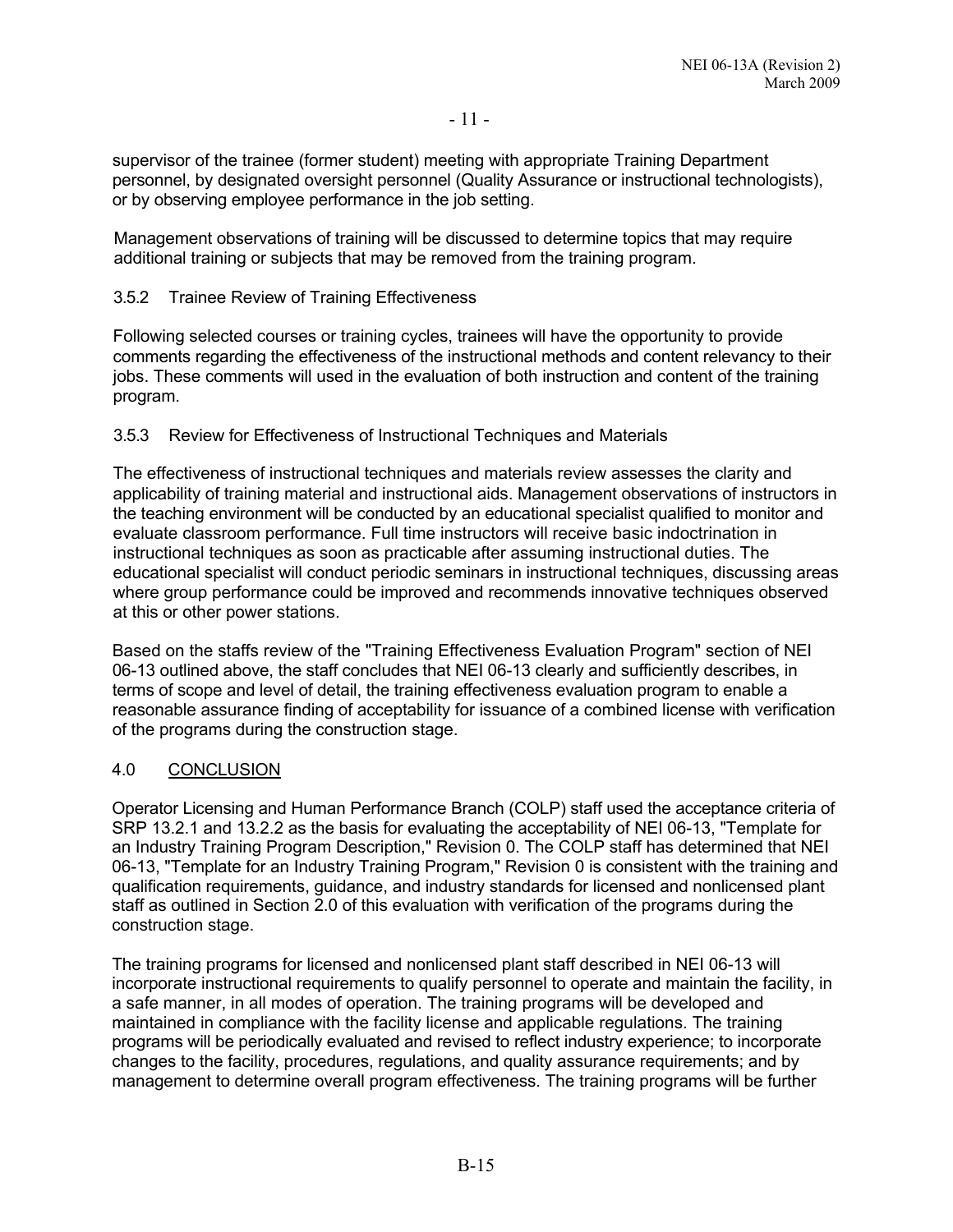described in site and/or corporate procedures. Sufficient records will be maintained and kept available for NRC inspection during construction to verify adequacy of the programs.

The results of reviews of operating experience will be incorporated into the training and retraining programs in accordance with the provisions of TMI Action Item I.C.5, Appendix 1 A. Training programs will encompass all phases of plant operation including preoperational testing and low-power operation in accordance with the provisions of TMI Action Item I.G. Sufficient plant staff will be trained prior to fuel load to provide for safe plant operations.

The licensed operator training program, to be derived using SAT principles, will be developed by the applicant and will meet the regulatory guidance of Regulatory Guide 1.8 and 10 CFR Part 55. Licensed operators and senior operators will receive training in security procedures, radiological emergency plans, administrative procedures, and radiation protection. Simulation facilities used for the licensed operator training program will meet the guidance of Regulatory Guide 1.149. The licensed operator requalification training program conforms to the requirements of 10 CFR Part 50 and 10 CFR 55.59 and follows the guidance in Regulatory Guide 1.8. Sufficient licensed operators will have completed the training program prior to fuel load to ensure that the minimum shift staffing requirements of 10 CFR 50.54 will be met. The licensed operator training program will be verified during the construction stage.

In accordance with the requirements of 10 CFR 50.34(a) and (b), the applicant has provided information related to its training program for nonlicensed personnel. The training and retraining of nonlicensed plant staff will meet the guidance of Regulatory Guide 1.8. The applicant has committed to establish, implement, and maintain training programs that will utilize a systems approach to training as required by 10 CFR 50.120 and as defined in 10 CFR 55.4. All initial training of the nonlicensed plant staff is scheduled to be completed prior to fuel loading. Training programs for personnel listed in 10 CFR 50.120 will be verified during the construction stage.

The applicant will meet the requirements of 10 CFR 19 by developing and implementing a training program that will inform and instruct personnel regarding radioactive materials and radiation, health protection problems associated with exposure to radiation, the means and responsibilities for the protection of workers from radiation, and the availability upon request of radiation exposure reports. The training program includes initial training and periodic retraining for categories of employees and nonemployees whose assistance may be needed in the event of a radiological emergency. The GET program will be verified during the construction stage.

The applicant will meet the requirements of 10 CFR Part 26 by having a training program to ensure that personnel are adequately informed regarding the fitness-for-duty policy. Supervisors and persons assigned to escort duties will be trained to ensure that they understand their roles, responsibilities, and procedures for the fitness-for-duty program. The fitness-for-duty training program will ensure supervisors and escorts will possess knowledge and skills necessary to recognize behavioral changes, drugs, and/or indications of the use of drugs. The fitness-for-duty training program will be verified during the construction stage.

NEI 06-13 states that training will be provided based on individual employee experience, the intended position, and previous training and education of the individual. Training Department personnel may be supplemented by other personnel such as subject matter experts, contract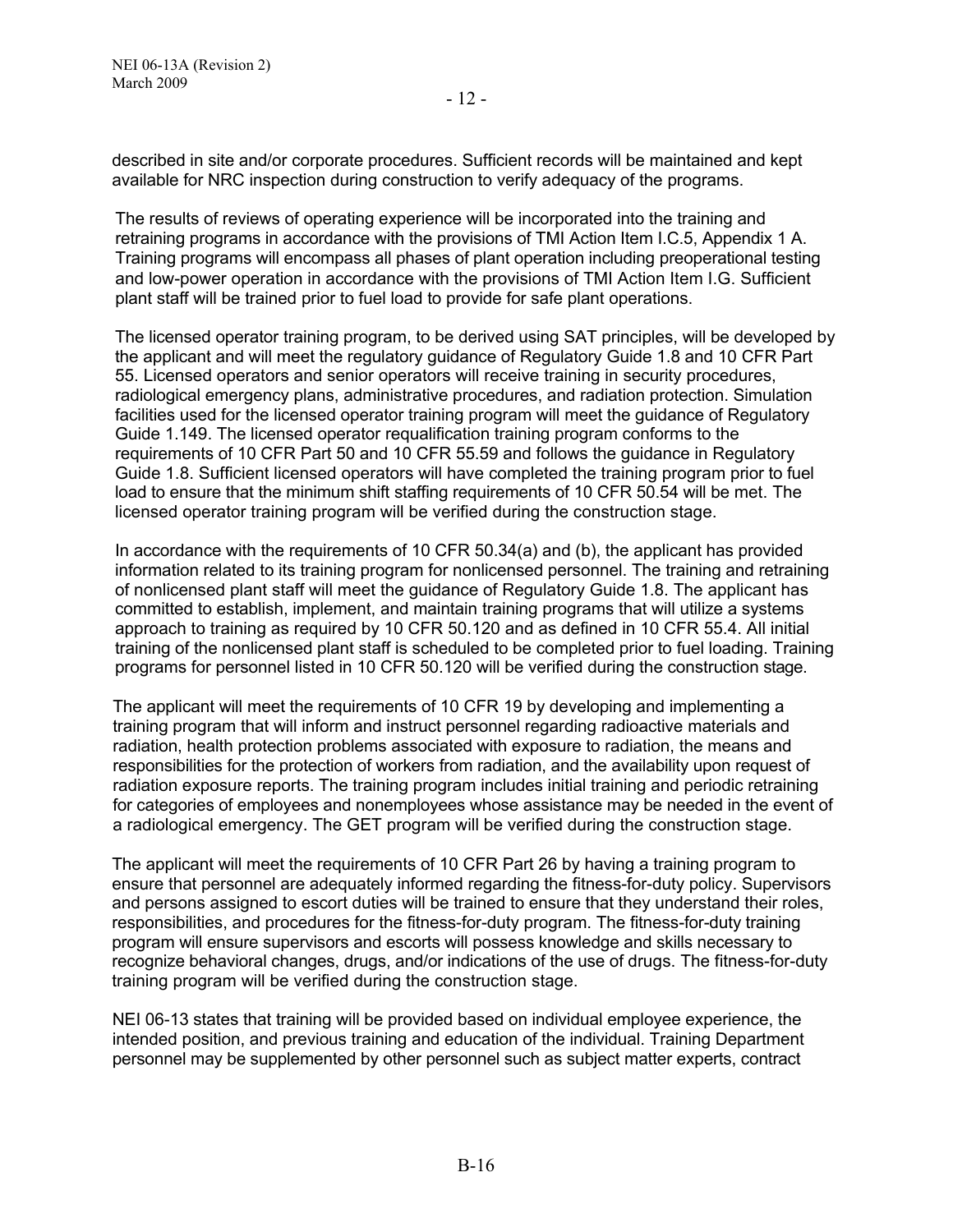staff, and vendor representatives. Formal instruction will be presented through a combination of classroom lectures, e-learning, assigned reading, simulator training and evaluations, and other delivery techniques.

On the basis of its review, the staff concludes that NEI 06-13, "Template for an Industry Training Program," Revision 0 adequately provides guidance for establishing the licensed operator and nonlicensed plant staff training programs. Accordingly, the COLP staff concludes that NEI 06- 13, "Template for an Industry Training Program," Revision 0 complies with the applicable NRC regulations, guidance, and industry standards and can be utilized by applicants for combined license applications.

#### 5. REFERENCES

- 5.1 Heymer, A. P., Nuclear Energy Institute, to the U.S. NRC, NEI 06-13, "Template for an Industry Training Program Description," October 30, 2006.
- 5.2 NUREG-0800, "Standard Review Plan," Section 13.2.1, "Reactor Operator Training," and Section 13.2.2, "Training for Nonlicensed Plant Staff"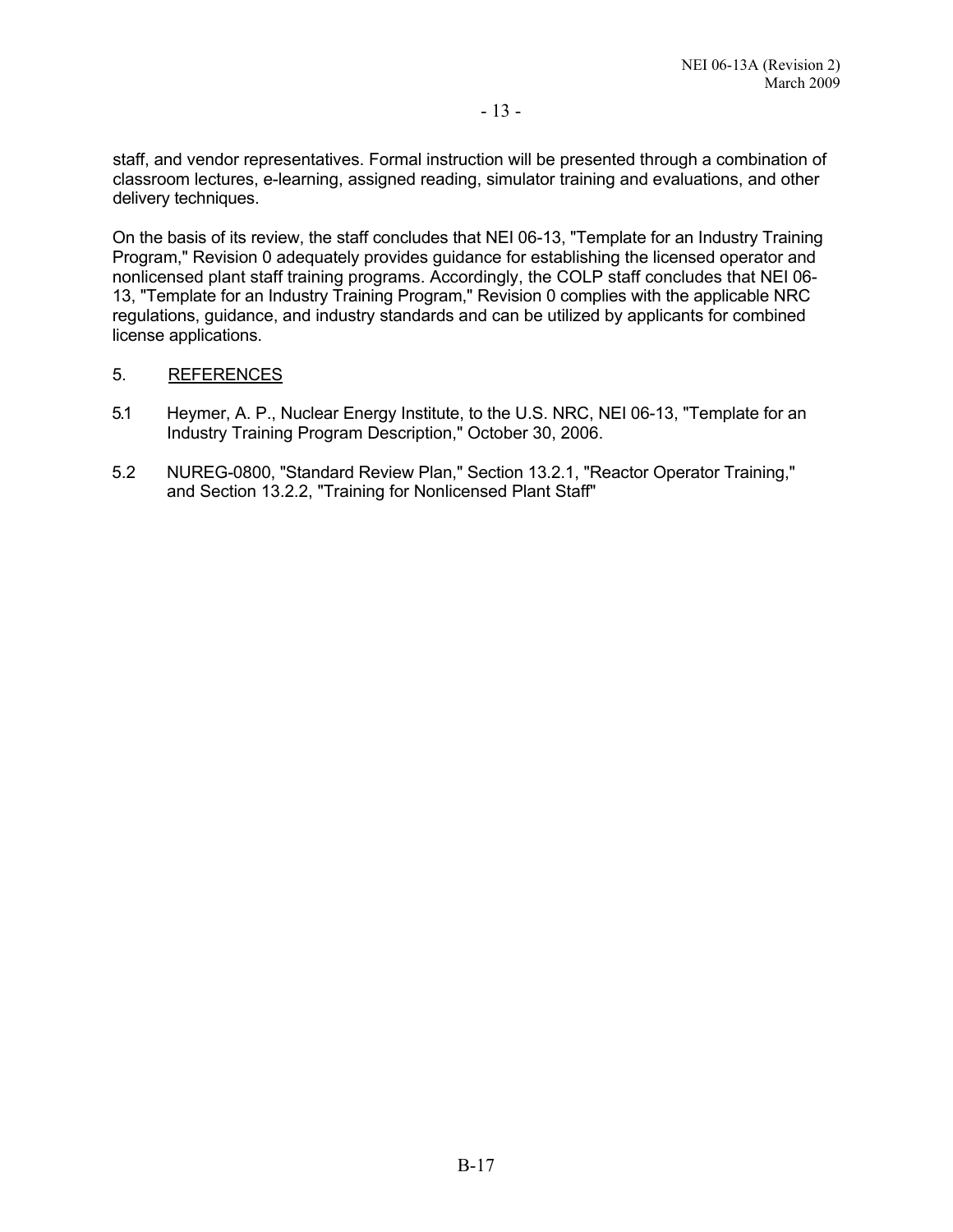NEI New Reactors Mailing List List #35

cc:

Ms. Michele Boyd Legislative Director Energy Program Public Citizens Critical Mass Energy and Environmental Program and Environmental Frogram<br>215 Pennsylvania Avenue, SE Washington, DC Republic of South Africa 20003

Mr. Marvin Fertel Senior Vice President and Chief Nuclear Officer Nuclear Energy Institute 1776 I Street, NW Suite 400 Washington, DC 20006-3708

Ms. Leslie Compton Kass Senior Project Manager Nuclear Energy Institute 1776 I Street, N.W. Suite 400 Washington, DC 20006-3708

Mr. Brian Smith Nuclear Energy Institute 1776 I Street, NW, Suite 400 Washington, DC 20006 Mr. Ed Wallace General Manager - Projects PBMR Pty LTD P. O. Box 9396 Centurion 0046

Edward G. Wallace Sr. General Manager U.S. Programs PBMR Pty. Ltd. PO Box 16789 Chattanooga, TN 37416

Mr. Gary Wright, Director Division of Nuclear Facility Safety Illinois Emergency Management Agency 1035 Outer Park Drive Springfield, IL 62704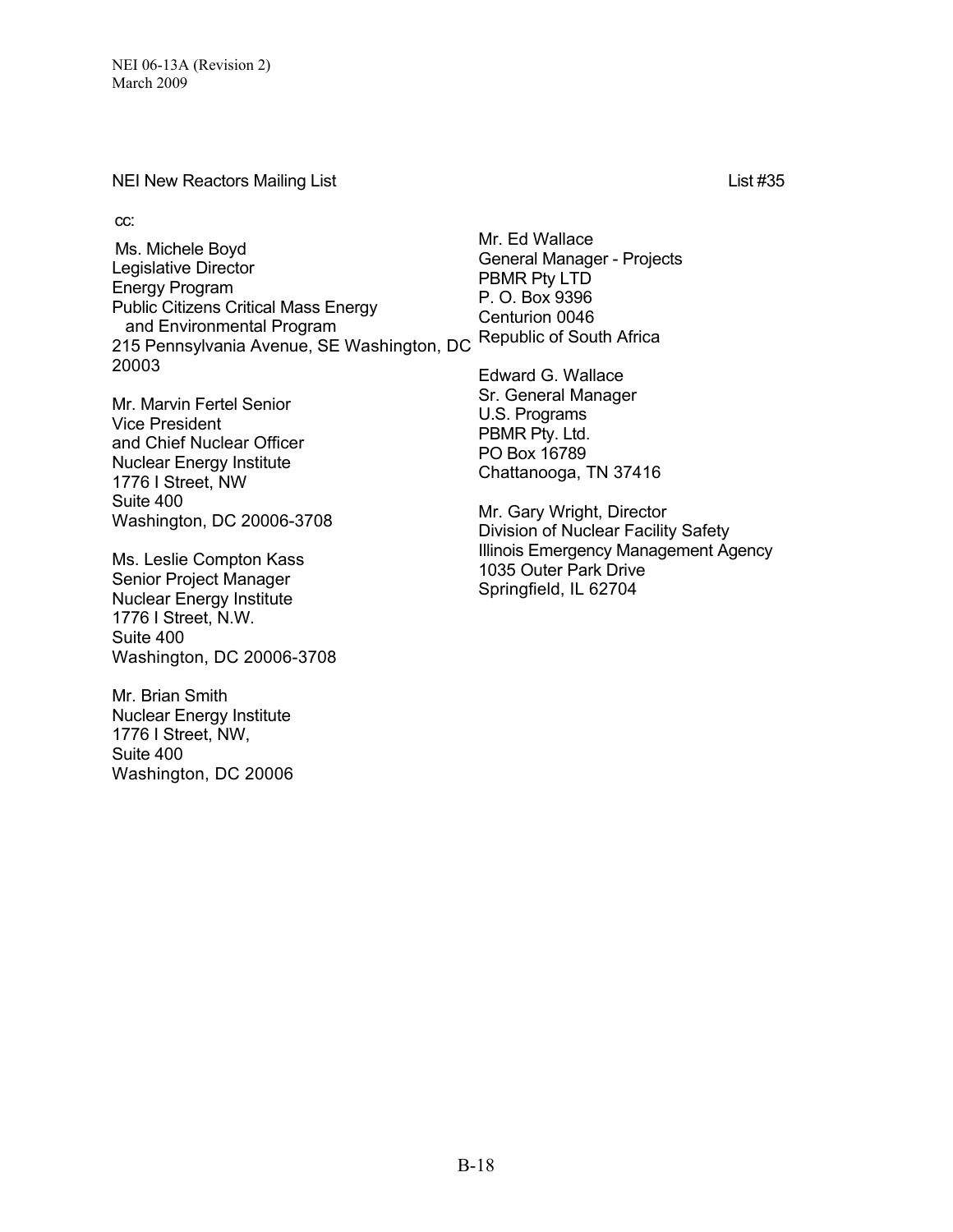NEI New Reactors Mailing List

 $-2 -$ 

Email

APH@NEI.org (Adrian Heymer) awc@nei.org (Anne W. Cottingham) bennettS2@bv.com (Steve A. Bennett) BrinkmCB@westinghouse.com (Charles Brinkman) chris.maslak@ge.com (Chris Maslak) cwaltman@roe.com (C. Waltman) david.lewis@pillsburyiaw.com (David Lewis) dlochbaum@UCSUSA.org (David Lochbaum) frankq@hursttech.com (Frank Quinn) greshaja@westinghouse.com (James Gresham) jgutierrez@morganiewis.com (Jay M. Gutierrez) jim.riccio@wdc.greenpeace.org (James Riccio) JNesrsta@cpsenergy.com (James J. Nesrsta) John.o'neil@pillsburylaw.com (John O'Neil) Joseph.savage@ge.com (Joseph Savage) Joseph\_Hegner@dom.com (Joseph Hegner) KSutton@morganlewis.com (Kathryn M. Sutton) kwaugh@impact-net.org (Kenneth O. Waugh) lynchs@gao.gov (Sarah Lynch - Meeting Notices Only) maria.webb@pillsburylaw.com (Maria Webb) mark.beaumont@wsms.com (Mark Beaumont) matias.travieso-diaz@pillsburylaw.com (Matias Travieso-Diaz) media@nei.org (Scott Peterson) mike\_moran@fpl.com (Mike Moran) nirsnet@nirs.org (Michael Mariotte) patriciaL.campbell@ge.com (Patricia L. Campbell) paul.gaukler@pillsburylaw.com (Paul Gaukler) Paul@beyondnuclear.org (Paul Gunter) phinnen@entergy.com (Paul Hinnenkamp) pshastings@duke-energy.com (Peter Hastings) RJB@NEI.org (Russell Bell) RKTemple@cpsenergy.com (R.K. Temple) roberta.swain@ge.com (Roberta Swain) ronald.hagen@eia.doe.gov (Ronald Hagen) sandra.sloan@areva.com (Sandra Sloan) sfrantz@morganlewis.com (Stephen P. Frantz) VictorB@bv.com (Bill Victor) waraksre@westinghouse.com (Rosemarie E. Waraks)

G:/DNRL/DNRL Mailing Lists (Revised 9/7/07)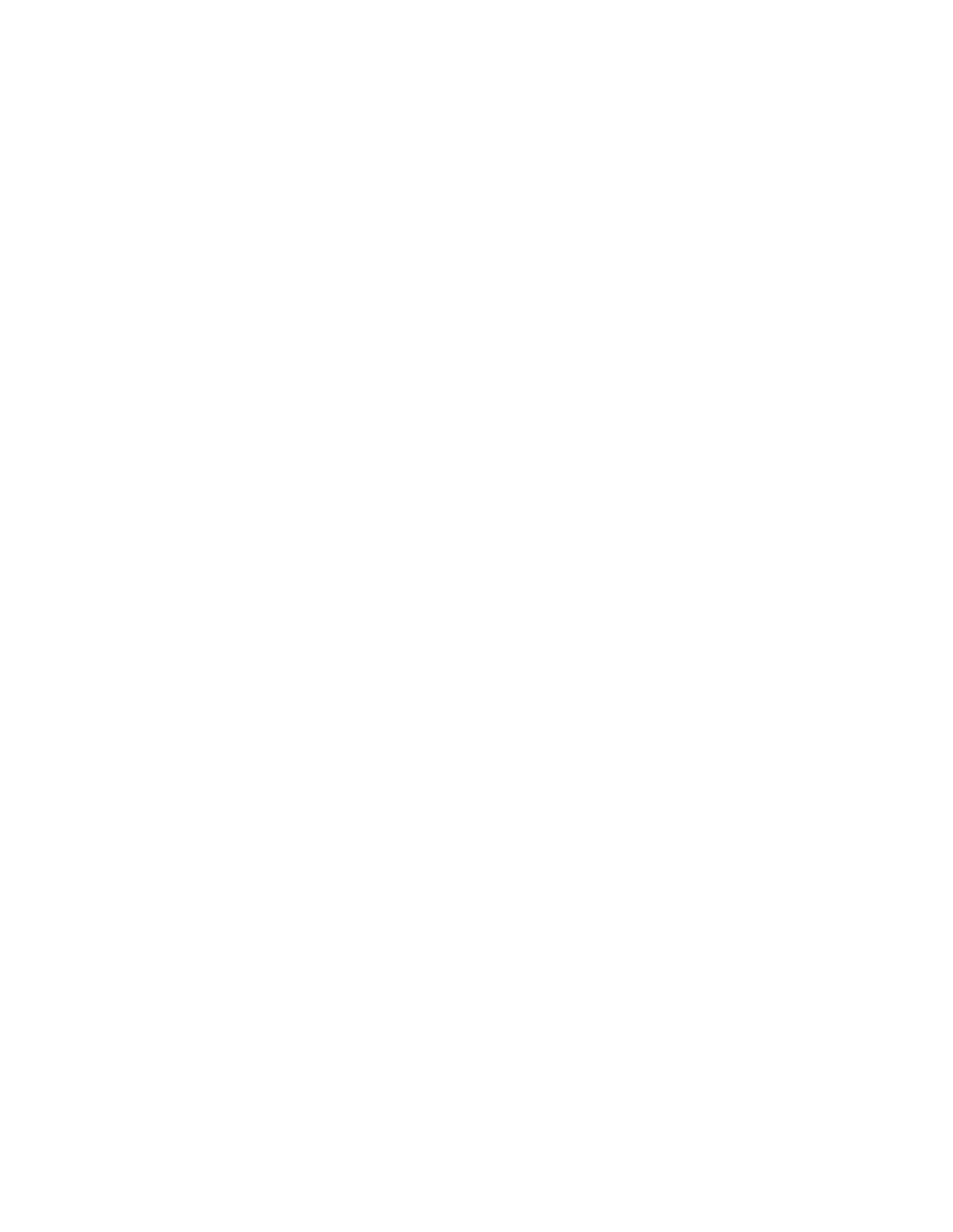NEI 06-13A (Revision 2) March 2009

## APPENDIX C – FINAL SAFETY EVALUATION REPORT NEI 06-13A, REVISION 1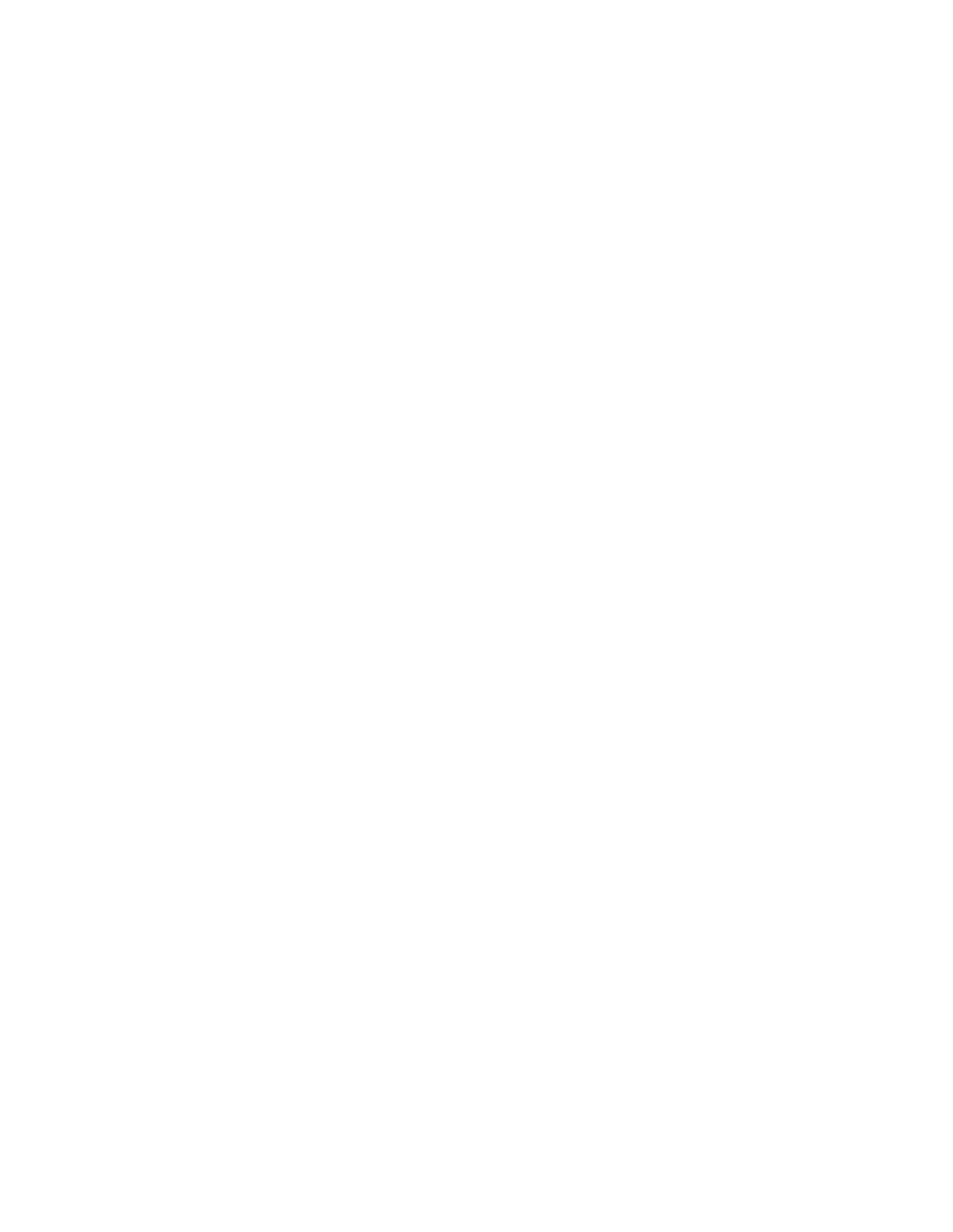

### **UNITED STATES NULCEAR REGULATORY COMMISSION WASHINGTON, D.C. 20555-0001**

December 5, 2008

Mr. Russell J. Bell, Director New Plant Licensing Nuclear Generation Division Nuclear Energy Institute 1776 I Street, NW, Suite 400 Washington, DC 20006-3708

### SUBJECT: FINAL SAFETY EVALUATION FOR TOPICAL REPORT NEI 06-13A, "TEMPLATE FOR AN INDUSTRY TRAINING PROGRAM DESCRIPTION," REVISION 1

Dear Mr. Bell:

On September 5, 2007, the U.S. Nuclear Regulatory Commission (NRC) accepted the Nuclear Energy Institute (NEI) 06-13, "Template for an Industry Training Program Description," Revision 0 as an acceptable template for describing reactor operator (RO) and non-licensed plant staff training programs for combined license applications (COLAs). By letter dated March 28, 2008, the NEI submitted NEI 06-13A, "Template for an Industry Training Program Description," Revision 1, for NRC review and approval. The change to NEI 06-13A is the addition of Appendix A, "Cold License Training Plan." The change to NEI 06-13A, Revision 1 is exclusive to the addition of the Appendix A and the remainder of the template has not been changed. NEI 06- 13A, Revision 1 provides a generic training program description for use with COLAs. In addition, Appendix A to NEI 06-13A, Revision 1 provides licensed operator cold license eligibility guidance. NEI 06-13A, Revision 1 was developed by the NEI New Plant Training Task Force, which includes representatives from the four design-centered working groups, to assist in expediting NRC review of the combined license (COL) and issuance of the COL.

Enclosed is the staffs safety evaluation (SE) which defines the basis for acceptance of NEI 06- 13A, Revision 1. The NRC staff finds that for COLAs, NEI 06-13A, Revision 1, provides an acceptable template for describing the licensed operator training program, the licensed operator cold license eligibility requirements, and the non-licensed plant staff training program.

Our acceptance applies only to material provided in NEI 06-13A, Revision 1. We do not intend to repeat our review of the acceptable material described in the NEI 06-13A, Revision 0. When NEI 06-13A, Revision 1 appears as a reference in COLAs, our review will ensure that the material presented applies to the specific application involved. Licensing requests that deviate from NEI 06-13A, Revision 1, will be subject to a plant-specific or site-specific review in accordance with applicable review standards.

In accordance with the guidance provided on the NRC website, we request that NEI publish the accepted version of NEI 06-13A, Revision 1 within 3 months of receipt of this letter. The accepted version should incorporate this letter and the enclosed SE. The accepted version should also contain historical review information, including NRC requests for additional information and your responses. The accepted versions shall include a "-A" (designating accepted) following the report identification symbol.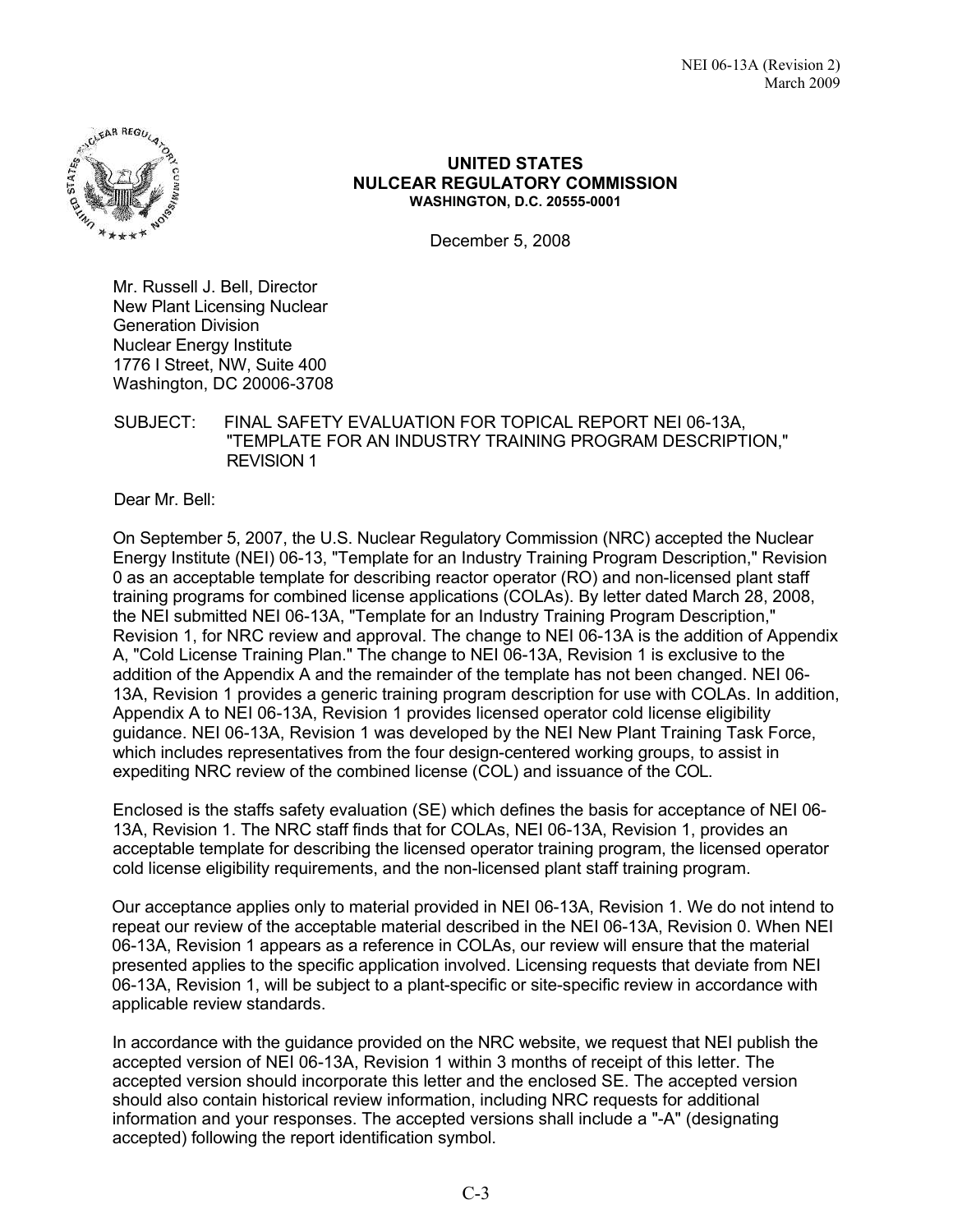If future changes to the NRC's regulatory requirements affect the acceptability of NEI 06-13A, NEI will be expected to revise NEI 06-13A appropriately, or justify its continued applicability for subsequent referencing.

If you have any questions, please contact Sheryl A. Burrows at (301) 415-6086 or via email at Sheryl.Burrows@nrc.gov.

Sincerely,

Rackley

William D. Reckley, Chief Rulemaking, Guidance, and Advanced Reactors Branch Division of New Reactor Licensing Office of New Reactors

Project No. 689

Enclosure: Safety Evaluation

cc w/encl: See next page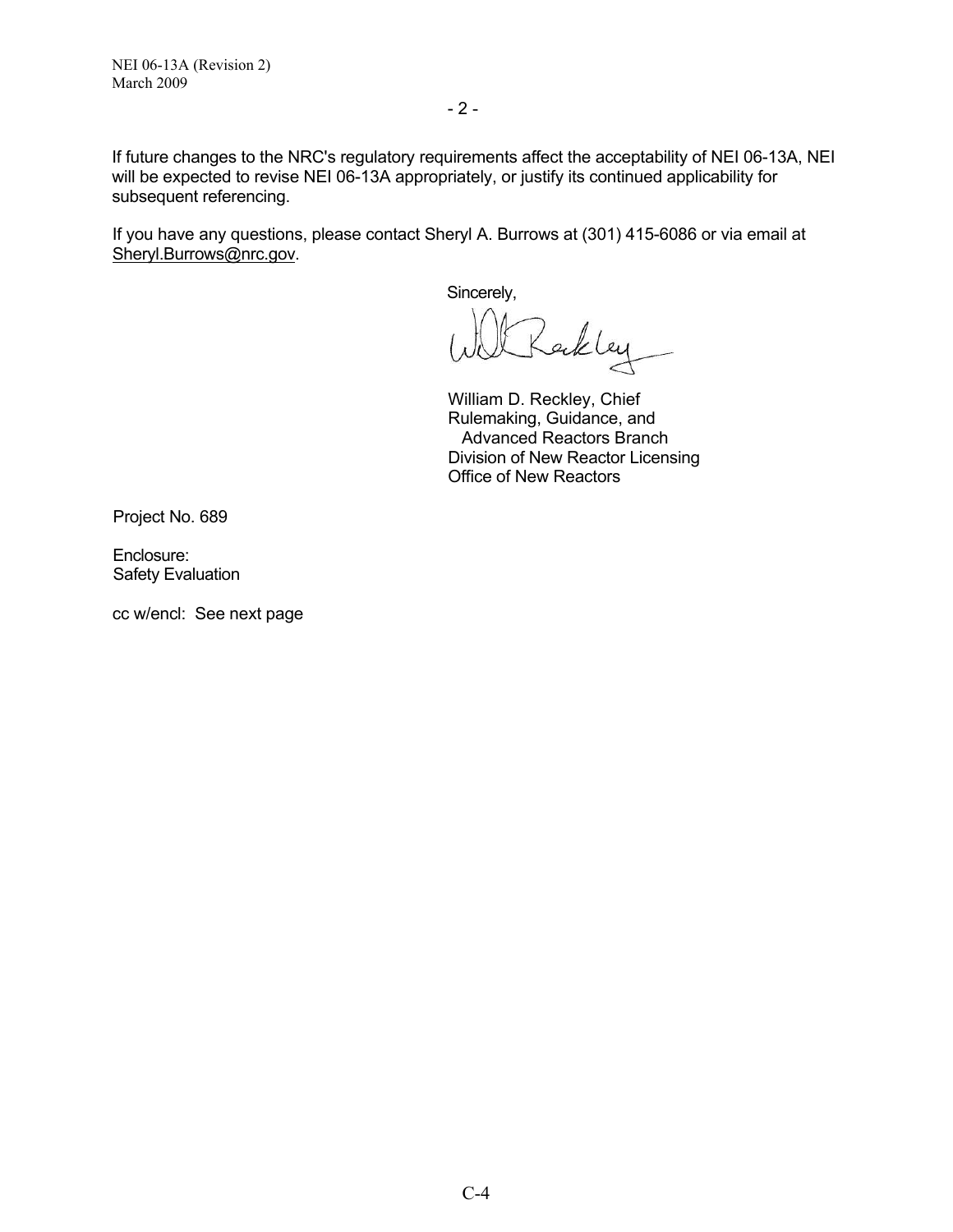# SAFETY EVALUATION REGARDING THE NUCLEAR ENERGY INSTITUTE "TEMPLATE FOR AN INDUSTRY TRAINING PROGRAM DESCRIPTION"

## NEI 06-13A (REVISION 1)

## 1.0 BACKGROUND

On September 5, 2007, the U.S. Nuclear Regulatory Commission (NRC) accepted the Nuclear Energy Institute (NEI) 06-13, "Template for an Industry Training Program Description," Revision 0 (Agencywide Documents Access and Management System (ADAMS) accession no. ML070950479) as an acceptable template for describing reactor operator (RO) and nonlicensed plant staff training programs for combined license applications (COLAs). By letter dated March 28, 2008, the NEI submitted NEI 06-13A, "Template for an Industry Training Program Description," Revision 1, for NRC review and approval. NEI 06-13, Revision 0, "Template for an Industry Training Program Description," was previously reviewed and approved on September 5, 2007 (ADAMS accession no. ML070950479). The change to NEI 06-13 is the addition of Appendix A, "Cold License Training Plan." The change to NEI 06-13 is exclusive to the addition of the Appendix A. The remainder of the template has not been changed. In addition to providing a generic training program description for use with COLAs, NEI 06-13 provides licensed operator cold license eligibility guidance. The template and revision was developed by the NEI New Plant Training Task Force, which includes representatives from the four designcentered working groups, to assist in expediting NRC review of the combined license (COL) and issuance of the COL. Changes to NEI 06-13 were discussed at public meetings held on May 24, 2007, September 13, 2007, January 8, 2008, and March 5, 2008.

Prior to obtaining an operating license from the NRC and prior to entering a licensed operator training program, an applicant must satisfy certain nuclear power plant (NPP) experience requirements and perform specific operating plant evolutions as described in the Title 10 of the *Code of Federal Regulations,* Part 55 (10 CFR Part 55); "Operators' licenses," 10 CFR Section 50.120; "Training and qualification of nuclear power plant personnel," Regulatory Guide (RG) 1.8, Revision 3; "qualification and training of personnel for nuclear power plants, "NUREG-1021, Revision 9; "Operator Licensing Examination Standards for Power Reactors," and ANSI/ANS-3.1-1993; "Selection, Qualification, and Training of Personnel for Nuclear Power Plants."

In 1984, an Industry Working Group met to "define components of operating shift experience and establish acceptable methods of meeting this experience." On February 24, 1984, at a meeting before the Commission, the industry presented the industry position on the level and type of operating shift experience required for the safe startup and initial operation of a nuclear generating plant. This industry position has come to be known as "cold license eligibility."

The industry position for the licensed shift positions (shift supervisor, senior operator, and licensed operator) required power plant experience, nuclear plant experience, and "hot" operational experience. The experience requirements were derived from ANSI/ANS-3.1-1981, "Selection, Qualification and Training of Personnel for Nuclear Power Plants," and required additional hot plant shift time within each crew.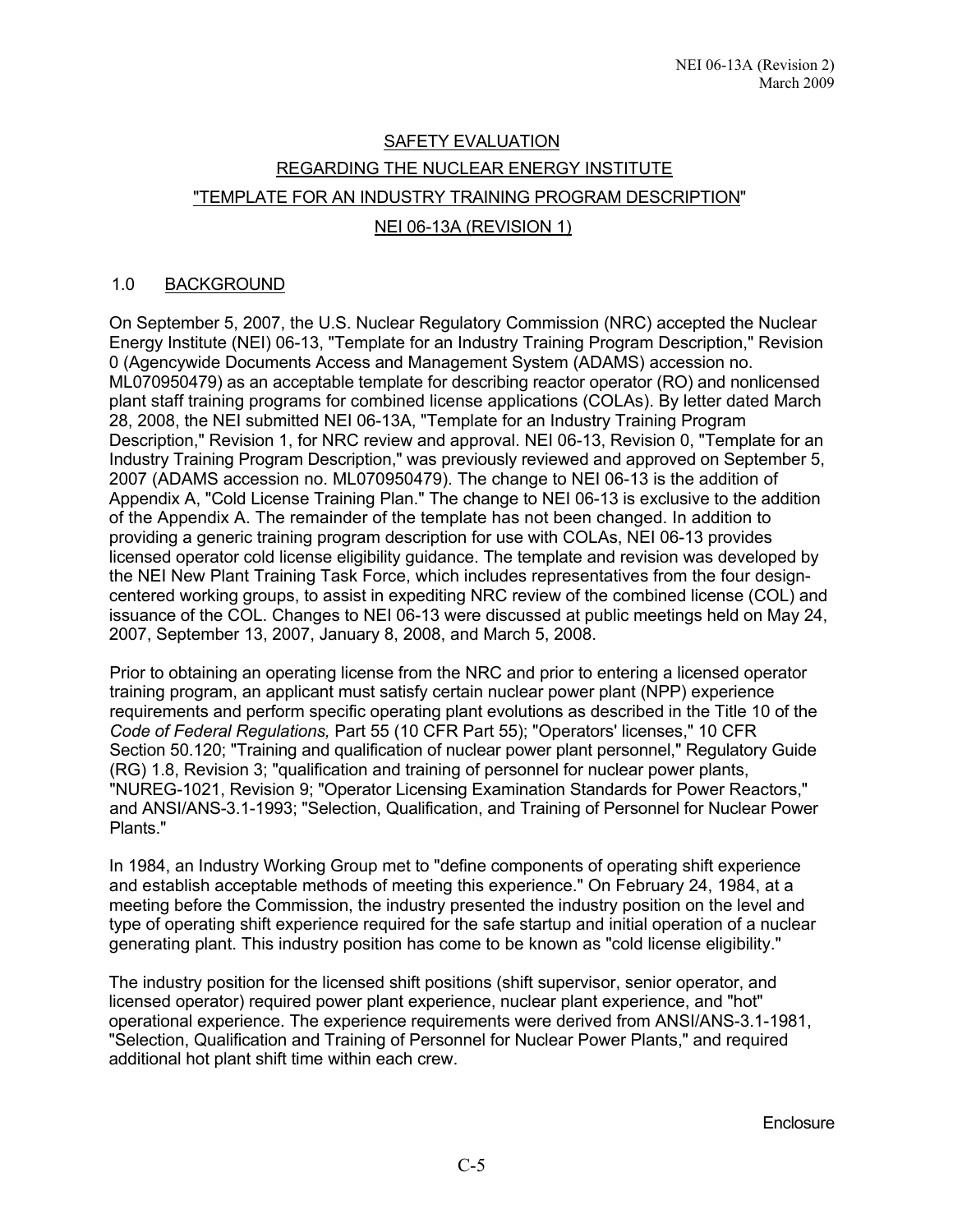The power plant experience requirement provided assurance of a minimum of 13 years per shift crew. The nuclear plant experience requirement could be met using experience equivalencies derived from ten categories of experience, with specific weighting factors and maximum time credited to each category and required a minimum of six years equivalent experience per crew. Each crew was required to have hot-participation experience within the crew. Hot participation was defined as direct involvement in reviews and discussions leading to decisions relative to the operation of a commercial nuclear plant, or, direct hands-on operation as a trainee at a commercial NPP. Hot participation included six weeks participation in senior reactor operator (SRO) and RO duties at an operating plant of the same type (commercial boiling-water reactor (BWR) or pressurized-water reactor (PWR)), Shift Supervisor participation in reactor startup and shutdown at the same type plant, or six weeks participation as an SRO-Licensed STA participation at an operating plant of the same type.

In addition, if any hot participation experience requirement was not satisfied by either the Shift Supervisor or Senior Operator, a "Qualified Advisor" must be on shift.

Generic Letter (GL) 84-10, "Administration of Operating Tests Prior to Initial Criticality" informed licensees of actions to take for all applicants for RO and SRO licenses at facilities prior to initial criticality who did not have extensive actual operating experience. The Commission authorized the staff to grant exemptions to those individuals who have completed a cold license training program for their facility. The program must have included: (a) nuclear fundamentals, including ten reactor startups at a nuclear reactor, (b) observation training on shift at a comparable operating reactor, (c) training on a simulator and (d) training on the actual system design of the candidate's plant. An exemption request was not needed for individuals who completed a cold license training program that included the four elements. The necessary exemption was to be granted as part of the issuance of the operator's license, provided that the individual's records clearly indicated satisfactory completion of a program.

GL 84-16, "Adequacy of On-Shift Operating Experience for Near Term Operating License Applicants" discussed a June 14, 1984 letter sent to J. H. Miller, President, Georgia Power Company from the Chairman of the NRC, N. J. Palladino. The June 14, 1984 letter accepted, with some clarifications, the Industry Working Group proposal presented to the Commission on February 24, 1984. It was noted in GL 84-16 that "acceptance of these experience requirements by the NRC does not alter the guidance for eligibility, included in RG 1.8 and NUREG-0737, for RO and SRO licensing examination candidates."

RG 1.8, Revision 2, "Qualification and Training of Personnel for Nuclear Power Plants" discusses cold license applicants. A cold license candidate is one that uses cold license eligibility guidance to sit for the operator licensing examination. Licensed operator candidates utilizing cold license eligibility guidance are examined using a cold license examination. Cold license examinations are defined as those examinations administered before the unit has completed preoperational testing and the initial startup test program. Hot examinations are those administered after this condition is attained.

10 CFR Part 55, "Operators' licenses" states "The Commission shall use the criteria in NUREG-1021, "Operator Licensing Examination Standards for Power Reactors," in effect six months before the examination date to prepare the written examinations...and the operating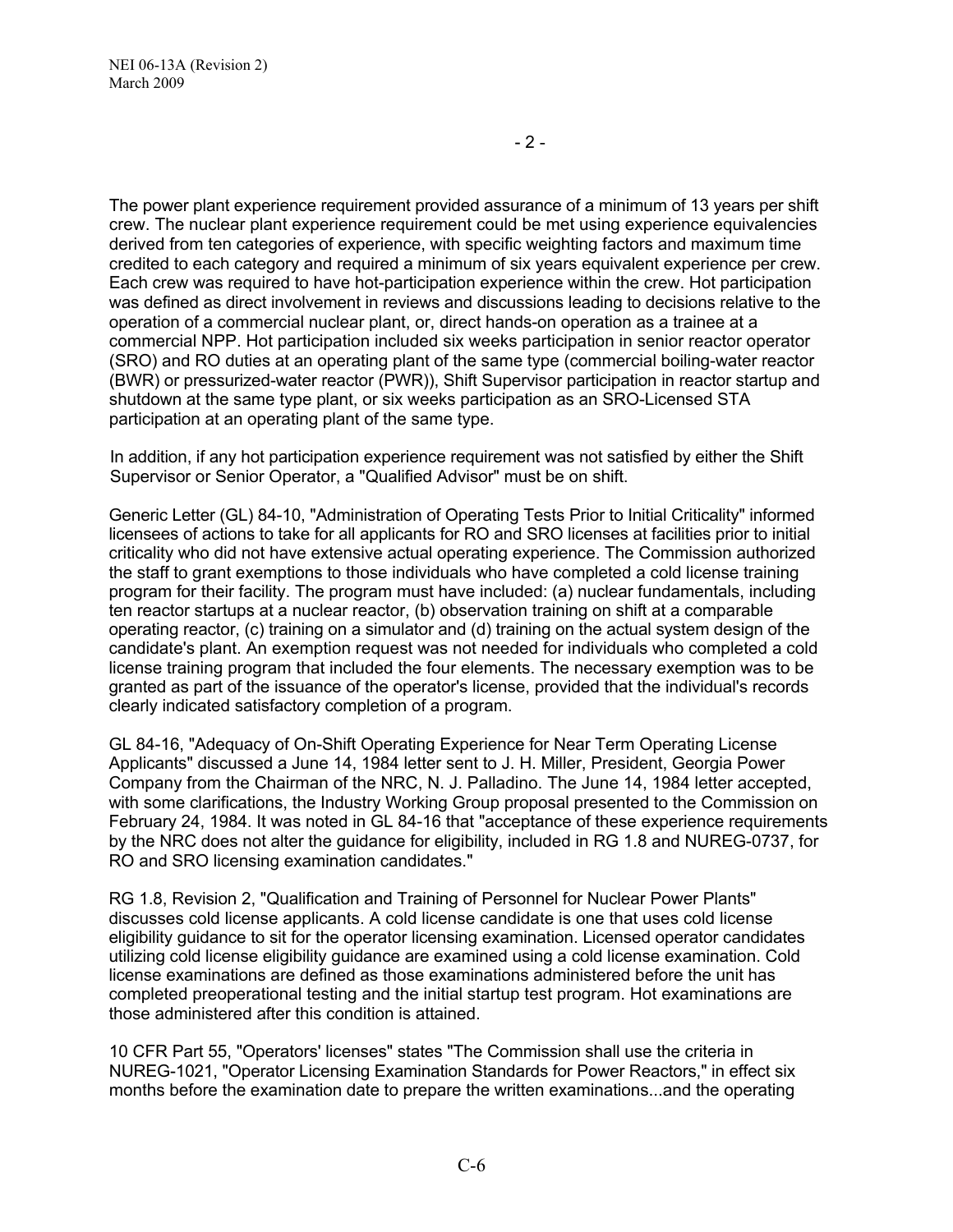tests... The Commission shall also use the criteria in NUREG-1021 to evaluate the written examinations and operating tests prepared by power reactor facility licensees..."

ES-202, "Preparing and Reviewing Operator Licensing Applications" of NUREG 1021 states "Regulatory Guide 1.8 (Revision 2 or 3) and the guidelines for education and experience promulgated by the National Academy for Nuclear Training (NANT) outline acceptable methods for implementing the Commission's regulations in this area. In addition, methods different from those set forth in Regulatory Guide 1.8 (Revision 2 or 3) or the NANT guidelines may be acceptable if a facility licensee provides an adequate basis for using such methods," Appendix A to NEI 06-13 is a different methodology for determining experience for new reactor licensed operators.

On May 24, 2007, NRC staff met with representatives of NEI, the nuclear industry, and new reactor vendors in a public meeting (ADAMS accession no. ML071220329). The purpose of this meeting was to discuss issues related to the NRC operator licensing program for COLAs. The industry proposed to use limited-scope simulators for operator training because of the aggressive timelines leading to fuel loading. In addition, plant-referenced simulators are not projected to be available for reactivity manipulations and reactor startup until eighteen months prior to fuel load, in time for the licensing examination. Existing licensed operator eligibility requirements and anticipated problems with 'cold licensing' of operators were discussed. NEI proposed to have the industry develop alternative requirements that leverage technology. Cold license examinations are administered before completion of pre-operational and initial startup testing. Anticipated difficulties include conducting systems training prior to construction of the systems, reactivity manipulations without a plant or plant-referenced simulator, and meeting operator experience guidance.

On September 13, 2007, NRC staff met with representatives of NEI, the nuclear industry, and new reactor vendors in a public meeting (ADAMS accession no. ML072770067) to discuss the operator licensing white papers (ADAMS accession no. ML072420450) submitted by NEI on August 21, 2007. The operator licensing white papers discuss cold licensing and training of the estimated 450 licensed operators which are projected to be necessary to operate the new NPPs. Meeting participants agreed that existing regulatory guidance addresses the training and qualification needs of licensed operator candidates for operating reactors but does not address the situation in which the plant is not operational (i.e., under construction). In addition, guidance related to the cold licensing of operators needs to be developed so that clear, appropriate, and achievable training commitments can be documented in each facility's COLA. It was also agreed that any process should follow current operator licensing guidance for operating plants with additional guidance in the areas of experience requirements, training program implementation, job performance measures (JPMs) and on-shift on-the-job training (OJT) during construction, simulator training using a limited scope simulator, continuing training for license candidates, and licensing examinations.

Concerns expressed by the NRC during this meeting included documentation of individual experience, documentation of experience obtained while an individual is in a training status, consistent calculation of time spent obtaining experience prior to licensing, activities that count toward meeting the experience guidelines must be meaningful, and, operating crew overall experience levels.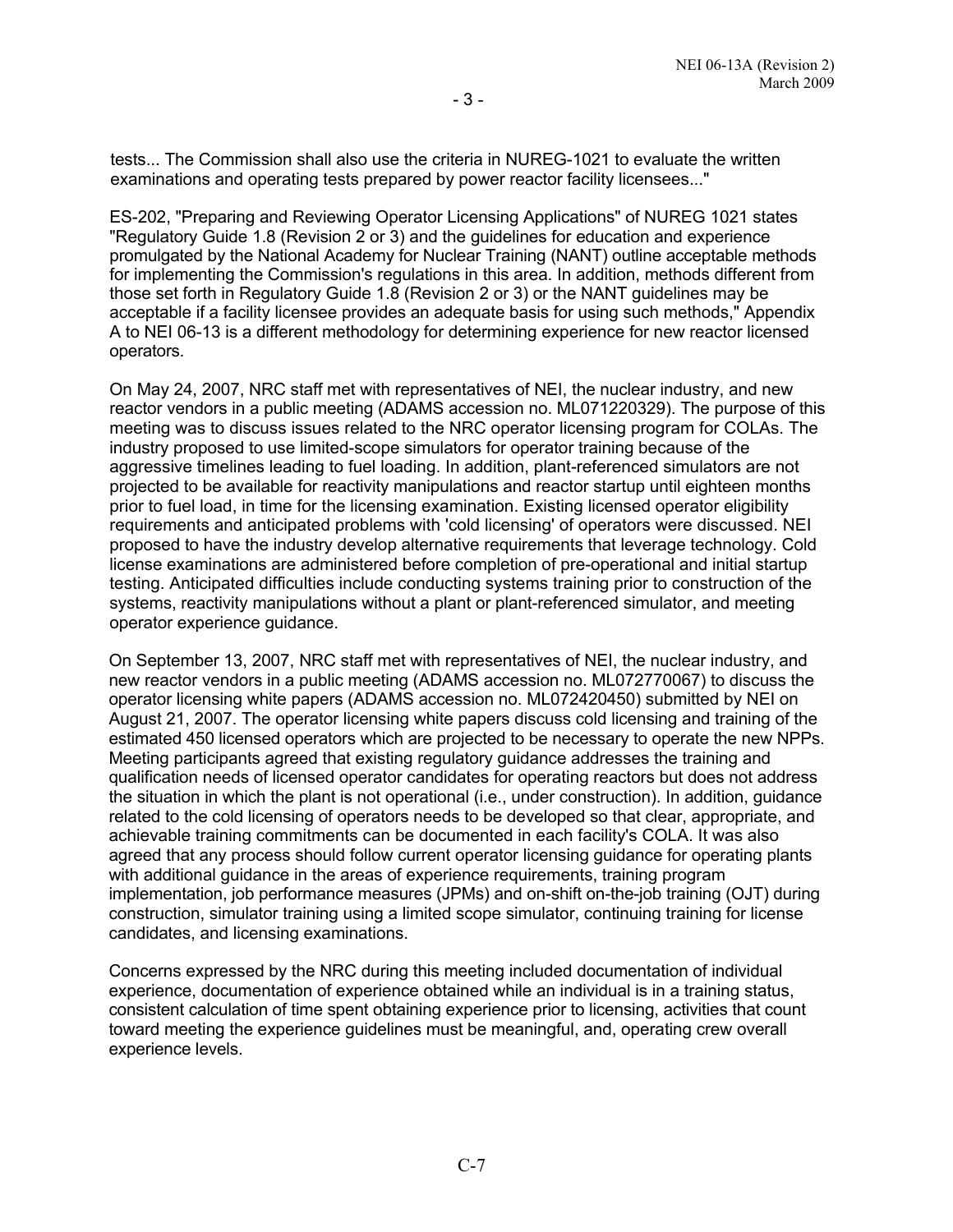- 4 -

On January 8, 2008, NRC staff met with representatives of NEI, the nuclear industry, and new reactor vendors in a public meeting (ADAMS accession no. ML080290034) to discuss the operator licensing white papers (ADAMS accession no. ML080150100) submitted by NEI on December 13, 2007. It was agreed that time spent obtaining experience prior to licensing must be meaningful and consistently calculated and the final determination of meeting the experience requirements rests with the NRC. Consensus was reached in the areas of training program accreditation and implementation, in-plant JPMs and on-shift OJT during construction, simulator training using a part task/limited scope simulator, continuing training prior to and following NRC licensing exams, and scheduling of licensing examinations. The NRC noted that additional guidance needs to be developed in the areas of documentation of individual experience and, operating crew overall experience levels.

On March 5, 2008, NRC staff met with representatives of NEI, the nuclear industry, and new reactor vendors in a public meeting (ADAMS accession no. ML080910315) to discuss the operator licensing white papers submitted by NEI on February 29, 2008. Consensus between the NRC and NEI was reached in the areas of training program accreditation and implementation, in-plant JPMs and on-shift OJT during construction, simulator training using a part task/limited scope simulator, continuing training prior to and following NRC licensing exams, scheduling of licensing examinations, documentation of individual experience, and, operating crew overall experience.

## 2-0 REGULATORY EVALUATION

The NRC staff verified that changes to NEI 06-13 comply with the following regulations, regulatory guidance, NUREGs, and industry standards:

- 10 CFR Part 50, "Domestic licensing of production and utilization facilities"
- 10 CFR Part 52, "Licenses, certifications, and approvals for nuclear power plants"
- 10 CFR Part 55, "Operators' licenses"
- RG 1.8, "Qualification and Training of Personnel for Nuclear Power Plants"
- RG 1.149, "Nuclear Power Plant Simulation Facilities for Use in Operator Training and License Examinations
- "NUREG-0800, Standard Review Plan (SRP), Section 13.2.1, "Reactor Operator Requalification Program; Reactor Operator Training"
- NUREG-1021, "Operator Licensing Examination Standards for Power Reactors"
- ANSI/ANS 3.1-1993, "Selection, Qualification, and Training of Personnel in Nuclear Power Plants"
- GL 84-10, "Administration of Operating Tests Prior to Initial Criticality"
- GL 84-16, "Adequacy of On-Shift Operating Experience for Near Term Operating License Applicants"

## 3.0 TECHNICAL EVALUATION

The staffs review of Appendix A, "Cold License Training Plan" to NEI 06-13A, "Template for an Industry Training Program description," Revision 1 (NEI 06-13), focused on the "cold licensing"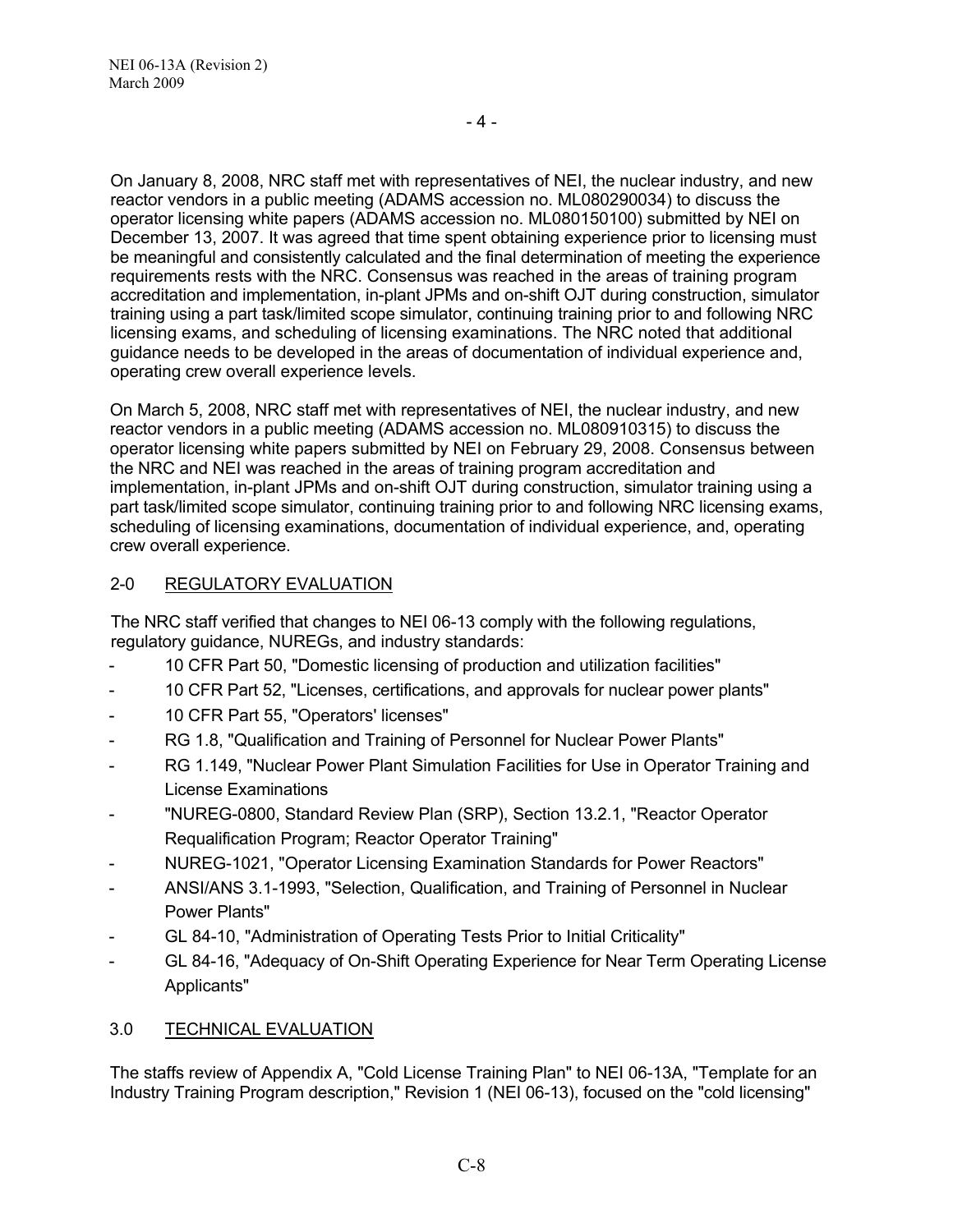process for the selection, training and licensing of operators for the new nuclear plants. Specific areas of review included:

- A. Experience Requirements for License Candidates
- B. Crew Experience Requirements during the First Year of Operation
- C. Training Program Accreditation and Implementation
- D. In-Plant JPMs and On-Shift OJT during the Construction Phase
- E. Simulator Training Using a Part Task/Limited Scope Simulator
- F. Continuing Training for License Candidates Prior to NRC License Exams
- G. Scheduling of NRC License Examinations
- H. Initiation of Licensed Operator Continuing Training

#### 3.1 Licensed Operator Training Program Prior to Completion of the First Refueling Outage

The "Licensed Operator Training Program Prior to Completion of the First Refueling Outage" section of NEI 06-13 states that persons eligible for the "cold licensing process" will be required to meet the following requirements:

RO candidates shall have a High School Diploma or equivalent

SRO candidates shall have at least one of the following:

Previously held an SRO license at an operating NPP

Previously held an RO license at an operating NPP

Have a Bachelor's Degree in engineering or science as defined by RG 1.8, Revision 3.

Two years military experience in a position equivalent to a RO.

NEI 06-13 states that experience as a licensed operator training instructor with an SRO certification is acceptable as experience for SRO candidates. As is the current NRC practice, the eligibility of licensed operator instructors to sit for the licensing examination will be evaluated on a case-by-case basis.

The requirements of this section are applicable to each unit of a multiple unit site.

The guidance in this section is equivalent to the guidance of RG 1.8, Revision 3, "Qualification and Training of Personnel for Nuclear Power Plants," ANSI/ANS 3.1-1993, "Selection, Qualification, And Training of Personnel for Nuclear Power Plants," and GL 84-16, "Adequacy of On-Shift Operating Experience for Near Term Operating License Applicants", and is acceptable.

The cold licensing process for the selection, training and licensing of operators for the new nuclear plants adheres to current industry guidance for operating plants with exemptions and alternatives in the following areas: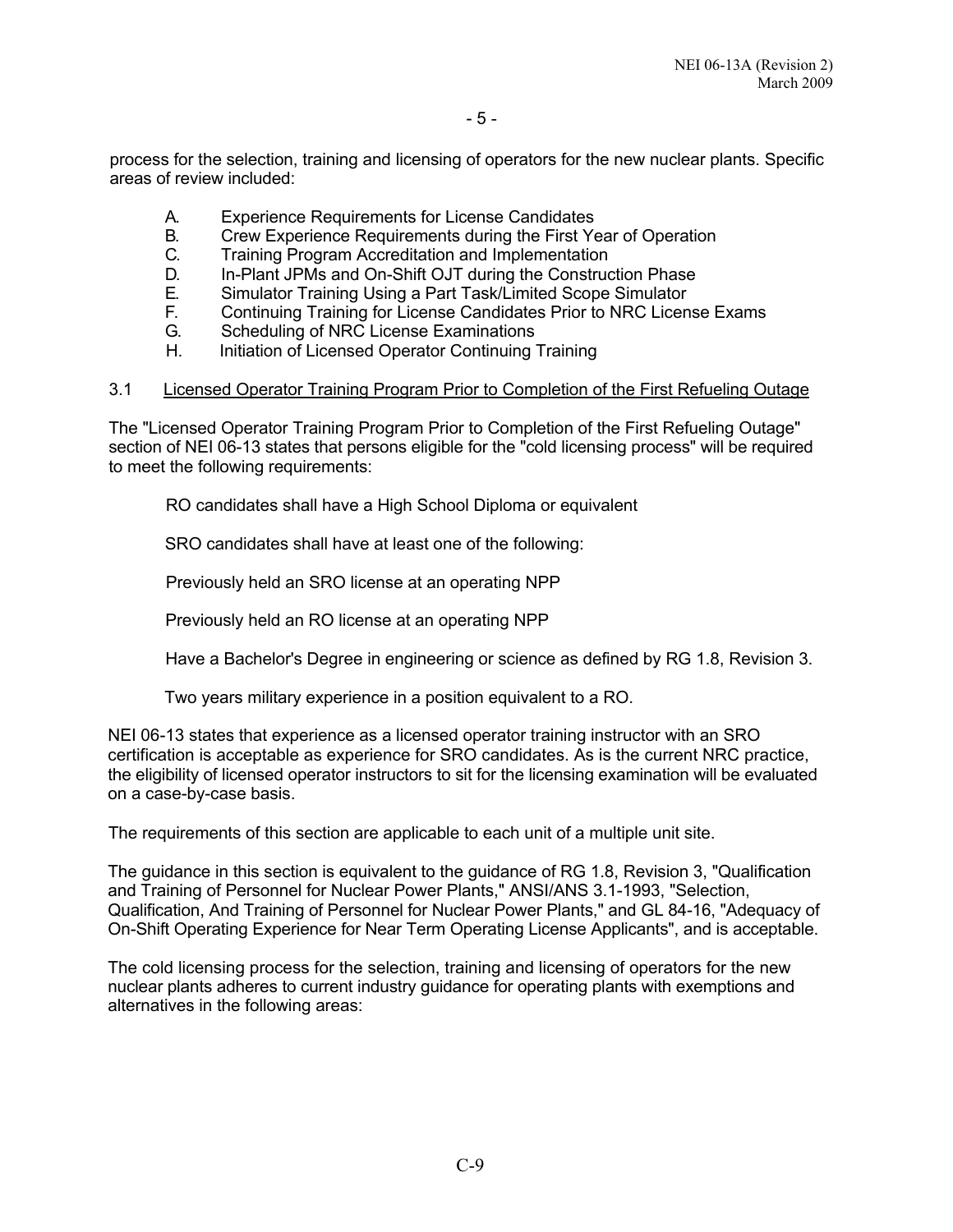## 3.1.1 Experience Requirements for License Candidates

Licensed operator candidates do not need to satisfy all of the experience requirements prior to entering a licensed operator training program or sitting for the operator licensing examination. Experience and performance requirements that have not been met when the operator licensing examination is administered shall be met prior to issuance of the individual's license after notification from the licensee that all experience and performance requirements have been met. The NRC will determine the acceptability of experience for those candidates utilizing the alternative experience guidance.

The methods listed below are an acceptable method of providing the licensed operator candidate with meaningful experience on the reactor and at the site for which the license is sought. Methods for gaining meaningful experience include completing systematically designed training courses, and performing work assignments such as preoperational and startup testing, procedure development and validation, human factors engineering activities, task analysis verification, or conducting licensed operator classroom or simulator training. Additionally, for these activities to be considered meaningful, they must be associated with safety significant, defense in depth (DID), or major plant components or systems.

All cold licensed operator candidates will:

Complete a systematically designed site familiarization course.

Complete a site-specific non-licensed operator OJT program on selected non-licensed operator tasks. The tasks selected will be those tasks that are important to plant operation with regard to nuclear safety, DID, or that are risk significant.

Participate in work assignments for a minimum of six months that includes preoperational testing, and one or more of the following:

Procedure development and validation

Human factors engineering activities

Task analysis verification

Licensed operator classroom presentations or simulator training implementation

SRO cold license candidates will complete a site-specific SRO training course. SRO cold license candidates that do not have "hot" plant experience will complete a six week plant Operational Excellence course that will be completed either in a full scope plant simulator or through observation of control room activities at a similar type operating nuclear plant. The course will familiarize the candidate with the operational interfaces encountered in a nuclear plant control room.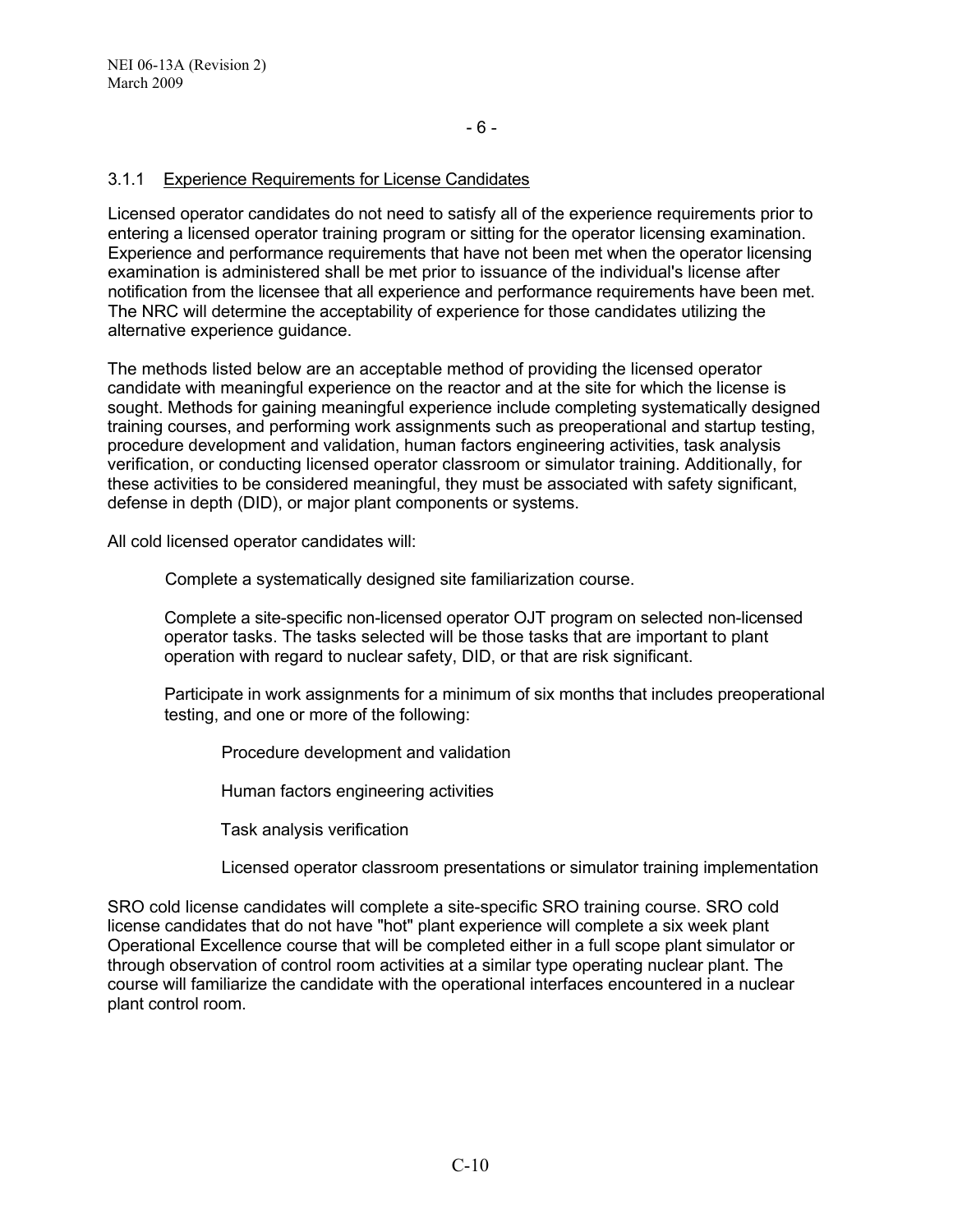"Hot" plant experience is defined as performance as a SRO for at least six months which includes:

At least 6 weeks of operation above 20 percent power

A startup from subcritical to 20 percent power

A shutdown from above 20 percent power to cold (less than 212°F) and subcritical

Startup preparations following a fueling or refueling outage

The startup, shutdown, and startup preparations may be performed at an operating plant or on a full scope plant simulator.

Table 1, "Comparison of Hot and Cold License Guidance," lists the current experience requirement and the associated cold license experience method. Table 2, "Illustration of Cold Licensing Plan by Candidate Type," lists the acceptable education and methods of obtaining equivalent experience for each type of licensed operator candidate.

The guidance in this section is equivalent to the guidance of RG 1.8, Revision 3, "Qualification and Training of Personnel for Nuclear Power Plants," ANSI/ANS 3.1-1993, "Selection, Qualification, And Training of Personnel for Nuclear Power Plants," and GL 84-16, "Adequacy of On-Shift Operating Experience for Near Term Operating License Applicants" and is acceptable.

## 3.1.2 Crew Experience Requirements during First Year of Operation

The cumulative NPP experience for each operating crew shall be greater than six years. The cumulative power plant experience for each operating crew shall be greater than 13 years.

Operators obtain NPP experience by working at NPPs and military nuclear propulsion plants (performing activities equivalent to those performed by licensed operators), conducting licensed operator training, participating in new nuclear plant construction and testing, and completing academic degree requirements. Cumulative crew NPP experience is the sum of each individual's NPP experience after applying weighting factors and maximum credit limits in Table 3, "Cumulative Nuclear Power Plant Operating Crew Experience Equivalencies." When determining cumulative NPP experience, the entire six years experience shall not reside in one crew member.

The crew's cumulative power plant experience is the sum of each individual's power plant experience. Operators obtain power plant experience by working at NPPs, conventional power plants and military propulsion plants (performing activities equivalent to those performed by nonlicensed operators). Cumulative power plant experience does not utilize weighting factors or maximum credit limits.

In addition to the experience requirements described above, each operating crew shall be staffed with at least one SRO with hot plant experience. If a SRO with hot plant experience is not available, a shift advisor will be substituted. The shift advisor will have at least one year of on-shift licensed SRO experience at a similar type (PWR/BWR) operating plant and will have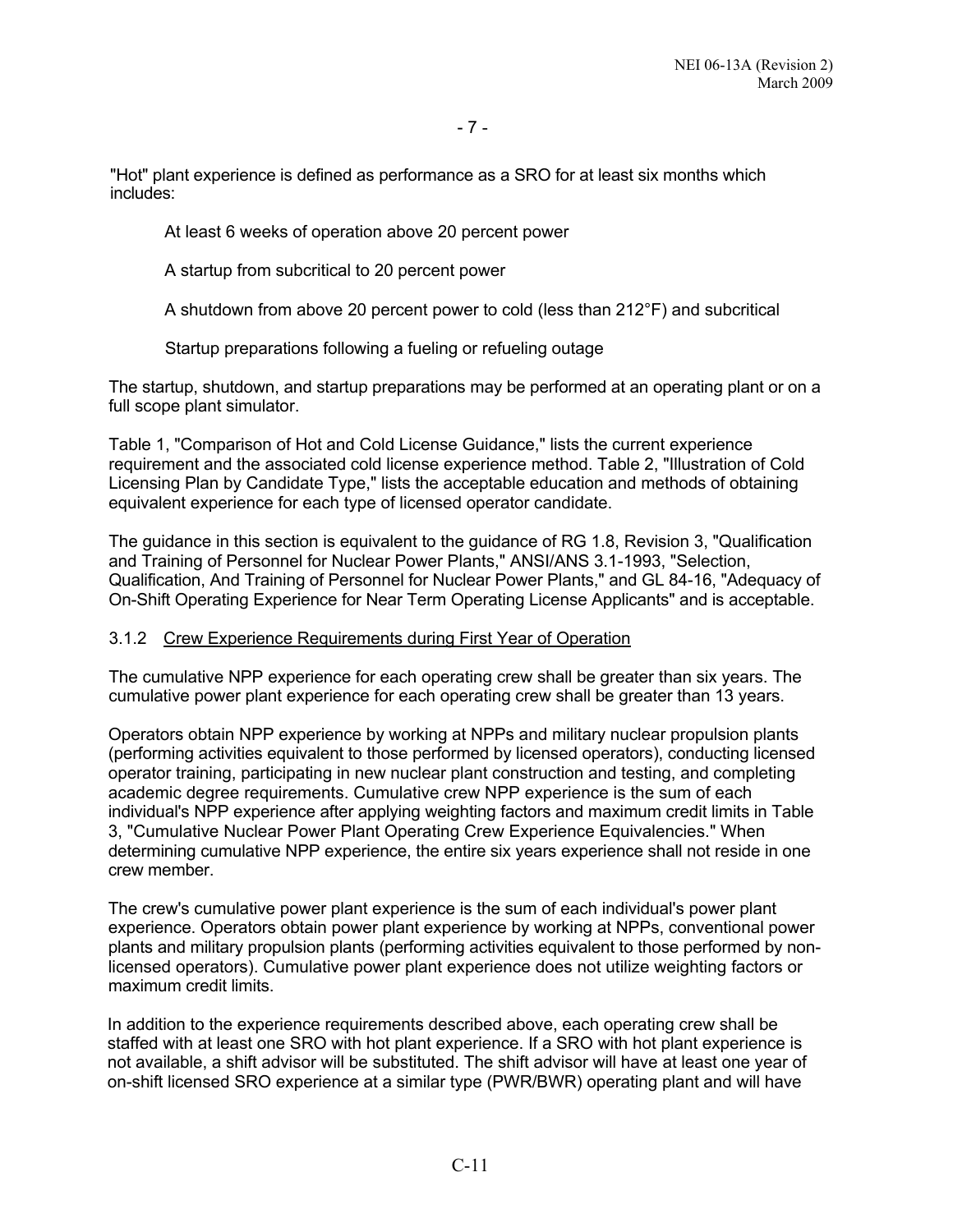completed a training program on the design/plant for which they will be advising. While observing crew performance, the shift advisor will make recommendations to the shift manager and will not interfere with the licensed responsibilities of the operating crew. The shift advisor will have direct access to plant senior management. Shift advisor duties include, but are not limited to:

Monitoring procedure adherence

Observing the conduct of pre-job briefs, shift turnovers, plant evolutions, non-licensed operator rounds, plant tours, and post job debriefs

Monitoring overall station risk.

The guidance in this section is equivalent to the guidance of GL 84-16, "Adequacy of On-Shift Operating Experience for Near Term Operating License Applicants" and is acceptable.

## 3.1.3 Conduct of OJT

Until construction of the plant is complete, acceptable methods for the conduct of OJT include discussion, simulation, and use of mockup equipment and virtual reality technology.

Selection of the instructional setting is an integral part of the systems approach to the training process as defined in 10 CFR 55.4, "Definitions." The guidance in this section meets the requirements of 10 CFR 50.120, "Training and qualification of nuclear power plant personnel" and is acceptable.

## 3.1.4 Use of Part-Task/Limited Scope Simulators

With the exception of the Operational Excellence course, which will utilize a full scope plant simulator, part-task or limited scope simulators may be used during licensed operator training.

RG 1.149, Revision 3, "Nuclear Power Plant Simulation Facilities for Use in Operator Training and License Examinations," allows the use of a simulation facility for RO and senior operator training. 10 CFR 55.4 defines a simulation facility as one or more of the following components, alone or in combination: used for either the partial conduct of operating tests for operators, senior operators, and license applicants, or to establish OJT and experience prerequisites for operator license eligibility:

(1) A plant-referenced simulator;

(2) A Commission-approved simulator under 10 CFR 55.46(b); or

(3) Another simulation device, including part-task and limited scope simulation devices, approved under 10 CFR 55.46(b).

This guidance in this section is acceptable for those part-task or limited scope simulators that meet the requirements of 10 CFR 55.46(b).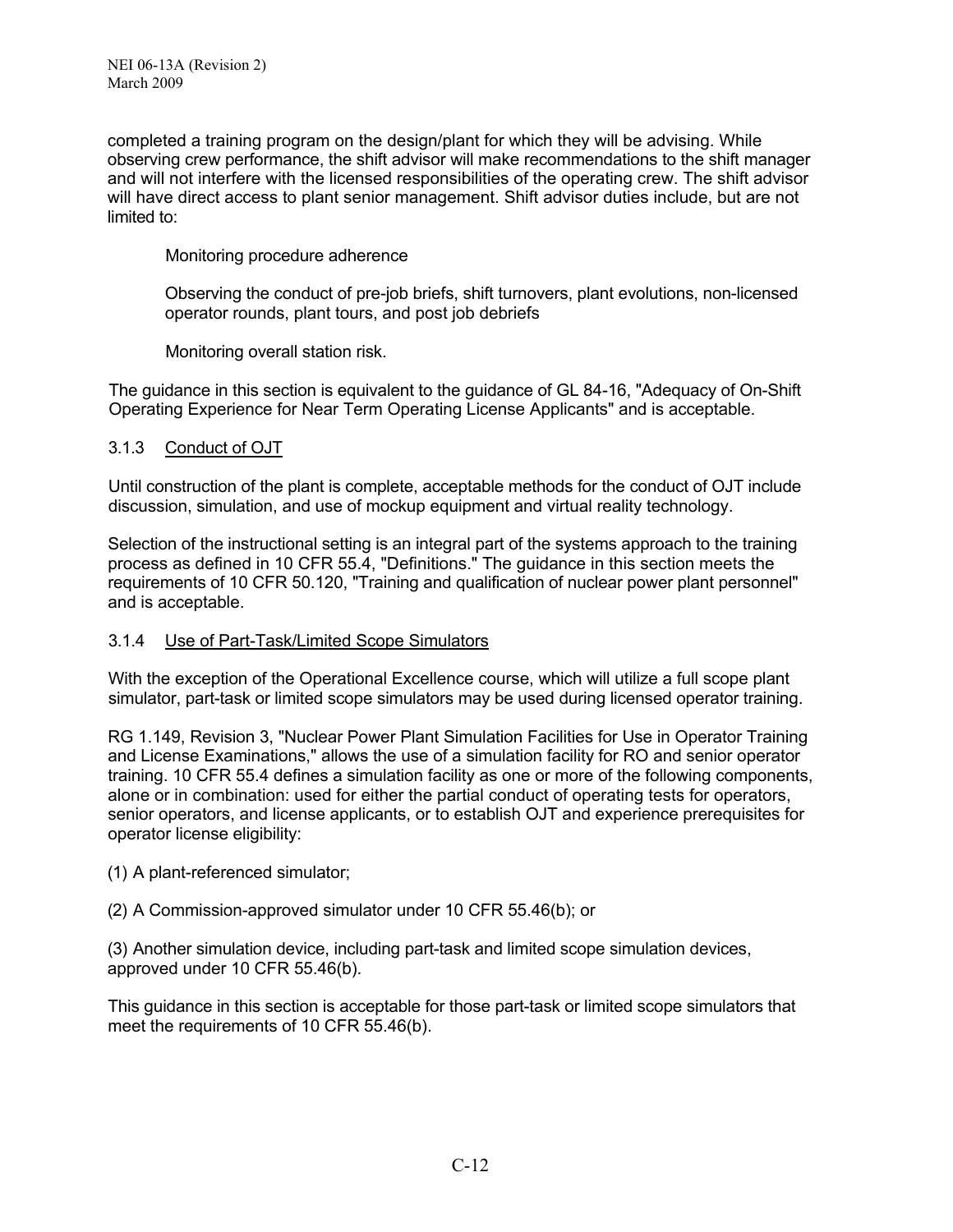## 3.1.5 Licensed Operator Continuing Training

Licensed operator continuing training will begin within 90 days following the issuance of the first operator license. Continuing training content will determined using a systems approach to training methodology to maintain operator skills, knowledge, and abilities.

10 CFR 50.54.1 (i-1) requires that within three months after either the issuance of an operating license or the date that the Commission makes the finding under § 52.103(g)of this chapter for a COL, as applicable, the licensee shall have in effect an operator requalification program. The operator requalification program must, as a minimum, meet the requirements of 10 CFR 55.59(c). The guidance in this section meets the requirements of 10 CFR 50.54.1 (i-1) and is acceptable.

## 3.1.6 Cold Licensing Process Applicability and Termination

The cold licensing process may be applied to each unit of a multi-unit site.

Cold license guidance items 1 through 9 on Table 1 of NEI 06-13 will apply to any licensed operator training class started prior to initial fuel load. The cold licensing process will terminate after completion of the first refueling outage.

Cold license guidance items 3 through 9 on Table 1 of NEI 06-13 will apply to any licensed operator training class started after initial fuel load and before completion of the first refueling outage. Items 1 and 2 of the Table 1 cold license guidance will not be allowed after the initial fuel load.

As plant systems, components, and structures are completed and made operational, and as integrated plant operations start, systems approach to training methodology will be used to modify the cold license class training methods and settings. These modifications will optimize student learning using actual in-plant training and experience opportunities.

The guidance in this section is equivalent to the guidance of GL 84-16, "Adequacy of On-Shift Operating Experience for Near Term Operating License Applicants" and is acceptable.

## 3.1.7 Initial Licensed Operator Examination Schedule

Administration of the initial licensed operator examination will be approximately 18 months prior to initial fuel load.

10 CFR 50.120 requires NPP operating license applicants, by 18 months prior to fuel load to establish, implement, and maintain training programs based on a systems approach to training. The guidance in this section ensures licensed operator examinations are developed from training programs that meet the requirements of 10 CFR 50.120 and is acceptable.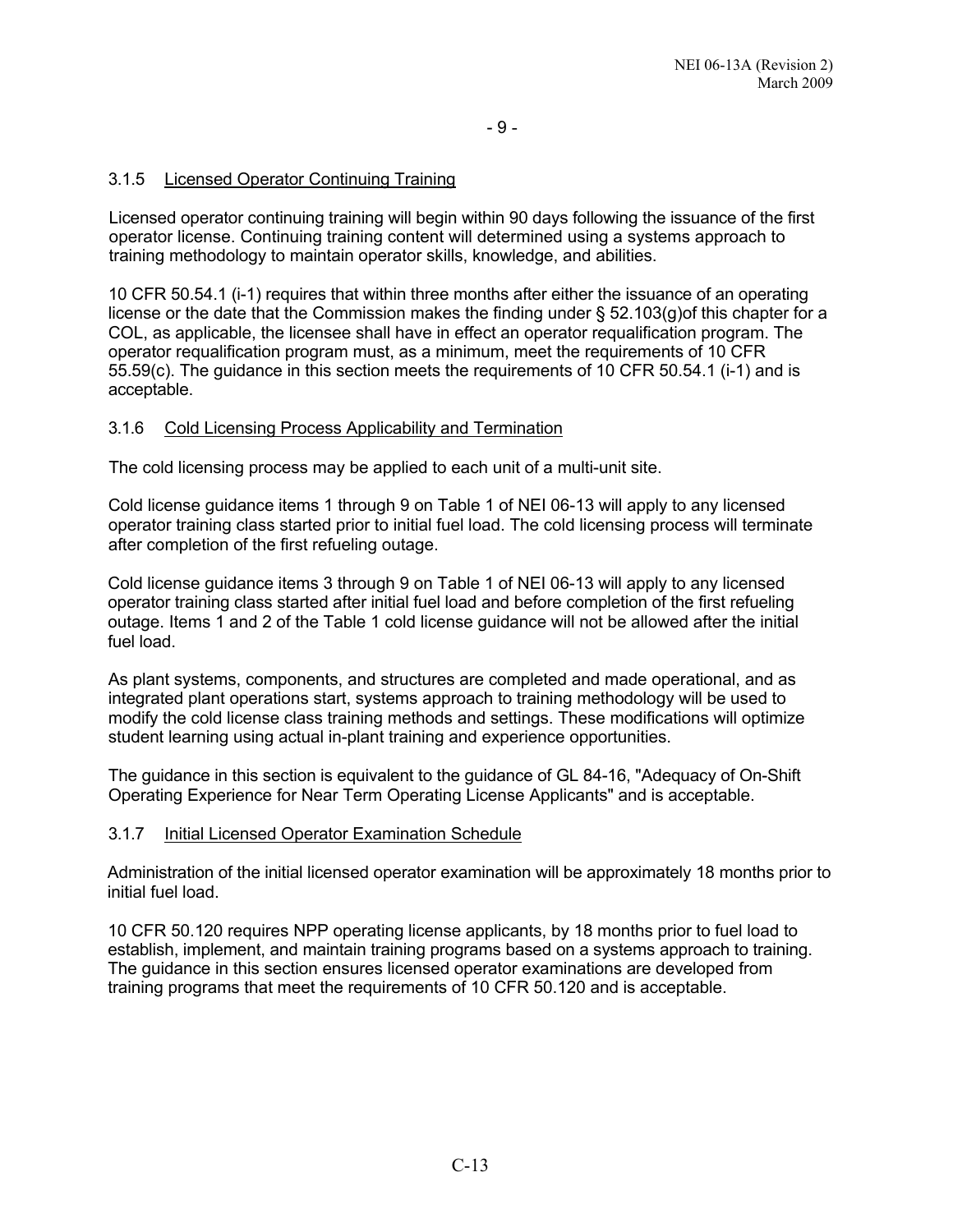## 4.0 CONCLUSION

Operator Licensing and Human Performance Branch (COLP) staff used the guidance and the acceptance criteria in the documents listed in Section 2.0 of this evaluation as the basis for evaluating the acceptability of NEI 06-13A, "Template for an Industry Training Program Description," Revision 1. The COLP staff has determined that NEI 06-13A, "Template for an Industry Training Program description," Revision 1 is consistent with the training and qualification requirements, guidance, and industry standards for licensed plant staff training and eligibility as outlined in Section 2.0 of this evaluation with verification of the implementation of the cold license training plan during the construction stage.

On the basis of its review, the staff concludes that NEI 06-13 A, "Template for an Industry Training Program description," Revision 1 adequately provides guidance for establishing the cold licensed operator eligibility guidance. Accordingly, the COLP staff concludes that NEI 06- 13 A, "Template for an Industry Training Program description," Revision 1 complies with the applicable NRC regulations, guidance, and industry standards and can be utilized by applicants for COLAs.

#### 5.0 REFERENCES

- 5.1 Roe, J. W., NEI, to the U.S. NRC, NEI 06-13A, "Template for an Industry Training Program Description, Revision 1," March 28, 2008.
- 5.2 NUREG-0800, SRP, Section 13.2.1, "Reactor Operator Requalification Program; Reactor Operator Training."
- 5.3 Miller, J. H., Jr., "Industry Evaluation Of Operating Shift Experience Requirements," February 24, 1984.
- 5.4 Summary of May 24, 2007 Category 2 Public Meeting with NEI to Discuss New Reactor Operator Licensing Initiatives.
- 5.5 Summary of September 13, 2007 Category 2 Public Meeting with NEI to Discuss Issues Related to Implementation of New Reactor Operator Licensing.
- 5.6 Summary Of January 8, 2008 Category 2 Public Meeting with NEI to Discuss New Reactor Operator Licensing Initiatives.
- 5.7 Summary Of March 5, 2008 Category 2 Public Meeting with NEI to Discuss New Reactor Operator Licensing Initiatives.
- 5.8 GL 84-10, "Administration of Operating Tests Prior to Initial Criticality."
- 5.9 GL 84-16, "Adequacy of On-Shift Operating Experience for Near Term Operating License Applicants."
- 5.10 RG 1.8, Revision 3, "Qualification and Training of Personnel for Nuclear Power Plants."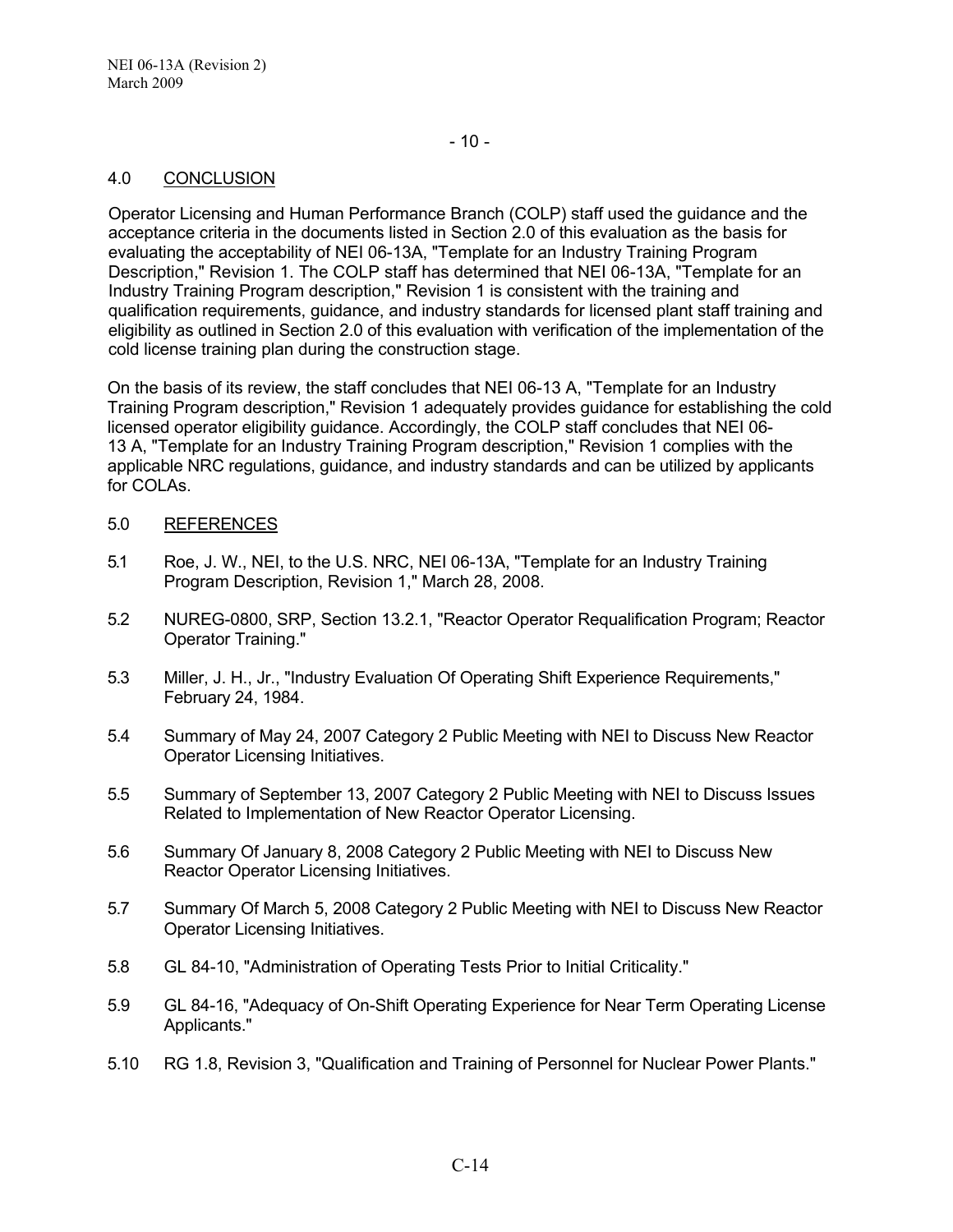- 5.11 NUREG-1021, Revision 9, "Operator Licensing Examination Standards for Power Reactors."
- 5.12 ANSI/ANS-3.1-1993, "Selection, Qualification, and Training of Personnel for Nuclear Power Plants."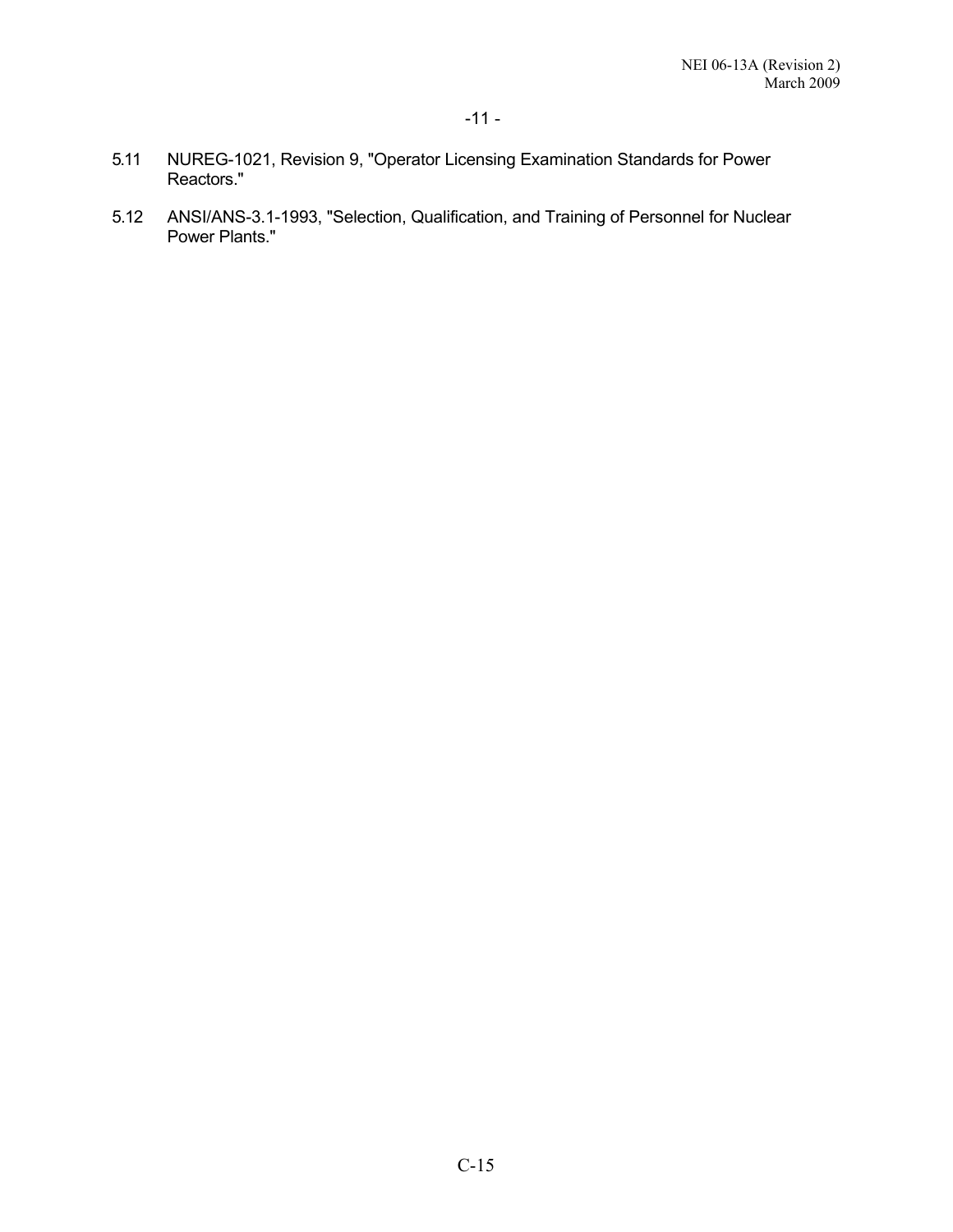DCWG - Combined (All) (Revised 09/29/2008) cc: Mr. Glenn H. Archinoff AECL Technologies 481 North Frederick Avenue Suite 405 Gaithersburg, MD 20877

Mr, Ray Aycock Field Supervisor U.S. Fish and Wildlife Service Mississippi Ecological Services Office 6578 Dogwood View Parkway Jackson, MS 39213

Mr. Richard L. Baker Bechtel Power Corporation 5275 Westview Drive Frederick, MD 21703-8306

Scott Bond Callaway Plant P.O. Box 620 Fulton, MO 65251

Ms. Michele Boyd Legislative Director Energy Program Public Citizens Critical Mass Energy and Environmental Program 215 Pennsylvania Avenue, SE Washington, DC 20003

Ms. Cindy Brizes U.S. Department of Energy P.O. Box A Aiken, SC 29802

Mr. Barton Z. Cowan, Esquire Eckert Seamans Cherin & Mellott, LLC 600 Grant Street, 44th Floor Pittsburgh, PA 15219

**Director** Division of Compliance & Inspection Bureau of Radiation Control Texas Department of State Health Services 1100 West 49th Street Austin, TX 78756-3189

Mr. Ray Ganthner Senior Vice President AREVA, NP, Inc. 3315 Old Forest Road P.O. Box 10935 Lynchburg, VA 24506-0935

Mr. Eugene S. Grecheck Vice President Nuclear Support Services Dominion Energy, Inc. 5000 Dominion Blvd. Glen Allen, VA 23060

Mr. Jay M. Gutierrez Morgan, Lewis & Bockius, LLP 111 Pennsylvania Avenue, NW Washington, DC 20004

Ms. Sophie Gutner P.O. Box 4646 Glen Allen, VA 23058

Mr. Brian Hastings Public Utility Commission William B. Travis Building P.O. Box 13326 1701 Noth Congress Avenue Austin, TX 78701-3326

Mr. Tim E. Herrmann Vice President, Nuclear Engineering AmerenUE P.O. Box 620 Fulton, MO 6525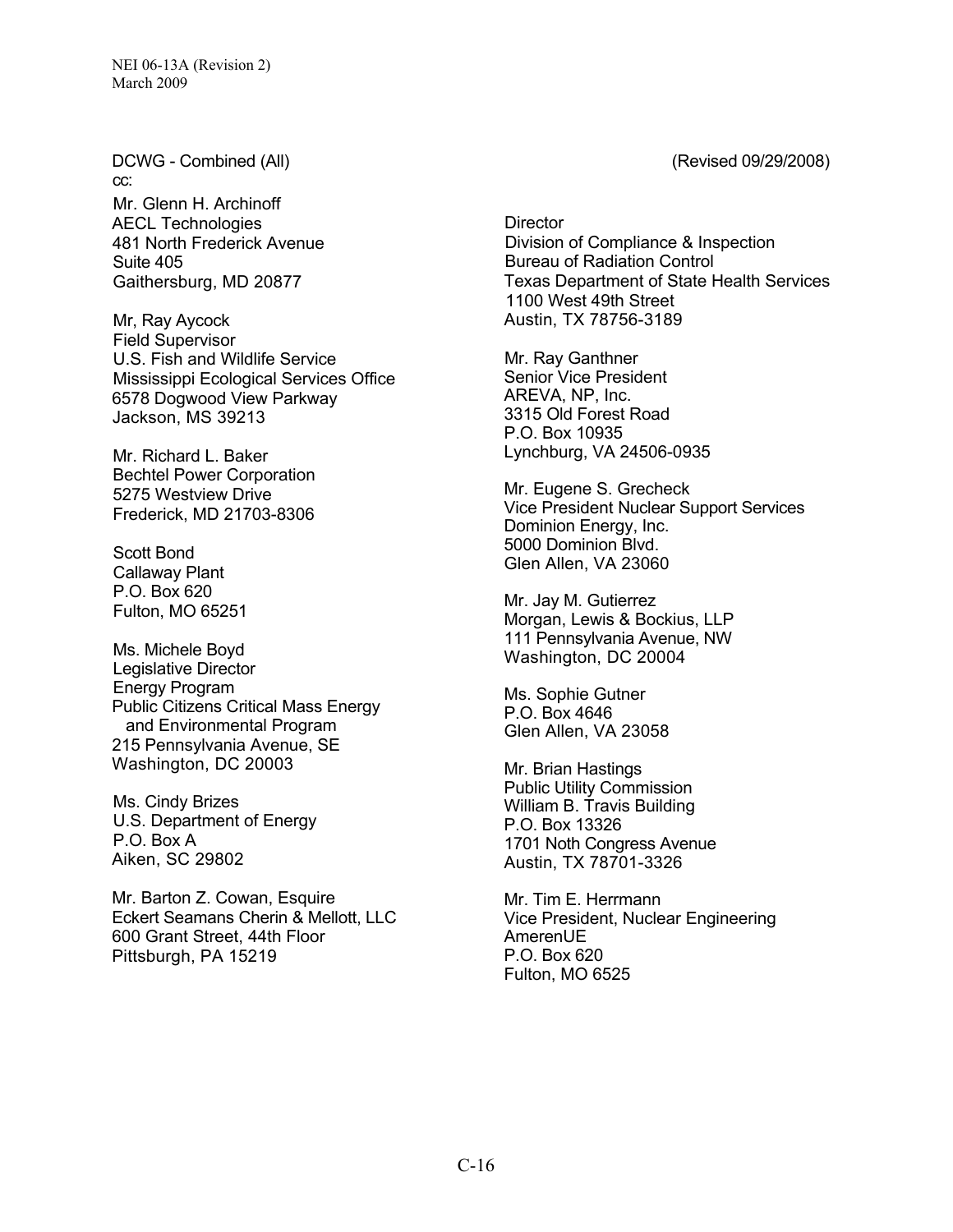DCWG - Combined (All)

Mr. Ronald Kinney South Carolina DHEC 2600 Bull Street Columbia, SC 29201

Dr. Regis A. Matzie Senior Vice President and Chief Technology Officer Westinghouse Electric Company 20 International Drive Windsor, CT 06095

Mr. Norris McDonald President AAEA 9903 Caltor Lane Ft. Washington, MD 20744

Dr. Masanori Onozuka Mitsubishi Nuclear Energy Systems, Inc. 2300 Wilson Blvd. Suite 300 Arlington, VA 22201-5426

Dr. C. Keith Paulson Mitsubishi Nuclear Energy Systems, Inc. 300 Oxford Drive, Suite 301 Monroeville, PA 15146

PBMR Pty. Limited Lake Buena Vista Building 1267 Gordon Hood Avenue PO Box 9396 Centurion 0046 Republic of South Africa

Charles Peterson Pillsbury, Winthrop, Shaw & Pittman, LLP 2300 "N" Street, NW Washington, DC 20037

Mr. Ernest Reed Living Education Center for Ecology and the Arts P.O. Box 2612 Charlottesville, VA 22902

Mr. David W. Sutherland Chesapeake Bay Field Office U.S. Fish and Wildlife Service 177 Admiral Cochrane Drive Annapolis, MD 21401

Mr. Robert E. Sweeney IBEX ESI 4641 Montgomery Avenue Suite 350 Bethesda, MD 20814

Mr. Ed Wallace General Manager - Projects PBMR Pty LTD P. O. Box 9396 Centurion 0046 Republic of South Africa

Mr. Gary Wright, Director Division of Nuclear Facility Safety Illinois Emergency Management Agency 1035 Outer Park Drive Springfield, IL 62704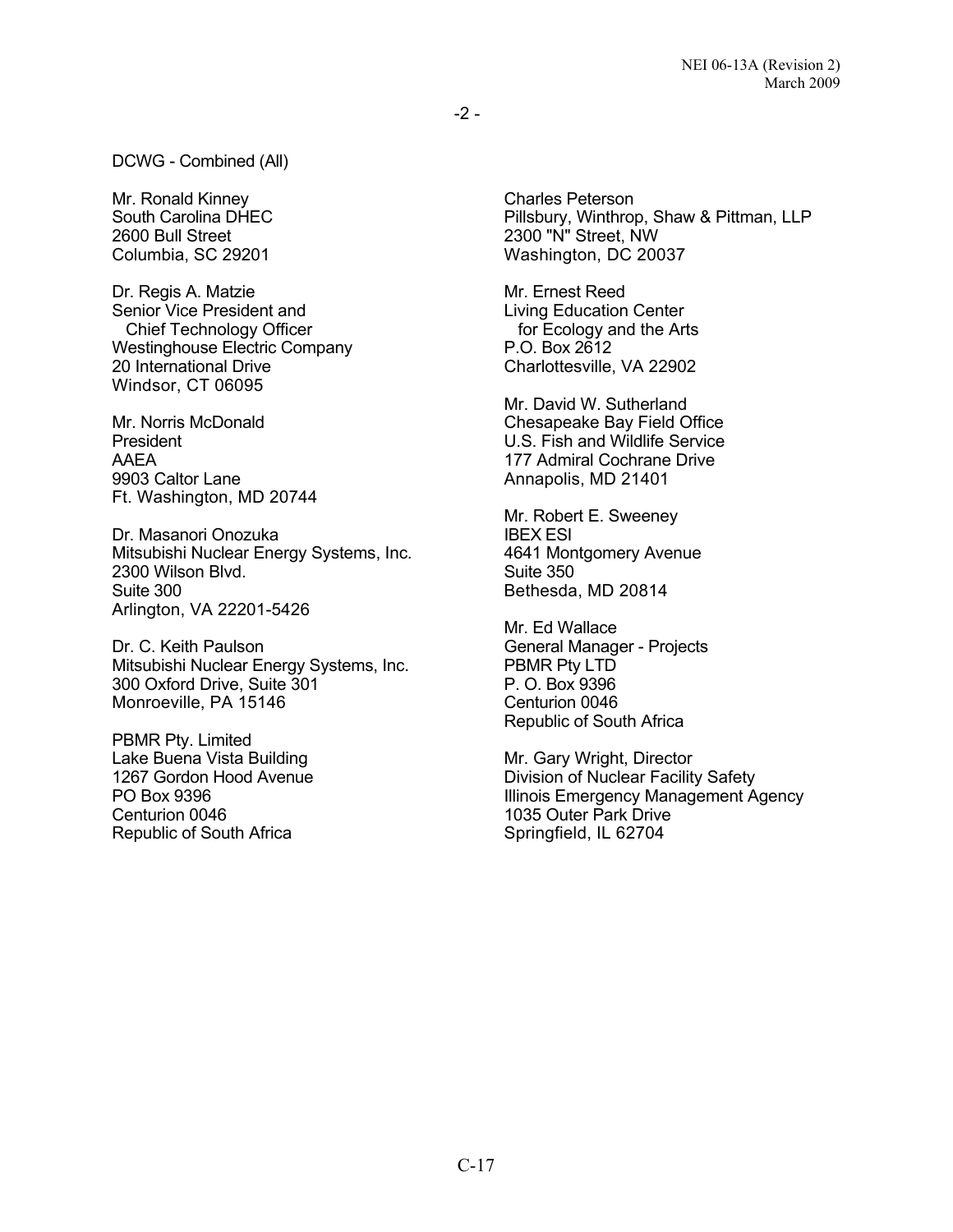DCWG - Combined (All)

Email alsterdis@tva,gov (Andrea Sterdis) amonroe@scana.com (Amy Monroe) APAGLIA@Scana.com (Al Paglia) APH@NEI.org (Adrian Heymer) awc@nei.org (Anne W. Cottingham) barbara.lee-murphy@constellation.com (Barbara Lee-Murphy) barbara.perdue@unistarnuclear.com (Barbara Perdue) bevans@enercon.com (Bob Evans) Bill.Moore@luminant.com (Bill Moore) bob.brown@ge.com (Robert E. Brown) BrinkmCB@westinghouse.com (Charles Brinkman) brock.degeyter@energyfutureholdings.com (Brock Degeyter) Carellmd@westinghouse.com (Mario D. Carelli) carey.fleming@constellation.com (Carey Fleming) chris.maslak@ge.com (Chris Maslak) ck\_paulson@mnes-us.com (Keith Paulson) ckpaulson@aol.com (C.K. Paulson) CumminWE@Westinghouse.com (Edward W. Cummins) cwaltman@roe.com (C. Waltman) dan1.williamson@ge.com (Dan Williamson) david.hinds@ge.com (David Hinds) david.lewis@pillsburylaw.com (David Lewis) DeLaBarreR@state.gov (R. DeLaBarre) dlochbaum@UCSUSA.org (David Lochbaum) don.lewis@ge.com (Don Lewis) dpoole@luminant.com (David Poole) dwoodla1@luminant.com (Donald Woodlan) ecullington@earthlink.net (E. Cullington) eddie.grant@excelservices.com (Eddie Grant) erg-xl@cox.net (Eddie R. Grant) Eugene\_Grecheck@dom.com (Eugene S. Grecheck) frank\_quinn@comcast.net (Frank Quinn) Fred.Madden@luminant.com (Fred Madden) garry.miller@pgnmail.com (Garry D. Miller) gcesare@enercon.com (Guy Cesare) gedgar@morganlewis.com (George Edgar) george.honma@ge.com (George Honma) george.wadkins@ge.com (George Wadkins) GovePA@BV.com (Patrick Gove) greshaja@westinghouse.com (James Gresham) gwcurtis2@tva.gov (G. W. Curtis) gzinke@entergy.com (George Alan Zinke) hickste@earthlink.net (Thomas Hicks) ian.c.rickard@us.westinghouse.com (Ian C. Richard)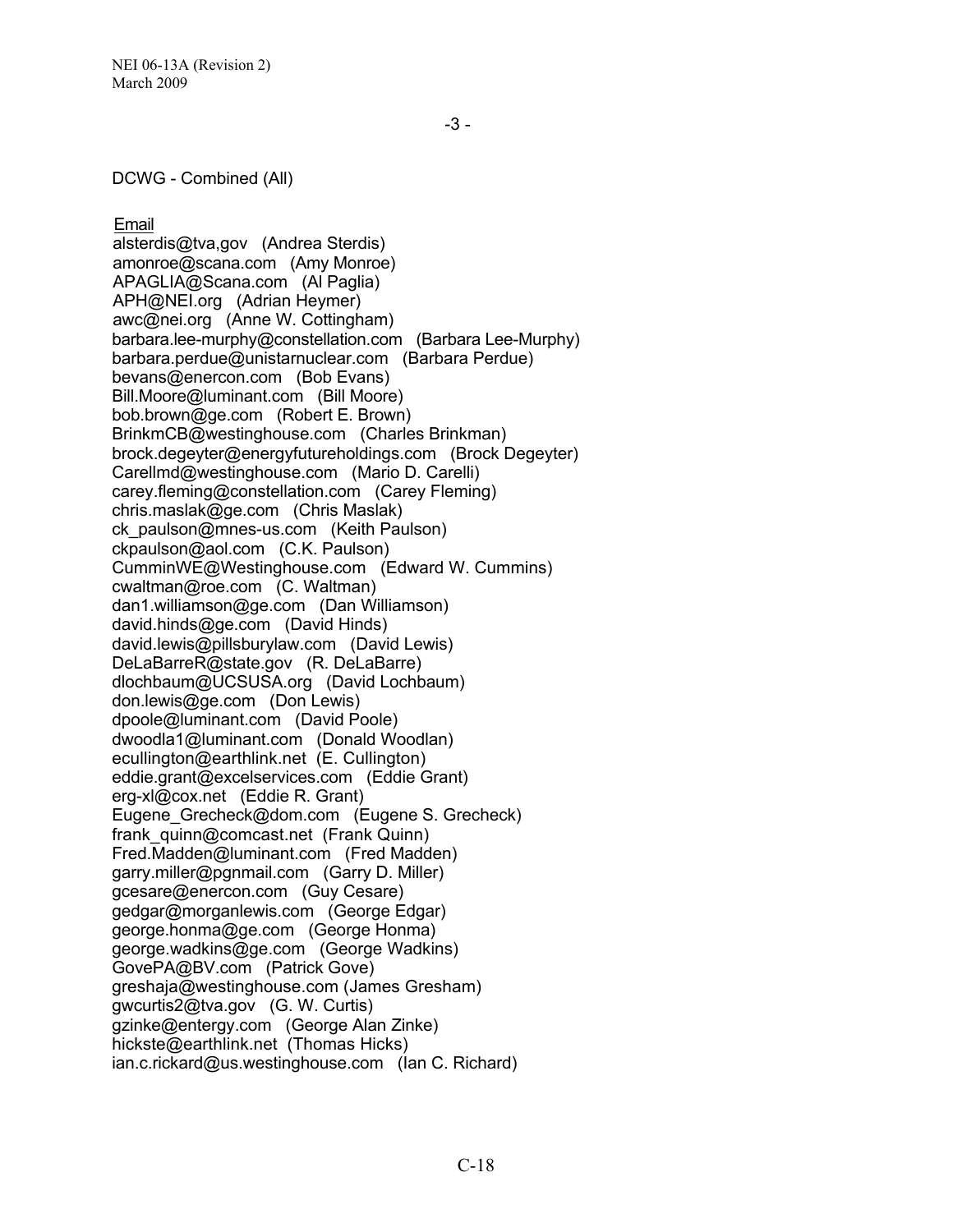DCWG - Combined (All)

james.beard@gene.ge.com (James Beard) JCaldwell@luminant.com (Jan Caldwell) Jean.Amundson@luminant.com (Jean Amundson) jeff.simmons@energyfutureholdings.com (Jeff Simmons) jgutierrez@morganlewis.com (Jay M. Gutierrez) jim.riccio@wdc.greenpeace.org (James Riccio) jim@ncwarn.org (Jim Warren) JJNesrsta@cpsenergy.com (James J. Nesrsta) joel.Friday@ge.com (Joel Friday) John.Conly@luminant.com (John Conly) John.O'Neill@pillsburylaw.com (John O'Neill) john.sorensen@ge.com (John Sorensen) Joseph\_Hegner@dom.com (Joseph Hegner) joseph\_tapia@mnes-us.com (Joe Tapia) joseph\_tapia@mnes-us.com (Joseph Tapia) junichi uchiyama@mnes-us.com (Junichi Uchiyama) karen@seedcoalition.org (Karen Hadden) kcrogers@aol.com (K. C. Rogers) KSutton@morganlewis.com (Kathryn M. Sutton) kurt.schaefer@ge.com (Kurt Schaefer) kwaugh@impact-net.org (Kenneth O. Waugh) lchandler@morganlewis.com (Lawrence J. Chandler) lois@ieer.org (Lois Chalmers) lou.lanese@ge.com (Lou Lanese) Marc.Brooks@dhs.gov (Marc Brooks) maria.webb@pillsburylaw.com (Maria Webb) marilyn.kray@exeloncorp.com mark.beaumont@wsms.com (Mark Beaumont) Marvin.Smith@dom.com (Marvin L. Smith) masanori onozuka@mnes-us.com (Masanori Onozuka) masayuki\_kambara@mhi.co.jp (Masayuki Kambara) matias.travieso-diaz@pillsburylaw.com (Matias Travieso-Diaz) maurerbf@westinghouse.com (Brad Mauer) mbowling@numarkassoc.com (Marty Bowling) media@nei.org (Scott Peterson) mgiles@entergy.com (M. Giles) mike.blevins@luminant.com (Mike Blevins) mike\_moran@fpl.com (Mike Moran) mlucas3@luminant.com (Mitch Lucas) MSF@nei.org (Marvin Fertel) mwetterhahn@winston.com (M. Wetterhahn) nirsnet@nirs.org (Michael Mariotte) pareez.golub@ge.com (Pareez Golub) patriciaL.campbell@ge.com (Patricia L. Campbell) paul.gaukler@pillsburylaw.com (Paul Gaukler)